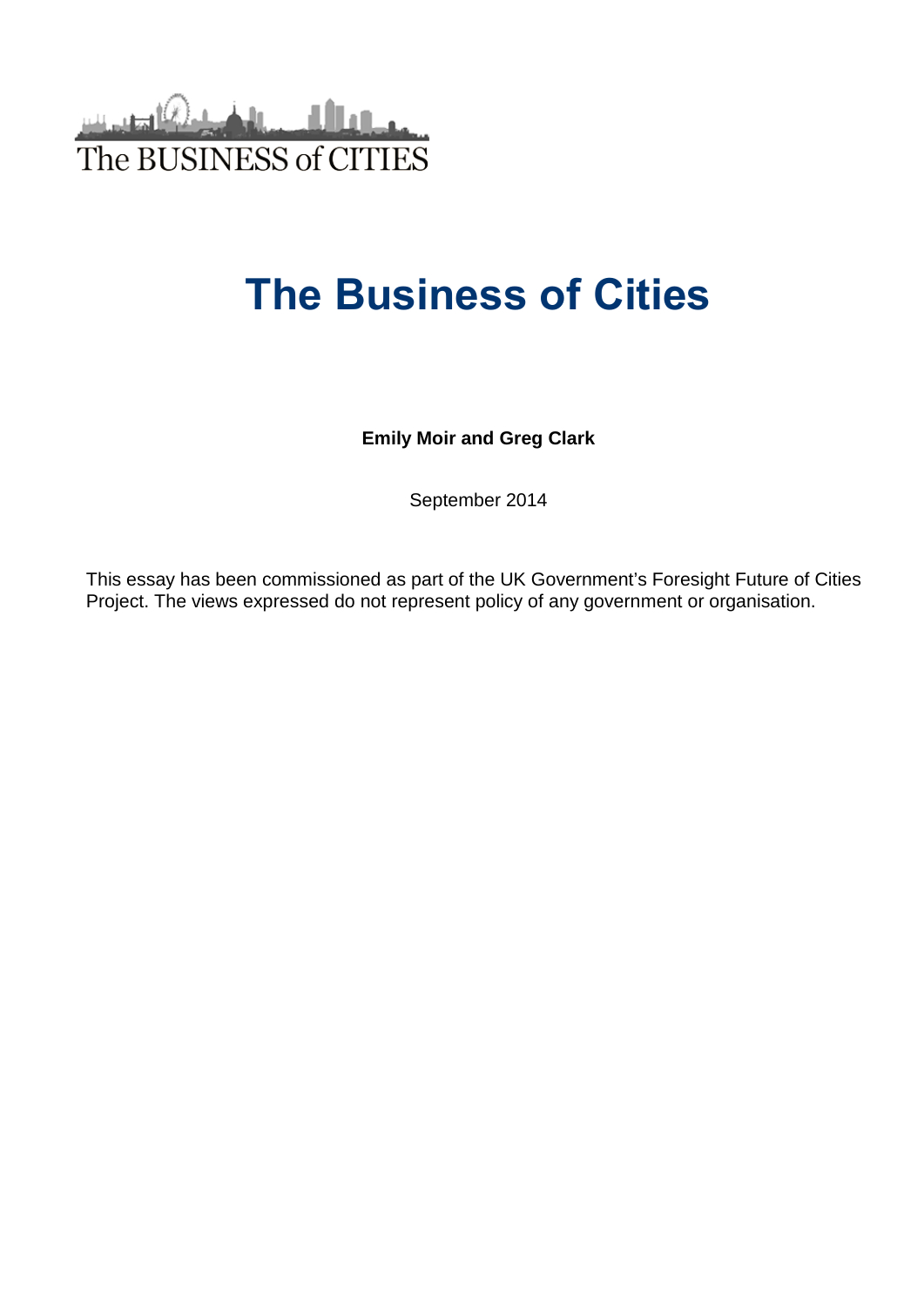# **Contents**

| 1. |  |
|----|--|
| 2. |  |
|    |  |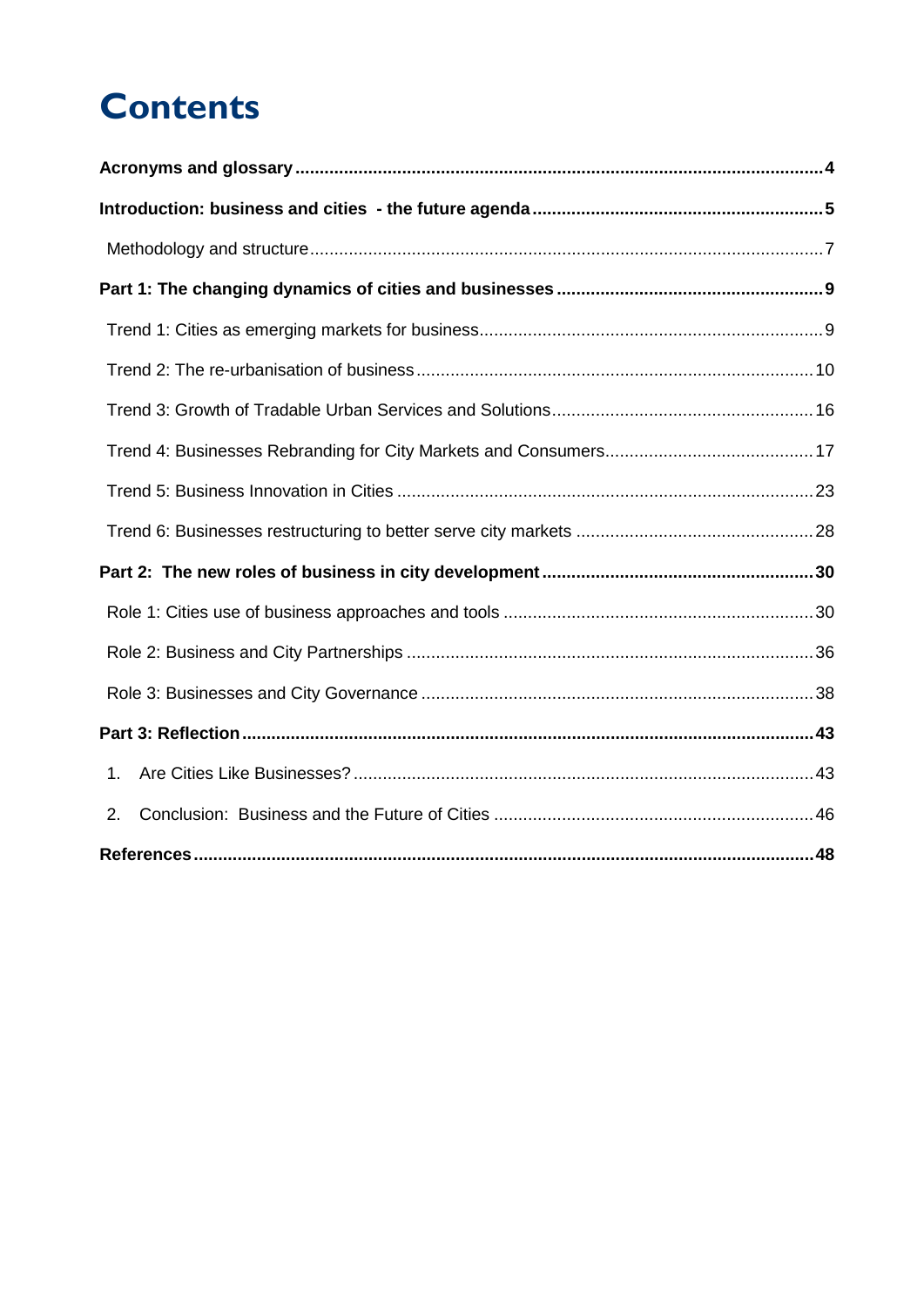# <span id="page-2-0"></span>**Acronyms and glossary**

**BREEAM** - Building Research Establishment Environmental Assessment Methodology

**C40** - The C40 Cities Climate Leadership Group

**CBD** - Central Business District

**CSR** - Corporate Social Responsibility

**Collaborative Consumption** – shared use of products or services, rather than use based on individual ownership. Pioneered by companies like AirBnB, which rents spare rooms to people looking for places to stay, and Lyft and BlaBlaCar which connect people who need to travel with car drivers who have empty seats.

**FDI** - Foreign Direct Investment

**ICLEI** - International Council for Local Environmental Initiatives

**LEED** - Leadership in Energy and Environmental Design

**MNC** - Multinational Corporation

**TfL** - Transport for London

**UCLG** - United Cities and Local Governments

## **Interpretation notes**

- i. All monetary figures have been converted to Sterling (whereas original source material might cite US Dollars or Euros) using exchange rates current in September 2014.
- ii. Case Study references appear chronologically from page 51 onwards.
- iii. All websites referenced were accessed on 19 September 2014 unless otherwise stated.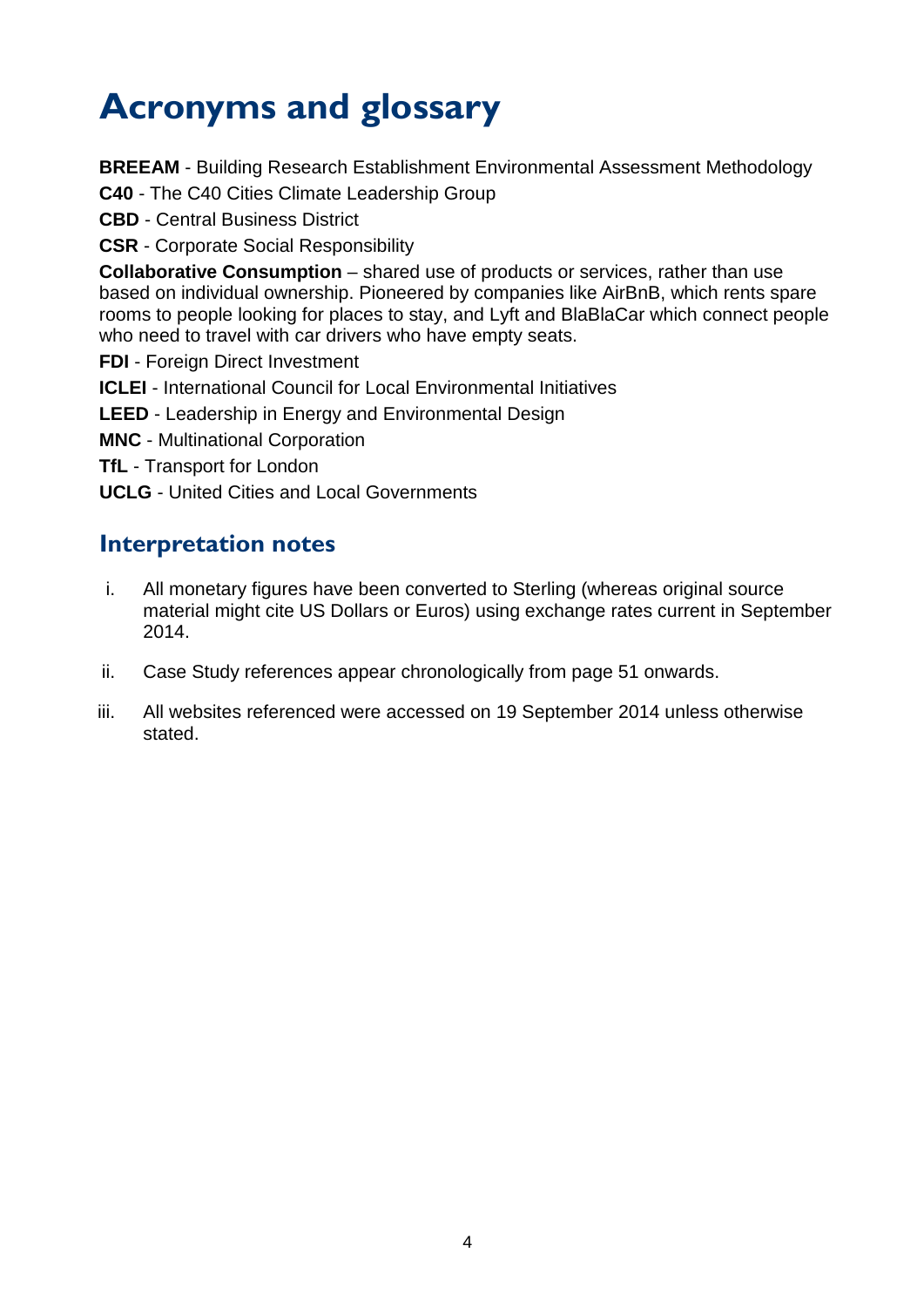# <span id="page-3-0"></span>**Introduction: business and cities - the future agenda**

One important trend in the investigation into the future of cities is the rapidly evolving relationship between cities and business. Cities and commerce have always been inextricably linked, but at least three global trends appear to be changing the bonds between the two:

- Cities are becoming essential places for businesses to locate in, sell to, and engage with, and are becoming assets for businesses in terms of brand, R&D, and innovation.
- Businesses are re-organising their relationship with cities in an effort to generate advantage and move with the times. At the same time cities are seeking to become more entrepreneurial in their outlook and strategies.
- Cities and businesses are learning from one another and forming partnerships. On the one hand businesses are urbanising and re-urbanising. On the other, cities are taking on some of the features of globally trading businesses.

As Bruce Katz and Greg Clark of the Brookings Institution have observed:

*"The growth of cities—and their middle classes—has developed larger markets for the consumption of advanced goods and services, causing corporations to become city savvy and pursue distinctive strategies. Rather than having a "China strategy" or a "US strategy," corporations are customizing their growth plans for a Chengdu versus Chongqing or a Phoenix versus Pittsburgh. Rather than spending time with prime ministers or the heads of national ministries, they focus on work with mayors and local business chambers and universities."*[1](#page-46-1)

These new dynamics are fostered by some big changes. Both cities and businesses are reacting and changing in response to fundamental processes, the most significant of which are:

## *Urbanisation and re-urbanisation: cities are big business*

Every two years the proportion of the world's population living in cities grows by around one percent.<sup>[2](#page-46-2)</sup> In the developing world, where over 90 percent of urban growth is occurring, cities are absorbing close to 70 million new residents each year.<sup>[3](#page-46-3)</sup> Cities' growing share of population is also mirrored by a growing share of corporate and enterprise locations. In the UK for example, eight of the ten largest cities have seen private sector jobs become more concentrated in their city centres.<sup>[4](#page-46-4)</sup>

In economically developed countries, the scale of urban expansion, which began with the Industrial Revolution, has stabilised.<sup>[5](#page-46-5)</sup> But in most cases cities are densifying and becoming re-populated with the rise of the knowledge economy and changing lifestyle and transport preferences, which together are beginning to reverse the suburbanisation of the second half of the  $20<sup>th</sup>$  century. With re-urbanisation comes new business locations in cities, including the densification of business districts, the rise of the second and third districts, new campus city centre locations, new innovation districts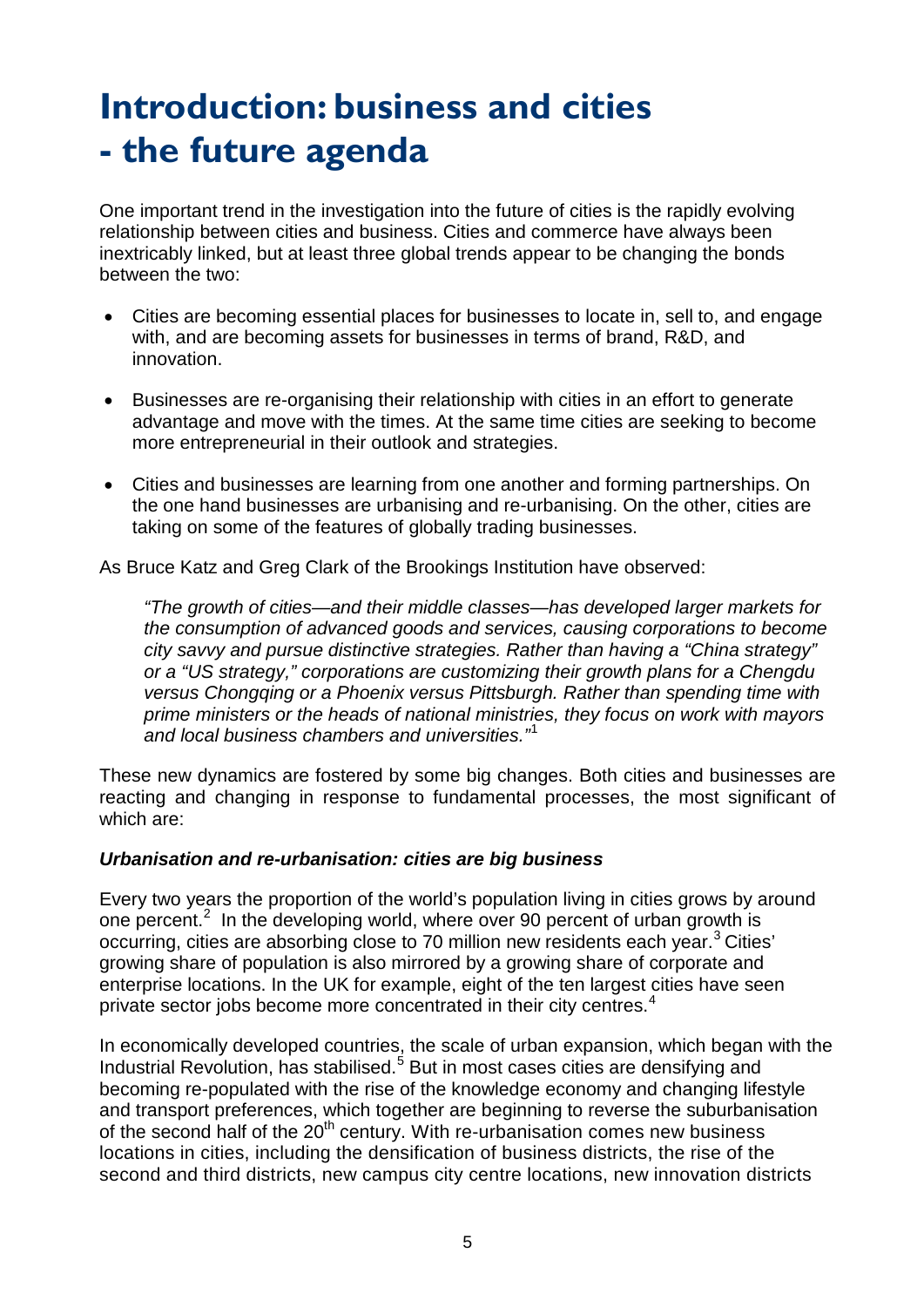and the redevelopment of old industrial locations into new corporation and enterprise hubs.

The effect of rapid urbanisation in developing nations and re-urbanisation in higherincome nations is that cities are now, more than ever, the world's most important markets, hubs and sites of business innovation. The top 300 metropolitan areas account for 19% of the world's population but 48% of global GDP. Rates of patenting and invention are higher in dense city-regions than elsewhere. $6$  The concentration of economic activity, innovation and interaction in urban areas is only predicted to grow. By 2025, McKinsey Global Institute projects that the economic output of the world's 600 wealthiest<sup> $\prime$ </sup> cities and metropolitan areas will grow by £18 trillion compared to its 2010 level, accounting for almost two-thirds of all global growth.<sup>[8](#page-47-2)</sup>

## *Mobility and globalisation: cities are hubs of mobile networks*

Ongoing global economic integration, lower cost transport, and technological innovations are increasing the number of internationalising cities whose roles in trade, services, migration and labour exceed national boundaries. Cities today must directly compete in national, regional and global markets in order to attract manufacturing, services, tourism, students, workers, innovation, global events and intergovernmental institutions. This competition drives cities to become more business friendly and investment ready, and invites them to define their niches and specialisations more precisely.

Their internationalised role has seen cities grow in importance as economic entities, and large cities are often now the key engines of growth for national economies (see Figure 1). In countries such as Germany and Italy, large urban areas are the major wealth centres and are much more productive than smaller cities or rural areas. In the UK and France, secondary cities tend to underperform versus average national output, but in most cases are growing their jobs base and once again becoming more attractive to the private sector.

|         | <b>GDP</b><br>per<br>capita/<br>£'000 | Number of regional<br>cities above national<br>GDP average | Cities (above, below)                                                                           |
|---------|---------------------------------------|------------------------------------------------------------|-------------------------------------------------------------------------------------------------|
| Germany | 26                                    | 8/8                                                        | Cologne-Bonn, Frankfurt, Hamburg,<br>Hannover, Mannheim, Munich,<br><b>Nuremburg, Stuttgart</b> |
| Italy   | 20                                    | 6/8                                                        | Bologna, Brescia, Florence, Genoa,<br>Milan, Turin, Bari, Salerno                               |
| Canada  | 26                                    | 4/8                                                        | Calgary, Edmonton, Hamilton, Ottawa,<br>Montreal, Quebec, Vancouver, Winnipeg                   |
| Spain   | 18                                    | 3/8                                                        | Barcelona, Bilbao, Zaragoza, Alicante,<br>Malaga, Oviedo, Seville, Valencia                     |
| France  | 24                                    | 2/8                                                        | Lyon, Toulouse, Bordeaux, Marseilles,<br>Nantes, Nice, Rennes, Strasbourg                       |
| England | 23                                    | 1/8                                                        | Bristol, Birmingham, Leeds, Liverpool,<br>Manchester, Newcastle, Nottingham,<br>Sheffield       |

## **Figure 1: Economic Performance of Second Cities Relative to National GDP Average***[9](#page-47-3)*

Recently, new types of 'global city' have emerged. Cities can become globally oriented, and not only as international centres of finance, like London and New York. Instead they can become global hubs for knowledge and technology (San Francisco, Tel Aviv),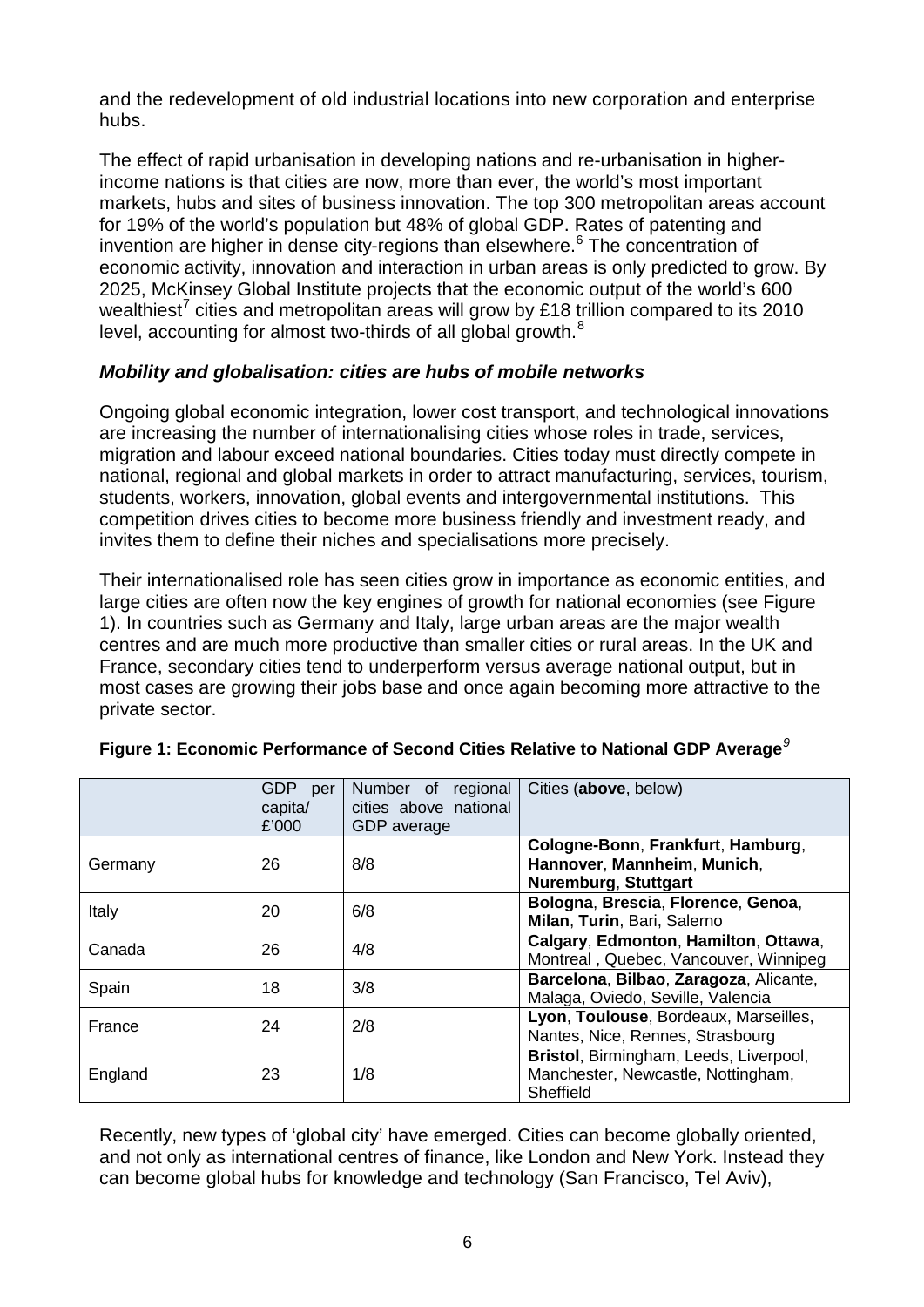competitive producers of cultural content (Seoul, Mumbai), or lifestyle capitals and tourism destinations (Barcelona, Sydney).<sup>[10](#page-48-0)</sup>

## *City and regional systems: platforms for local trade and innovation*

The World Bank and OECD have led a new wave of thinking which considers that cities are not independent entities, but rather exist within interdependent national or regional systems, whose size and relationships determine each city's functions, specialisations and opportunities for manoeuvre.<sup>[11](#page-48-1)</sup> Within these 'systems of cities', population shifts, mobility, resource management, economic and capital movements, amenities, infrastructure and services all operate through dynamics of change, flow, complementarity, competition and connectivity.<sup>1</sup>

The recognition that cities operate as nodes within larger networks has encouraged collaboration between cities, both within and outside national systems. Cities have become important sites of inter-governmentalism, collaborating on global political issues from climate change e.g. the C40 Cities Climate Leadership Group, to poverty reduction e.g. the Cities Alliance's 'Cities without Slums' action plan. City leaders are sharing best practice, and taking part in international decision making processes through influential networks such as ICLEI, UCLG and Metropolis. This new networking of cities has invited partnership from business. At the global scale firms such as Siemens, Arup and IBM have supported the C40 and ICLEI. Oracle and GDF Suez partner Metropolis – the world association of cities with more than 100 members. The trend continues amongst national level city networks: the USA's National League of Cities has more than 35 corporate partners representing industries as diverse as engineering (Parsons Brinckerhoff) to retail (Home Depot) and transport (Enterprise car rental). Some city networks even allow businesses to join as full members - GDF Suez, Cisco, and Microsoft are amongst the members of the City Protocol network.

## *Cities as units of performance: benchmarking and ranking the cities*

Global competition between cities has increased inter-city comparison. Measuring and comparing city performance has become a key tool for understanding the processes of urban change, and for judging which policy and development approaches are successful. A flourishing quasi-academic field has emerged as a result, seeking to measure the success of cities by way of benchmarking, indexes and comparative reports. Businesses have innovated in using their management science of 'benchmarking' and applying it to cities. Hence we have seen the firms such as PwC, Mercer, Siemens, MasterCard, AT Kearney, Knight Frank, and McKinsey leading the way on city benchmarking.

# <span id="page-5-0"></span>**Methodology and structure**

The purpose of this paper is to review and explain the important new agenda arising from the changing relationships between cities and businesses. It has been compiled through the review and analysis of a wide variety of secondary sources, in particular:

- Recent literature published on cities by academics, journalists and practitioners representing disciplines including urban studies, economics, politics, architecture, urban design, geography, history and psychology;
- Business publications such as prospectuses, indexes, rankings and benchmark reports; and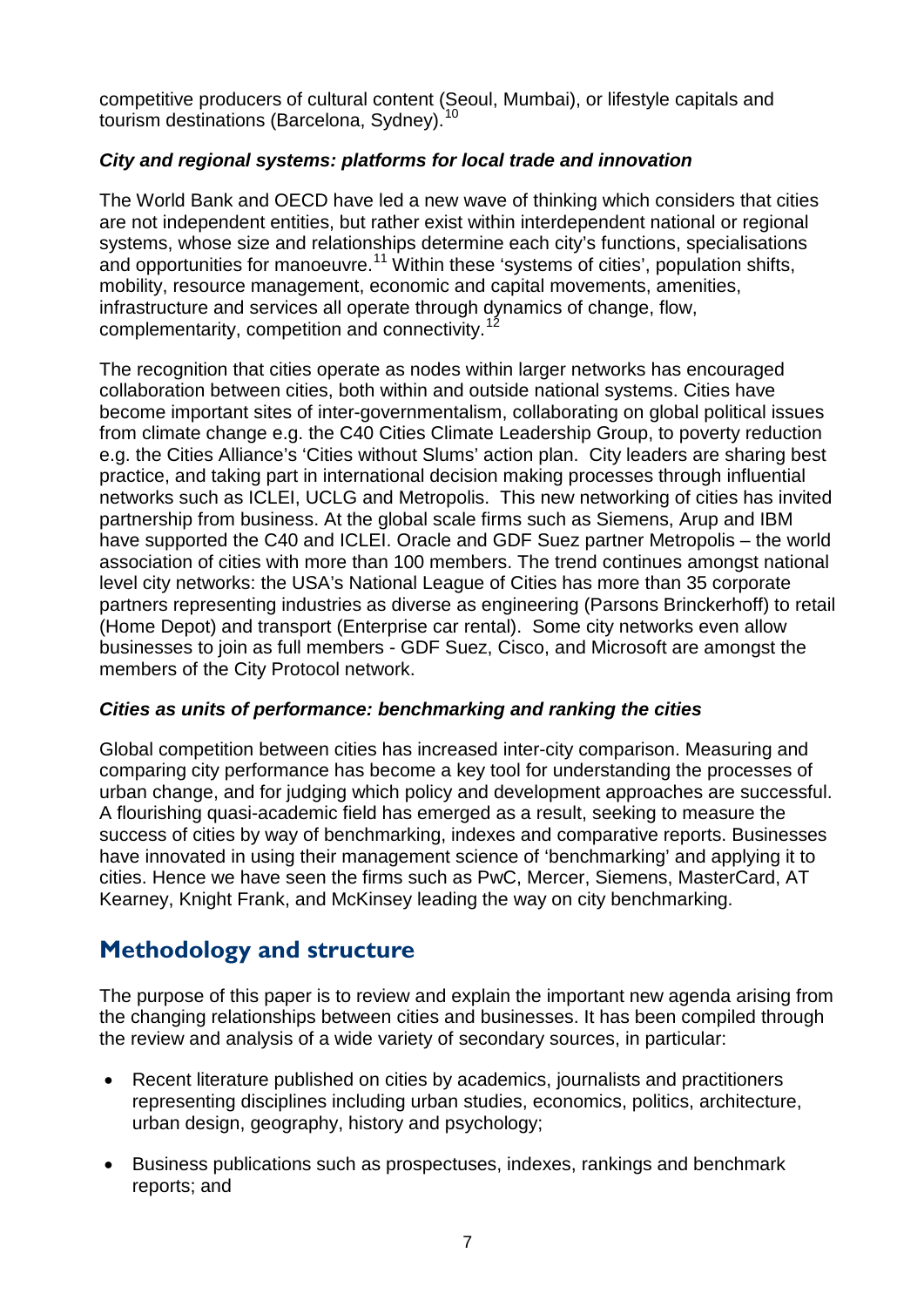• Online material including reports by mainstream and business media, official city websites, corporate publications, and published commentary from expert bodies including major consultancies, think tanks, policy organisations and academic institutions.

The report also relies on insight gleaned by the authors through their advisory work with a large number of firms and cities, carried out over the course of more than a decade, and their observations from recent seminars, conferences and summit meetings.

The paper is split into three parts:

- **Part 1** explains the changing dynamics of cities and businesses, looking at recent trends in their changing relationships. The section explores why cities are becoming increasingly important markets for businesses, how companies are responding by reurbanising both physically and strategically, and the significant role that cities are playing in business innovation.
- **Part 2** explores the relationship from the other perspective, by looking at the new roles that businesses are playing in city development, acting both as inspiration for and partners to city governments.
- **Part 3** concludes by reflecting on the extent to which cities and businesses truly have become similar entities, and by assessing the implications that their changing relationship has for the future of cities.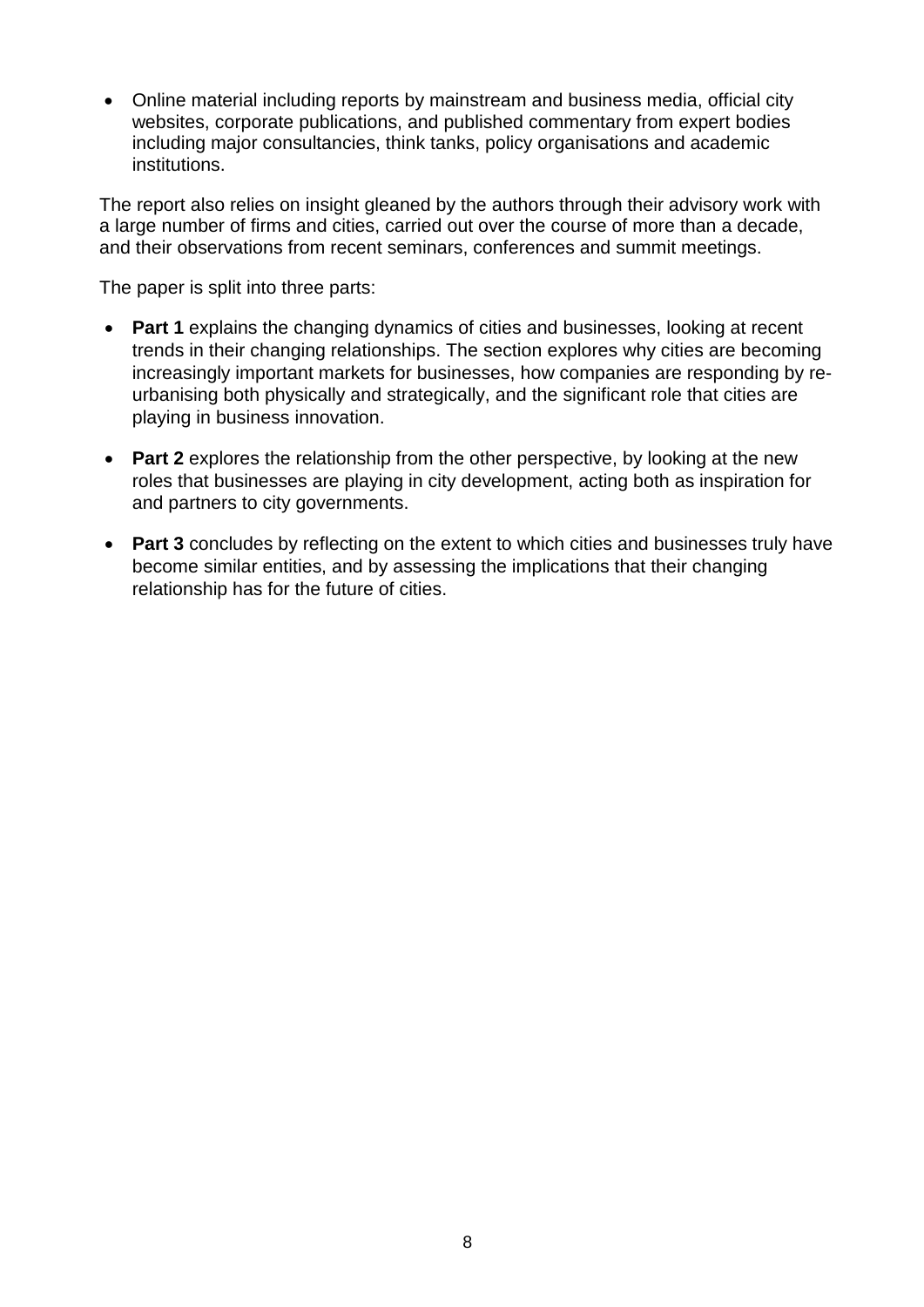# <span id="page-7-0"></span>**Part 1: The changing dynamics of cities and businesses**

# <span id="page-7-1"></span>**Trend 1: Cities as emerging markets for business**

Since the days of the Ancient Greek market-place and Roman forum, cities have always been hubs for trade and commerce, and traders and businesses have recognised cities as key markets for their wares. However, in the latest cycle of globalisation, businesses are focusing on cities and city dwellers more than ever as a means of enhancing their growth and profitability. Cities are emerging as the key market for businesses for three main reasons:

## **1.1 Size of the market**

The scale and density of cities means they are the biggest markets for companies which sell goods or services. Businesses of all types benefit from synergies and economies of scale in serving large, dense markets of clients and customers. City markets are getting bigger and bigger with continuing population growth, immigration, urbanisation and reurbanisation. These trends are not forecast to slow down for at least another quarter century.[13](#page-48-3) The relentless growth of purchasing power in most cities has created massive markets for the consumption of advanced goods and services. By 2025 there will be a two billion-strong 'consumer class' in emerging market cities.<sup>[14](#page-48-4)</sup>

## **1.2 Shift in nature of products**

The growth of the service and innovation economies has encouraged the commercialisation of urban space. Booming amenity and leisure industries including restaurants, bars and retail benefit from dense city locations.[15](#page-48-5) Cities provide unrivalled opportunities for businesses to invent new things, and opportunities to test and sell them. As analysts such as Leo Hollis (2013), Ed Glaeser (2011) and Bruce Katz and Jennifer Bradley (2013) have acknowledged, cities are the natural environment for innovation.<sup>[16](#page-48-6)</sup> Glaeser writes, "*ideas move from person to person within dense urban spaces, and this exchange occasionally creates miracles of human creativity*."[17](#page-48-7) As Richard Florida has observed, companies in the booming technology sector are particular beneficiaries of these economies of agglomeration, and see cities as both their natural habitat.<sup>[18](#page-48-8)</sup>

## **1.3 Cities themselves are customers of increasing importance**

As cities grow in size, their governments develop greater purchasing needs. Population growth places strain on urban infrastructure, which needs frequent expansion, upgrading or replacement. The building and retrofit of cities creates boundless demand for the deployment of advanced technology and innovations in the design, finance, and delivery of city systems. Business consulting firm Booz Allen Hamilton estimated in 2007 that the world's cities would have to spend around £24.5 trillion over the next 25 years to modernise and expand their infrastructures.<sup>[19](#page-48-9)</sup> Of this amount, £14 trillion would need to be spent on water management systems, £5.5 trillion on power grids, and £4.7 trillion on road and rail networks.<sup>[20](#page-48-10)</sup> In addition, city governments themselves are important customers of services, buying everything from legal to landscaping services. In the UK, local government spends over a quarter of its annual expenditure on procuring goods and services from third parties.<sup>21</sup>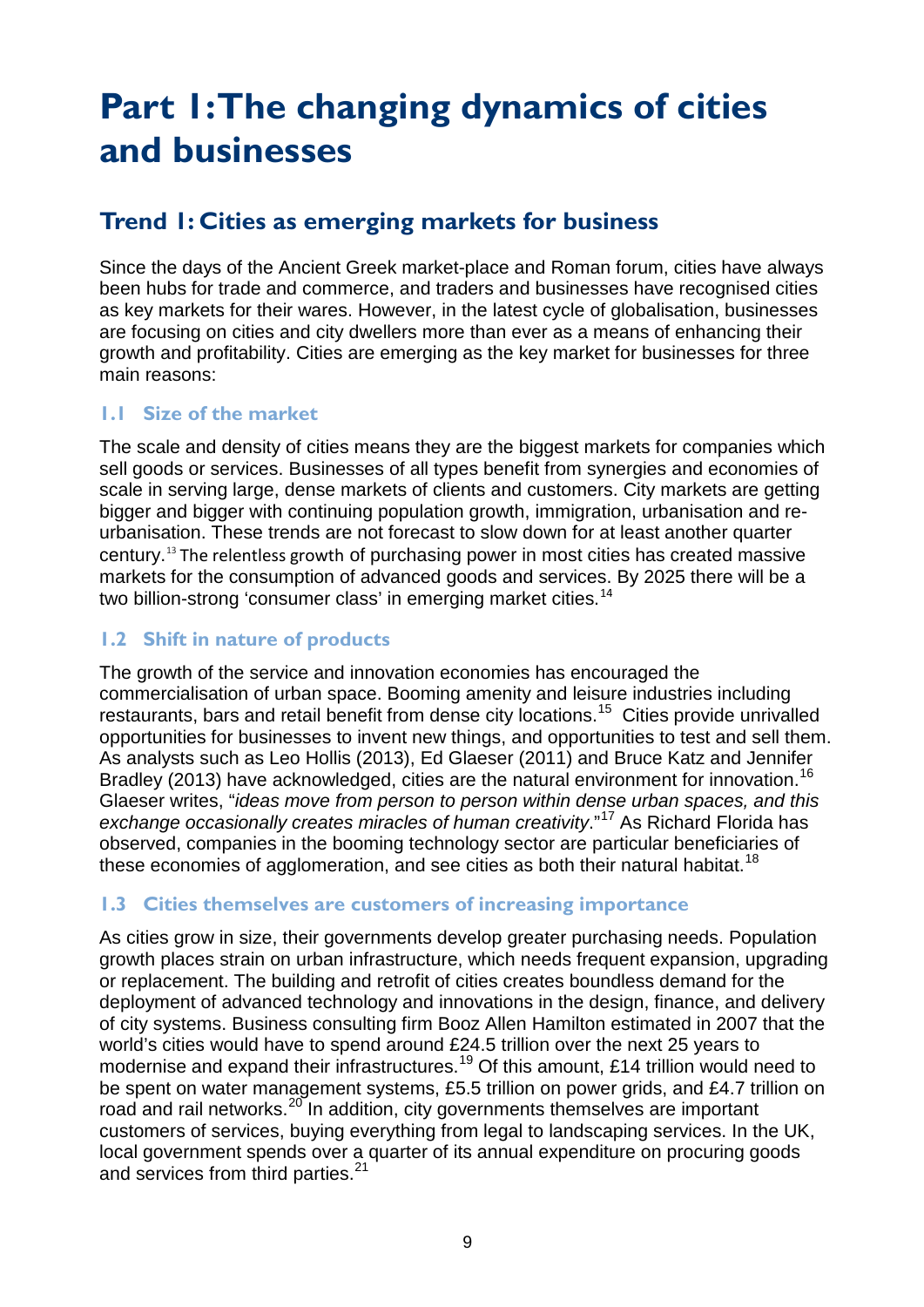As a result, companies are developing new products or 'solutions' to sell to cities. 'Smart' technologies, for example, are offered to help city governments to address some of the key challenges of urbanisation, helping them to minimise resource consumption and improve service delivery efficiency through better management of demand and supply. Businesses, in particular engineering and technology firms, appreciate the huge potential value of this market. Estimates of the size of the global smart cities market vary, but the UK government has suggested that it will be worth over £245 billion by 2020.<sup>[22](#page-49-0)</sup>

## <span id="page-8-0"></span>**Trend 2: The re-urbanisation of business**

## **2.1 Upper Income Nations**

During the second half of the  $20<sup>th</sup>$  century, businesses in the UK, US and leading industrialised nations played a part in the process of suburbanisation. Offices, retailing and industry moved away from city centre locations towards the rural-urban fringe, attracted by the promise of good accessibility by car (particularly from motorways), cheaper rents, and a more pleasant, less dense working environment. As industry, offices and shops decentralised, business parks, industrial estates, retail parks and outof-town shopping centres sprang up. In the US the trend was very significant – corporates often chose to locate in isolated campuses along suburban corridors and in gated science parks. By 1986, 57% of American office space was located outside of the nation's central cities. Similar trends were observable in continental Europe. By 1990, city centres accounted for a minority of office space in the major Dutch city regions of Amsterdam (19%), Rotterdam (40%), The Hague (36%) and Utrecht (30%). The trend was also visible in lower-income nations – in 2005 the traditional Johannesburg CBD only accounted for 26% of all office space. $^{23}$  $^{23}$  $^{23}$ 

Attempts to revitalise inner city economies in the 1970s and 1980s had largely been unsuccessful, but from the late 1980s onwards, many established cities have witnessed a reversal of urban 'sprawl'. There has been a noticeable re-urbanisation of business in many upper income countries, as industry, retail and offices move their operations back to city centres:

- In the **UK,** research by the Centre for Cities found that eight of the 10 largest cities in Britain have seen private sector jobs become more concentrated in their city centres since 1998. Knowledge intensive business services (KIBS) jobs are almost twice as likely to be concentrated in the central areas of cities as private sector employment in general.<sup>[24](#page-49-2)</sup> Therefore cities with high or growing proportions of KIBS jobs have experienced the trend of re-urbanisation particularly strongly. Nearly half of all of London's jobs are KIBS jobs. (It is worth noting that, for this reason, the UK's smallest cities provide an exception to the re-urbanisation trend, on average witnessing an increasing number of private sector jobs based *away* from their city centres).[25](#page-49-3) Last year, *The Economist* reported that construction of new out-of-town office space in the UK had fallen by around 90% since 2007.<sup>26</sup>
- In **Melbourne, Australia,** Jones Lang La Salle found that in the five years between 2008 and 2013, 42 major tenants moved into the CBD from suburban locations.  $27$
- In **Canada,** Colliers International has reported that 2014 has seen commercial vacancy rates falling in downtown areas, but creeping up in suburban markets. The movement is particularly noted amongst non-traditional occupiers of core urban space i.e. companies other than financial services and legal firms.<sup>[28](#page-49-6)</sup> Businesses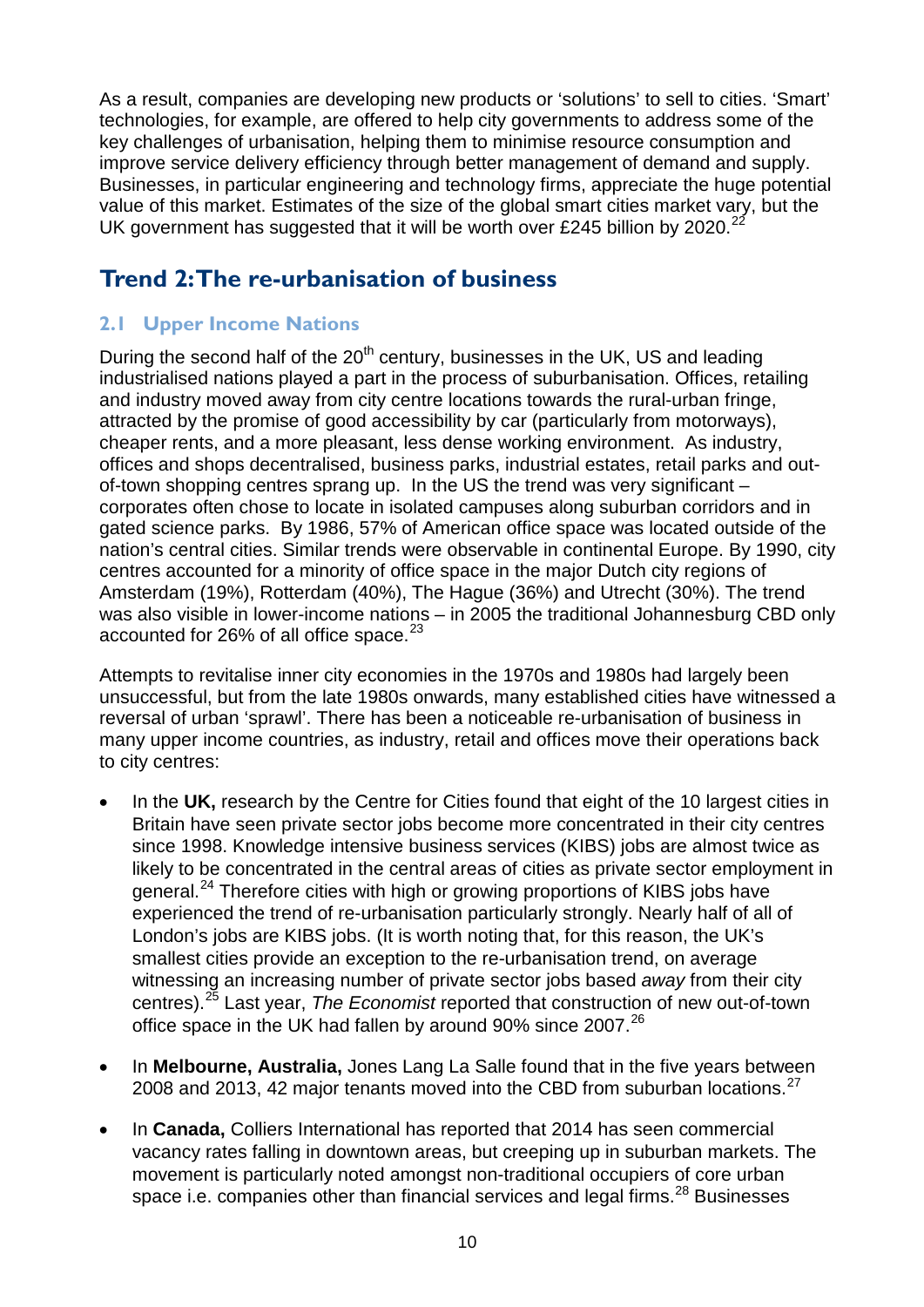securing large new downtown premises include many tech companies such as Amazon (Seattle), Google (89,000 square feet premises in Toronto), Shopify (100,000 square feet in Ottawa) and Sony Imageworks which has moved from suburban California to a new 74,000-square-foot studio in downtown Vancouver.<sup>29</sup>

#### **Case Study: The Re-urbanisation of business in the USA and the UK**

In the second half of the last century, big business in the USA was proud to have its headquarters in gleaming suburban mega-complexes. There is evidence this trend is changing as businesses large and small move their operations from out-of-town campuses to city centres.

Corporations which have recently made the move include United Airlines and Sara Lee, which have both moved from suburban Illinois to downtown Chicago. The CEOs of companies like Zappos and Quicken Loans have not only moved their suburban headquarters to downtown locations in Las Vegas and Detroit respectively, but have become urban evangelists and catalysts for entrepreneurial growth. The urbanisation trend is visibly strong amongst tech companies, which are attracted to the city by the prospect of clustering in innovative hubs (as opposed to sprawling research parks) and by the lifestyle preferences of talented employees in their sector. Pinterest and Twitter are amongst the major tech companies which have moved from Silicon Valley to 'loft style' offices in the SOMA district of San Francisco.

Many mega-companies are maintaining their existing headquarters, but intensifying their presence in core city areas. Google's headquarters are remaining in suburban Mountain View, California, but it is also expanding into cities like Pittsburgh and Cambridge, Massachusetts. Coca Cola is opening a new 2,000 person IT office in downtown Atlanta, whilst Yahoo is expanding its San Francisco offices. The JLL Emerging Trends in Real Estate Report 2014 (Americas edition) rated central city offices amongst the best prospects of property sectors for investment, whilst suburban offices were the lowest rated of all sectors.

In the UK, tech companies again are leading the re-urbanisation trend, as the growth of the globally significant Silicon Roundabout district - now home to around 3,200 tech firms and 48,000 jobs – testifies (Centre for London, 2012). Google's new £1 billion UK headquarters will open in Kings Cross, London, in 2016. Amazon and LinkedIn have also acquired major new office hubs in central London. Outside of London, companies, including BUPA and engineering firm Jacobs, are planning moves from business parks of South Manchester and Warrington to Manchester City Centre.

Demand for office space in central areas is rising – 70% of respondents surveyed by the British Office Council indicated that they expect the demand for city centre locations to rise over the next decade (JLL, 2014). Developments, such as Spinningfields in Manchester and Eastside in Birmingham, have capitalised on the trend to date, and new office developments in central Bristol and Glasgow are in the pipeline. Property consultants GVA have noted that business parks, which are struggling to attract traditional office occupiers, are now diversifying and looking to attract hotels, leisure and even residential uses.

• In the **USA**, Richard Florida has charted locations of venture capital investment and startup activity by Zip Code, using data from 2011 and 2012. He found that within many major metropolitan areas, investment is now heavily concentrated in central areas, rather than in the suburban or fringe areas which have traditionally been home to startup activity. In the New York metro area for example, 80% of venture capital investment went to companies near the urban core in  $2011.^{30}$  $2011.^{30}$  $2011.^{30}$  Similarly,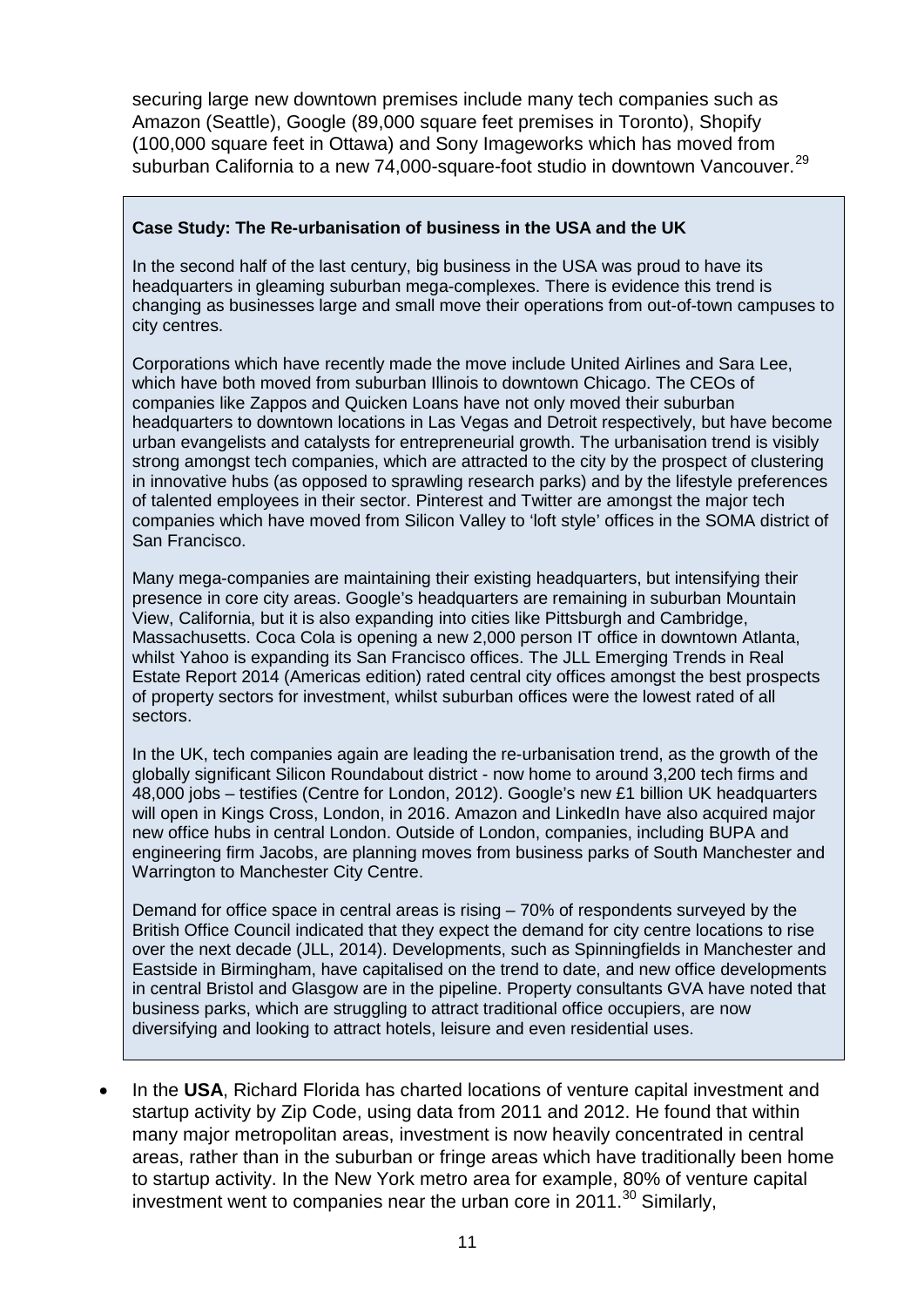predominantly urban zip codes account for more than 60% of venture capital investment in Dallas and Washington DC; roughly three quarters of investment in Boston and LA; and more than 80 percent of venture investments in San Diego, Seattle and Austin.<sup>[31](#page-51-0)</sup> The Wall Street Journal also reported that across the USA, commercial vacancy rates in CBDs have gone down faster than those in the suburbs since the start of the real estate recovery in 2011.<sup>[32](#page-51-1)</sup>

- In **major European cities**, specifically Brussels, Paris, Amsterdam, Madrid, Berlin, Frankfurt, Munich and London, real estate specialist Savills found that cheaper rents in CBD locations during the Global Financial Crisis attracted more occupiers to central areas, pushing up CBDs average share of office take-up to 42% in 2010 compared to [33](#page-51-2)% in 2007. <sup>33</sup> Although non-CBD locations have increased their competitiveness and appeal since 2010, Savills data shows that CBDs still remain more popular than other locations – with an average vacancy rate of 6.4% compared to the overall city average of  $9\%$ .<sup>34</sup>
- In Japan, Cushman and Wakefield predict that the **Tokyo CBD** is expected to see the highest absorption of office spaces in the Asia Pacific region in 2014.<sup>[35](#page-51-4)</sup>

Commentators have identified a number of reasons for this shift back to the city centre:

*"Economic activity in and around inner cities will take root if it enjoys a competitive advantage and occupies a niche that is hard to replicate elsewhere … Only attributes that are unique to inner cities will support viable businesses. My ongoing research of urban areas across the United States identifies four main advantages of the inner city: strategic location, local market demand, integration with regional clusters, and human resources."*

**Michael Porter, Harvard Business Review, 1995<sup>[36](#page-51-5)</sup>** 

In their report The Urban Tendency published in 2014, Jones Lang La Salle identified six driving forces behind the (physical) re-urbanisation of business in UK cities: $37$ 

## **i. Demographics**

After decades of suburban flight, young, affluent and educated workers are returning to congregate in regenerated and re-converted urban neighbourhoods. Demographic trends such as later marriage and higher divorce rates are delaying the traditional move to the suburbs to start a family. As more families have two working parents, the importance of short travel times between work and childcare is encouraging inner city living. Individual preferences have changed from favouring working environments in attractive 'green' areas, to those in amenity hubs, where restaurants, bars, coffee shops and public transport links are all within easy reach. The net effect of these trends is that companies see re-urbanisation as key to recruitment of young skilled employees who are clustered in city centres.

## **ii. Immigration and Globalisation**

Many companies value and actively seek to recruit a multi-national and diverse workforce. In sectors such as financial services and computer programming as much as one fifth of the workforce is foreign born.<sup>[38](#page-51-7)</sup> International migrants disproportionately cluster in cities, and businesses that hope to recruit them follow suit. As diversity of workforce has been proven to correlate directly with innovation,<sup>[39](#page-51-8)</sup> tech companies and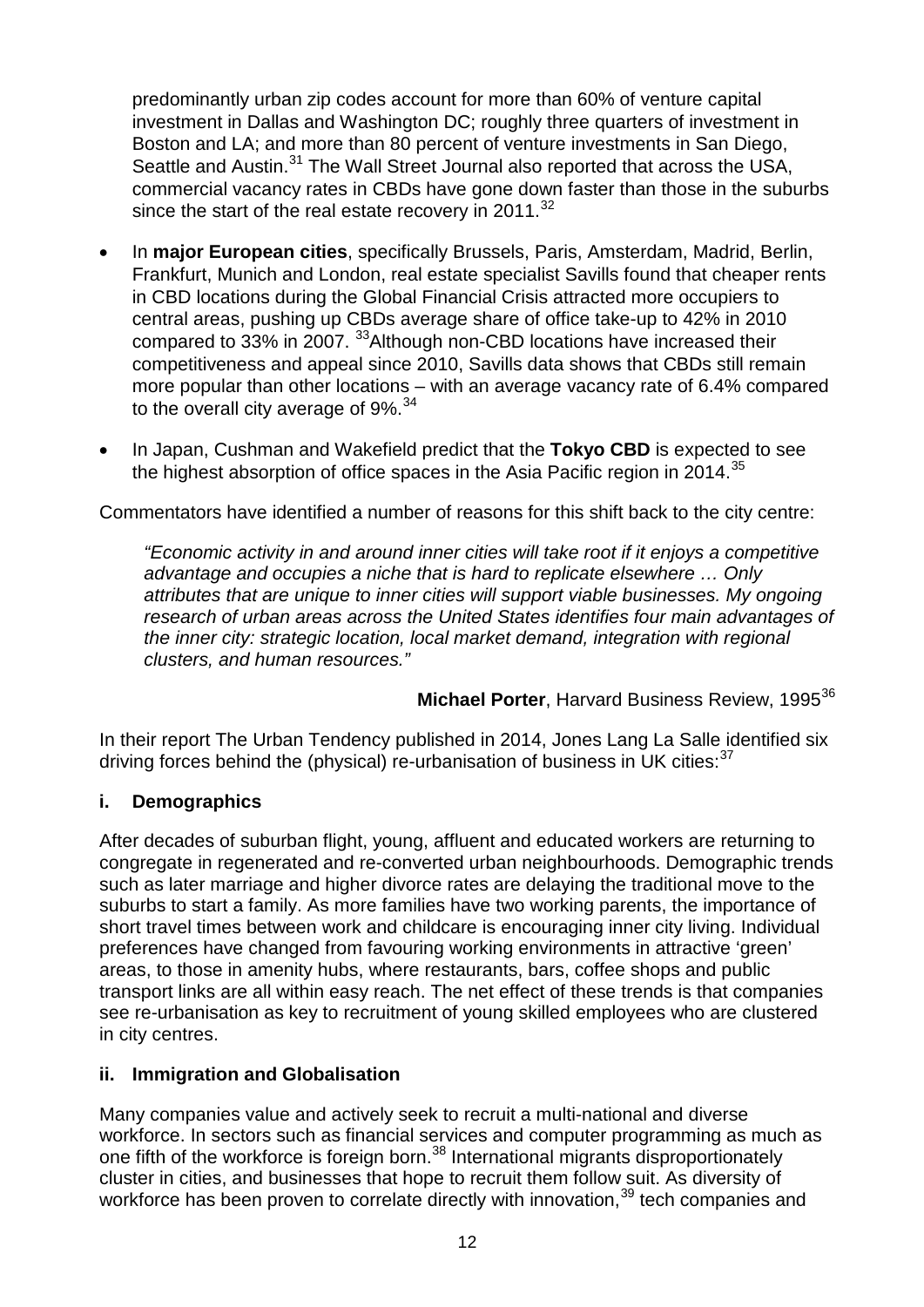other companies looking to innovate are particularly drawn to central city areas. In addition, companies which transact over international boundaries are also attracted to cities, where they can recruit multi-cultural and multi-lingual workers more easily. Many firms are locating their **global sales offices** in the most diverse cities so as to be able to attract talent with useful linguistic skills. Amsterdam shows this trend in action. The vast majority of Dutch people are fluent in English, more than half speak German fluently, while a quarter speak French. 1,400 international companies currently have an office in the Amsterdam Metropolitan Area, and sales divisions represent more than half of the city's new international business operations.

## **iii. Changing working practices**

The rise of flexible working and self-employment, perhaps counter-intuitively, reinforces the need for central meeting points. City centre business locations may offer better late night transport options and improved security for those working irregular hours.<sup>[40](#page-52-0)</sup> London, for example is taking steps to introduce a 24-hour underground service, joining other cities such as New York and Copenhagen which already provide round the clock public transport.<sup>41</sup>

## **iv. Sustainability**

Companies are more aware of their environmental impact, and for image, regulatory and ethical reasons, many are keen to be as 'green' as possible. City centre locations offer businesses a greener alternative than out of town equivalents: they are generally more accessible by public transport or on foot or bike; carbon emissions are reduced in more compact buildings; and land or open space in the greenfield can be preserved.

## **v. Policy**

Government policy plays a significant role in the incentivisation of city centre development. In European countries, governments have been supportive of reurbanisation of business, whether through land-use and zoning regimes to facilitate new industries, new heritage rules to boost attraction to creative sectors, or educational and training programmes for management or entrepreneurship.<sup>[42](#page-52-2)</sup> In the UK, a 'Town Centre' First' approach – which requires developers to consider urban locations ahead of greenfield sites - has been enshrined in planning law for almost two decades, and is continued under the new National Planning Policy Framework. New Enterprise Zones have been established to bring new businesses into the heart of cities such as Birmingham. As early as 1999, the Phoenix Development fund was set up to support inner city startups and 'micro' companies, following a recommendation by the Government's Social Exclusion Unit.<sup>[43](#page-52-3)</sup> There is also a renewed focus to support the high potential cities outside of London, as exemplified by the government's recent City Deals. European centres such as Berlin and The Hague have also instigated influential pro-core city policies.[44](#page-52-4) In North America, decisions to create a buffer zone around urban sprawl, as in Toronto, can force planners and developers to return to downtown intensification.<sup>[45](#page-52-5)</sup> Public regulations relating to carbon emissions and sustainability also encourage the selection of urban over suburban business locations.

## **vi. Transport improvements**

In the  $20<sup>th</sup>$  century, companies were attracted to suburban locations by their ease of accessibility by car and proximity to motorways. Today, improvements to public transport speed and reliability – particularly rail links – diminish the advantages of being close to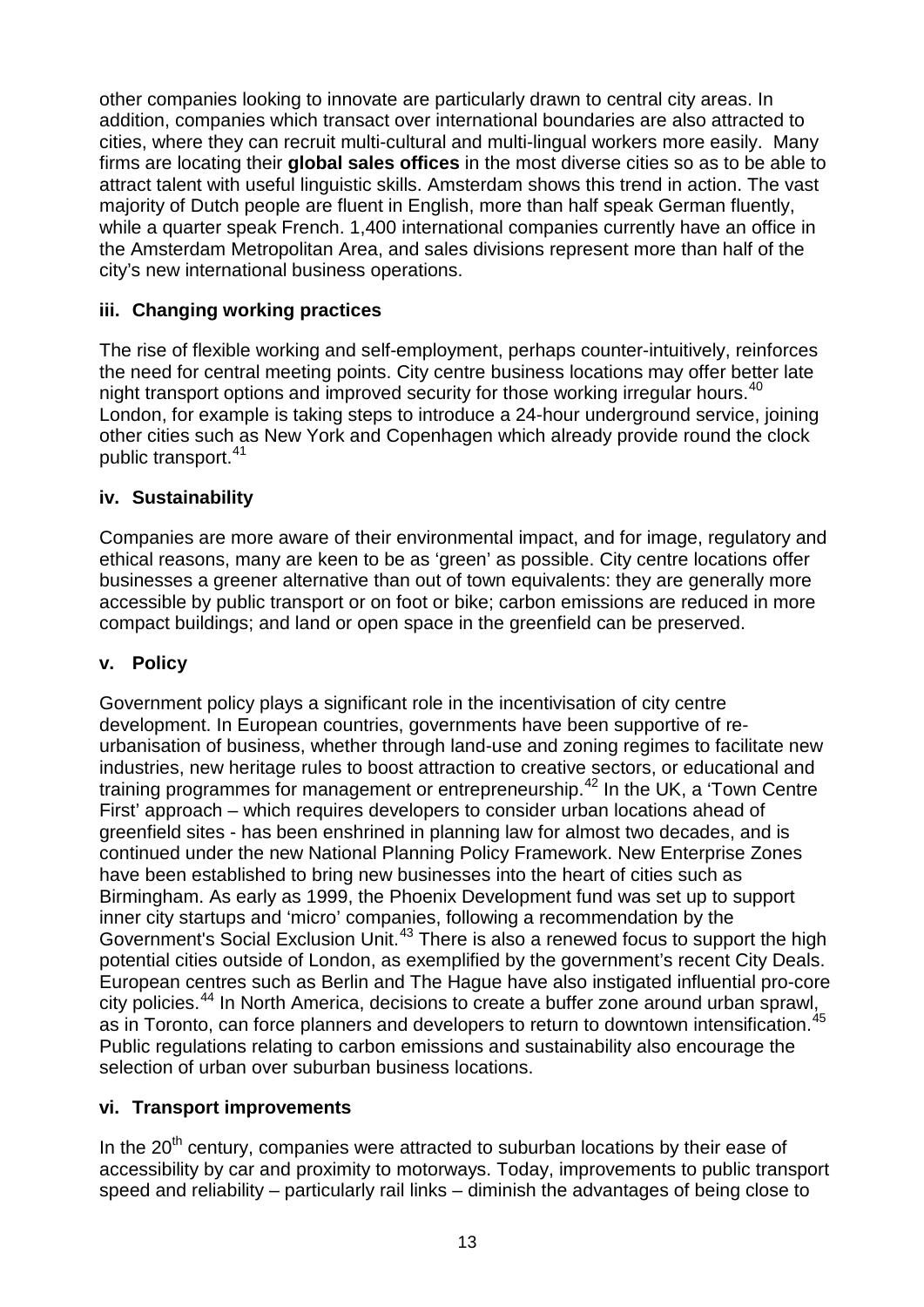motorways. In the UK, Crossrail, and the proposed high speed rail line HS2 (and possibly HS3) will further improve connectivity within and between city centres. By locating in city centres businesses can also accommodate workers' environmental concerns, allowing them to take advantage of the growing trend for walking or cycling to work.

In addition to JLL's list, other factors driving companies back to the centre of cities include:

- **Technological advances** encourage companies to re-urbanise. With cloud based computing, remote access options and a move towards paper free offices, businesses' footprints are shrinking, enabling them to move back to the city core despite higher rents.<sup>[46](#page-53-0)</sup>
- The shift to the **knowledge economy** has means that knowledge-intensive corporates wish to be near other knowledge intensive firms, research labs, and universities so that they can share ideas and practice "open innovation." **Startups** are also choosing a different path. Instead of inventing in isolation, entrepreneurs are starting their companies in collaborative spaces like 1871 in Chicago, the Cambridge Innovation Centre, Techcity in London, 22@ in Barcelona, Herzilya in Tel Aviv, and Benjamin's Table in Philadelphia. Startups cite an enormous range of advantages to the inner city; access to legal advice, business mentoring and venture capital; high-street visibility; client-facing brand; potential for commercial and political networking; and stronger community relations.<sup>[47](#page-53-1)</sup>

## **2.2 Developing Nations and Emerging World Cities**

It is not only in established markets that companies are moving to the central city. A foreign corporate presence is returning to the inner city of many emerging megacities, such as Johannesburg and Mexico City, aided by improved security systems, better public spaces and re-landscaped streets. Retailer Ackermans, Credcor and Johannesburg Water are among the companies which have moved into Johannesburg's CBD following the revitalisation efforts of city authorities.<sup>[48](#page-53-2)</sup> Other emerging cities whose development has been car-oriented and uncontrolled – such as Shenzhen - are now seeking a more compact form in order to attract higher value industries.<sup>[49](#page-53-3)</sup>

**Western multinationals** are also expanding their presence in emerging world cities, locating in new city centres for the first time in the expectation that their future success will depend on their ability to win in emerging megacities.<sup>[50](#page-53-4)</sup> These multinationals usually locate at least some functions within core central city areas. In China for example, the trend is for foreign multinationals to locate their HQs in central areas, with back-office business (R&D, logistics, data management, warehousing) in suburban areas.<sup>[51](#page-53-5)</sup> Meanwhile in the Philippines, there has been extraordinary office growth in central Manila's business districts and other cities fuelled by a booming business process outsourcing (BPO) sector.<sup>[52](#page-53-6)</sup> BPO workers tend to buy apartments close to work to avoid long commutes in heavy traffic, which has led to the emergence of new work-shop-live complexes in central urban areas.<sup>[53](#page-53-7)</sup> Other multinationals are locating in emerging cities to obtain first mover advantages in response to specific opportunities. For example when Doha was announced as the host city for the 2022 FIFA World Cup, Siemens responded by quickly opening an office in the city.<sup>[54](#page-53-8)</sup>

As emerging markets become increasingly important in the world economy, their **homegrown corporations** are also growing in size and global reach. As early as 2006, 100 companies from emerging markets already had total assets of £318 billion.<sup>[55](#page-53-9)</sup> Emerging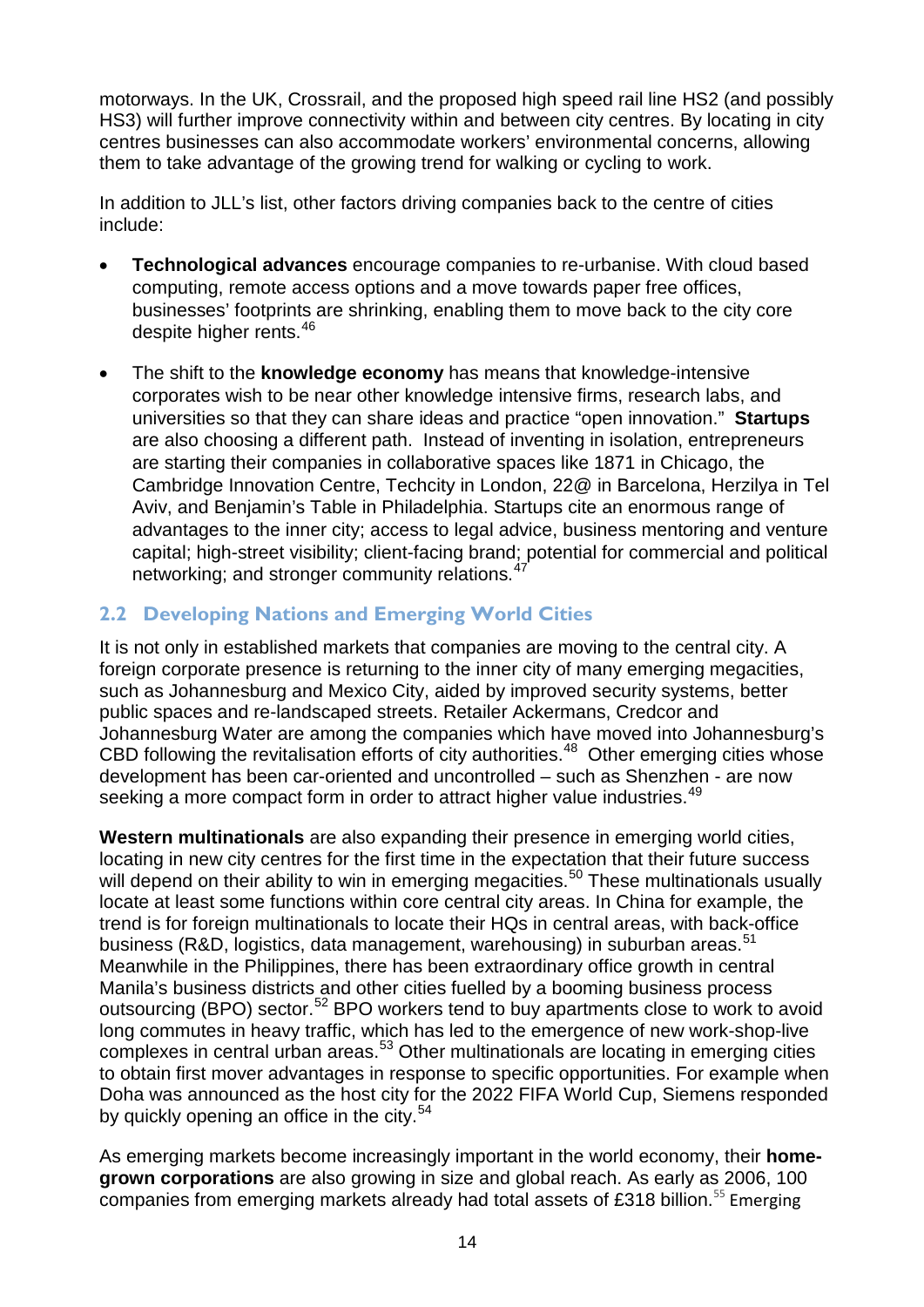market corporates in sectors such as electronics (LG of South Korea; Lenovo and Hisense of China), IT (Wipro and Infosys of India), transport (Embraer of Brazil; Tata Motors of India) and industrial products (Arcelor Mittal of India; Cemex of Brazil) are profoundly urban businesses. Many produce products for urban consumer markets and locate their operations in cities, both at home and abroad (Figure 2).

## **The Next Generation of Global Corporates and their Cities**

In 2012 McKinsey published a report entitled Next Generation Global Organisations which argues that the next decade will see fundamental changes in the organisation of global companies and identifies strategic approaches which will play an important part in shaping this next generation.

One emerging approach detailed in the report is 'Making Growth Markets a Centre of Gravity'. It is widely recognised that many global companies are shifting their geographic focus and immersing themselves in emerging markets such as Brazil, China and Nigeria. McKinsey expect global companies to re-organise themselves for success in these markets, 'unbundling' their structures and establishing corporate functions in new locations that best fits their market, cost and talent needs. This has profound implications for cities in emerging markets, which can expect to see an increase in the number of centres of excellence and shared service functions (e.g. HR, finance, legal etc.), as well as relocations of regional (and even global) headquarters.

The approach has already been adopted by several world leading companies - IBM's global emerging business for example is now headquartered in Shanghai, a conscious separation from its central functions in New York. GE, Honeywell, Dell and Cisco have also already placed functional or geographical hubs in emerging markets. Cisco's Globalization Center East in Bangalore was established to develop local leaders in functional areas who will soon account for 20% of the company's senior leadership team. Four of IBM's 11 research centers are in emerging markets. McKinsey report that altogether there are now 1200 multinational R&D centres in China representing £7.8 billion investment.

#### **Figure 2: Some of the major global corporates headquartered in cities in China, India and South Korea**[56](#page-54-0)

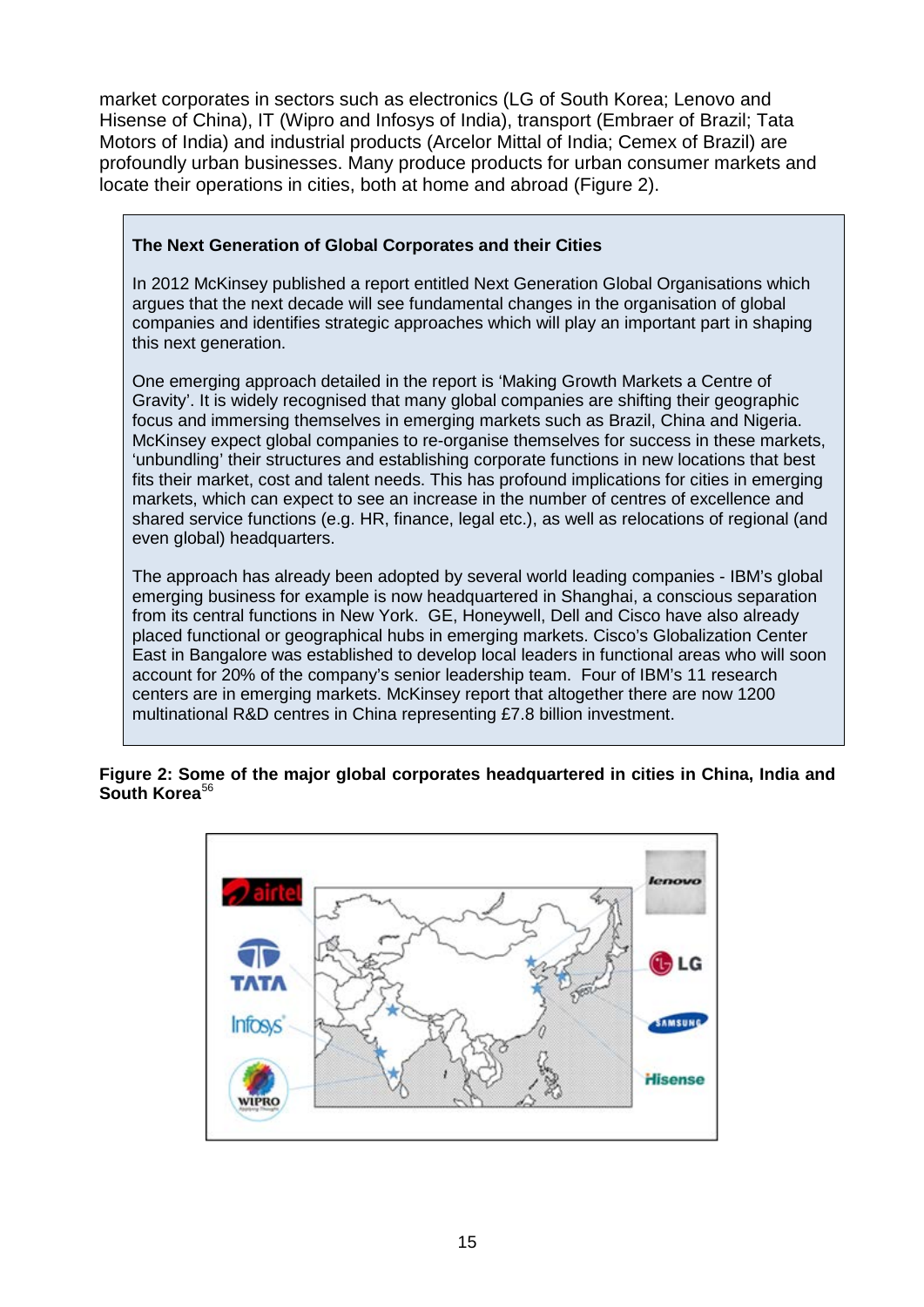## <span id="page-14-0"></span>**Trend 3: Growth of Tradable Urban Services and Solutions**

'Urban services' - industries which support city building and growth, including planning, architecture, design, energy, water, infrastructure, engineering, waste management, and even housing development - have become important tradable economic clusters in many developed city economies. As the case studies profiled below suggest, urban services businesses which emerged to meet the urbanisation needs of their own (now mature) cities are rapidly internationalising to support the growth of cities outside their own national systems.

For example, whilst the future character of urbanisation in China may be difficult to determine, dialogue with businesses and city leaders makes it clearer that it will be Hong Kong and Singaporean urban services businesses that will largely be responsible servicing China's urbanisation needs.<sup>[57](#page-55-0)</sup> Some cities (e.g. Barcelona, Melbourne, Vancouver, Vienna, Lyon, Bilbao) have become associated with certain urban services and are starting to advertise their strengths to other cities.<sup>58</sup>

#### **Case Study: Tradable Urban Services in Sydney, London and Paris**

Sydney, together with other Australian cities like Melbourne and Perth, has developed a tradable cluster of urban services based around engineering and construction. Companies such as Leighton Holdings, Worley Parsons, Woods Bagot and PTW Architects, all headquartered in Sydney, have developed significant presence in cities in the Middle East, particularly Abu Dhabi and Dubai, where their services as contractors, project managers and consultants are sought after on construction, infrastructure and sustainability projects. Urban projects in Qatar and Saudi Arabia present opportunities for further expansion in the region. Austrade, the Australian Trade Commission, has offices in Saudi Arabia and Dubai to assist local businesses looking to source competitive Australian suppliers.

London has developed a highly internationalised architecture and urban design cluster, and its architecture and engineering firms are exporting their services around the world. Foster and Partners has been responsible for designing Masdar City (Abu Dhabi) and West Kowloon Cultural District (Hong Kong), while Farrells has been commissioned to work on a number of projects in Chinese cities including the Beijing Olympics Cultural District, Pearl Island in Shenzen and Chaoyang CBD in Shenzhen. The engineering firm Buro Happold is masterplanning (amongst others) Kama Tri City in Russia, Sabah Al Ahmad Sea City in Kuwait and Gia Lam in Vietnam.

Parisian companies have strong historical links with Francophone Africa, and today major Paris-based corporates such as Veolia, GDF Suez, Egis and Saur International are exporting their water, waste and energy services to developing cities across the continent. Veolia, for example has developed the Durban Water Recycling Plant, while Egis is improving access to drinking water and sanitation for the city of Kisumu in Kenya, and is also involved in the development of new cities in Congo (La Cite du Fleuve) and Algeria (El Menea). Suez has won contracts for water and wastewater services in Algiers.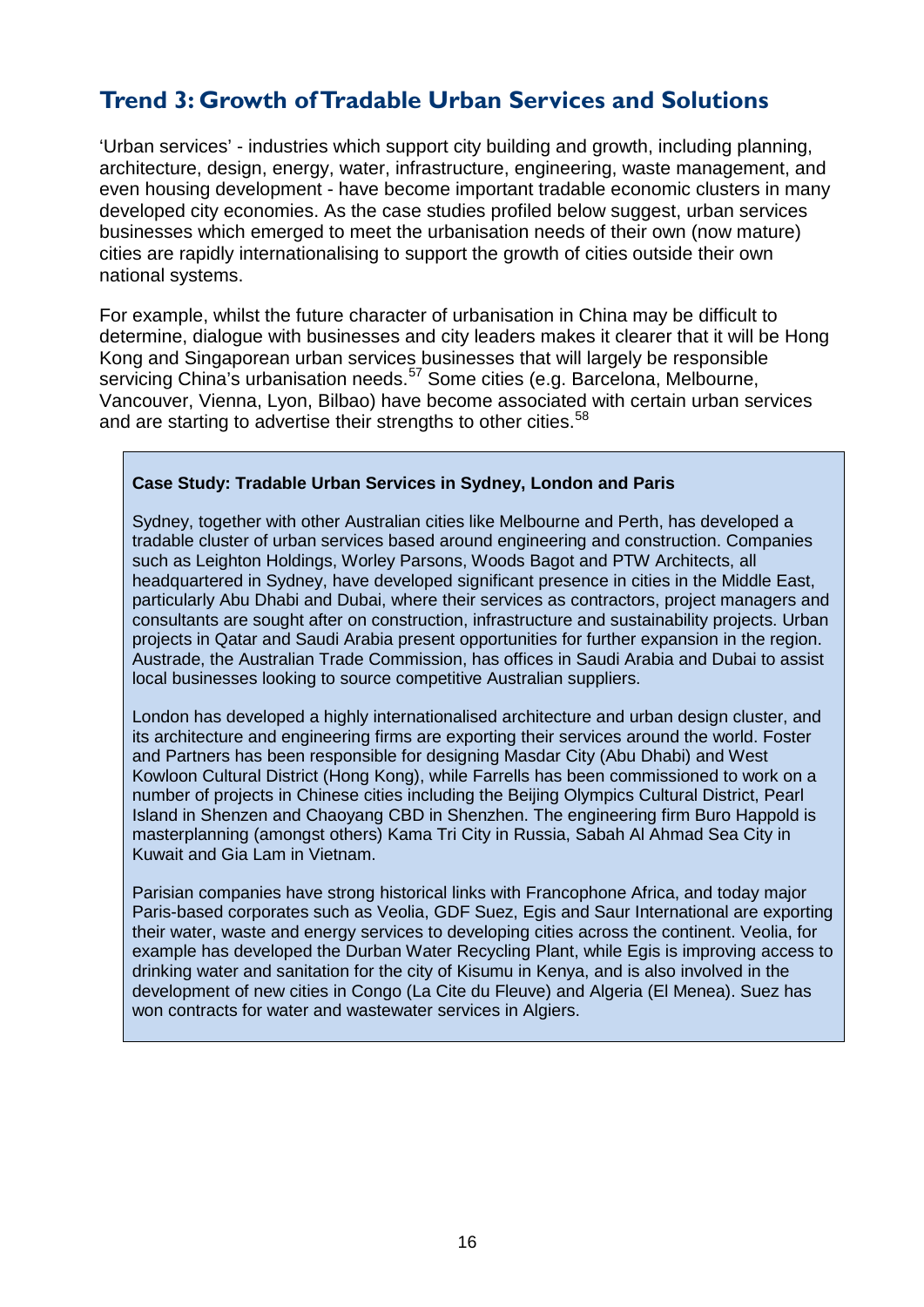# <span id="page-15-0"></span>**Trend 4: Businesses Rebranding for City Markets and Consumers**

The growing importance of the city as a marketplace for companies is driving businesses to boost their engagement with cities. Companies are moving fast to align their products, services and operations to the rhythm and needs of cities in general and the distinctive competitive advantages of individual cities.

Mega-corporations in the transport, technology, engineering and consultancy sectors have been early pioneers of this trend, helping cities integrate their approaches to transport, energy, healthcare, security and water. They are now being joined by a wide variety of other companies who are inventing new products and processes to help cities grow in more sustainable and efficient ways and help city residents master the complexities of urban life. Business service firms like PwC, McKinsey and Deloitte are helping cash strapped city councils design new tools to finance infrastructure and leverage value.<sup>59</sup> Still other firms like Uber, Airbnb and BlaBlaCar are at the cutting edge of the sharing economy, taking advantage of the increasing preferences of urban dwellers for *collaborative consumption*.

As these companies align their services and products to make the most of new city based opportunities, many are rebranding to adopt 'city' branded offerings. The brand identities that businesses adopt in relation to cities are usually linked to the sector in which they operate. Figure 3 demonstrates this thematic clustering amongst a selection of major international corporates.



# **Figure 3: Thematic clustering of City Brands amongst major global businesses**[60](#page-55-3)

Engineering firms such as Siemens, Arup and GE tend to focus on **sustainability** and resilience concerns as the basis of their city brands (Sustainable Cities, Resilient Cities and Building Sustainable Cities respectively).<sup>[61](#page-55-4)</sup> These firms concentrate on how cities can be designed to minimise environmental impact and withstand shocks, particularly environmental but also economic shocks. **Eco-cities** is a related term preferred by some companies – it is particularly associated with solutions for low-carbon urbanism. $62$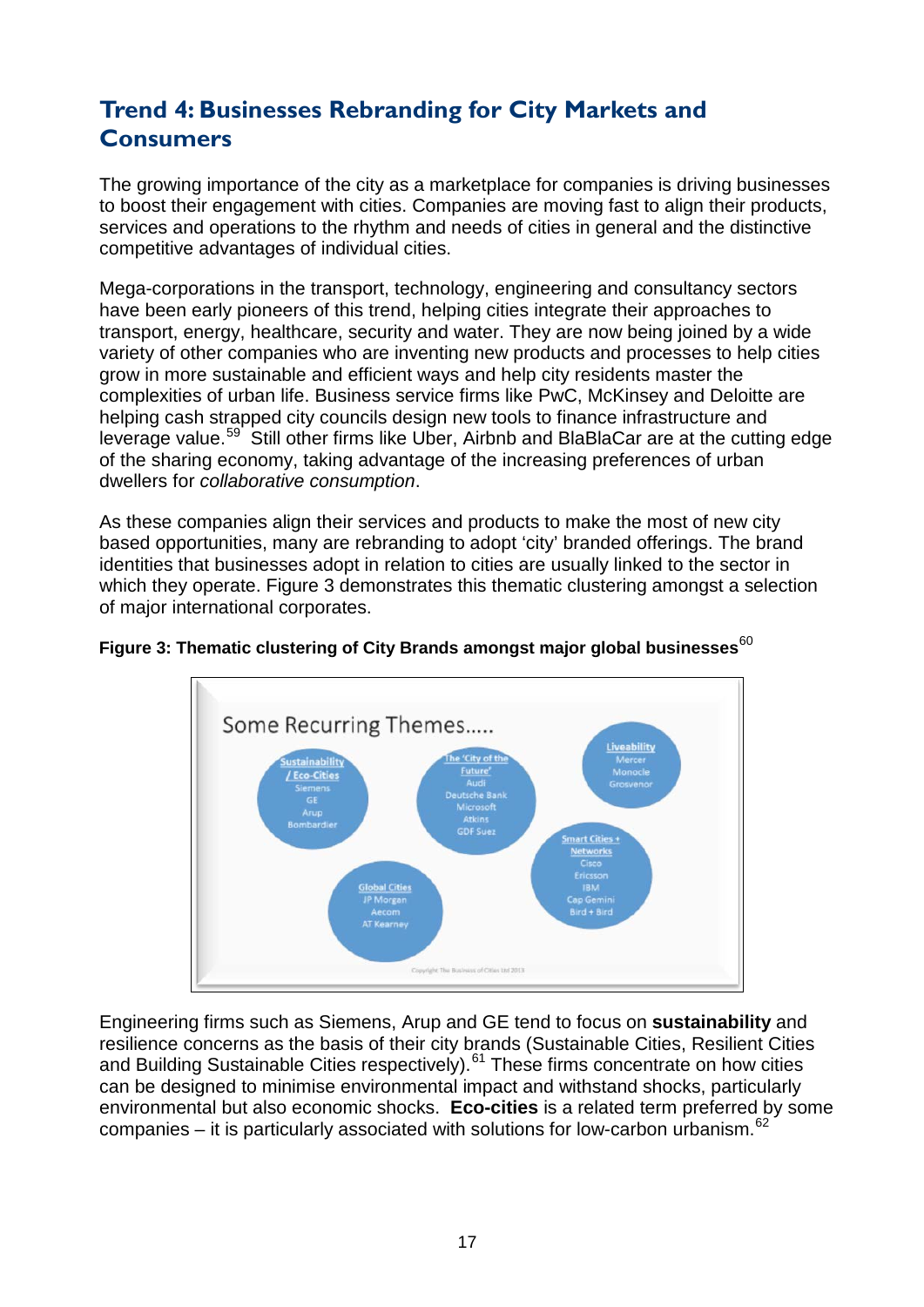Meanwhile, technology firms such as Cisco, Ericsson and Hitachi have adopted brands focused on **smart cities** and networked cities.[63](#page-56-0) These companies typically focus on enhanced city systems which use data and technology to achieve integrated management and inter-operability, although the term 'smart cities' can also take on wider meanings to reflect social and political forms of smartness. <sup>64</sup>

**Liveability and liveable cities** is an idea which (usually) centres on how cities manage growth effectively to ensure that commuting, cost of living and urban environment all meet rising citizen expectations.<sup>[65](#page-56-2)</sup> A wide variety of companies centre their city offering around this brand, from sectors as diverse as real estate (Grosvenor), technology (Phillips) and the media (Monocle). $66$ 

Similarly diverse are the companies who identify themselves with **future cities**, or '**the city of the future**', which has no precise connotation but allows companies to harness the glamour of cities whilst inferring that they offer solutions that cities will need for future development.<sup>67</sup>

A '**global cities'** brand can also encompass a wide variety of meanings, activities, products and/or services. It is often adopted by advisory firms, such as banks (JP Morgan) and consultancies (AT Kearney).<sup>[68](#page-56-5)</sup> The 'global cities' label implies a commitment to grasping the processes of globalisation and its impact all over the world.

Some businesses have adopted more 'niche' city brands or organising ideas. Rogers and Partners, the London based architecture practice, ground their work on an underlying principle of 'compact cities'.<sup>[69](#page-56-6)</sup> PwC have developed city offerings, including an annual benchmarking survey, based around the theme of 'Cities of Opportunity'.<sup>[70](#page-56-7)</sup> Participatory or citizen-led cities are also a recurring theme (Ernst & Young, BMW).

The cross sectoral appeal of 'city' brands does not only reflect the changing demands of markets and consumers. City brands are also effective catalysts for companies for a number of reasons:

- **Cities are effective marketing tools.** By focusing on cities as the motif of their product, service or business, companies can harness the relevance, energy and glamour of urban living, and associate themselves with the same values. City brands reflect the values of open-ness, productivity and ambition that are attached to urban living. Lafarge, the French giant in the unglamorous world of concrete and aggregates, has recently adopted a new brand 'Building Better Cities'. The new brand aims to reflect the shift to urbanisation across the world, but also to associate the company with innovation and enterprise.<sup>[72](#page-56-9)</sup> Berlin's Mayor Klaus Woweret also understood the power of the city's image when he declared Berlin to be "arm, aber sexy" (poor, but sexy). Companies, particularly web-based startups have been attracted to the city by its 'cool'.<sup>[73](#page-56-10)</sup>
- **Cities provide 'organising ideas' for other offerings.** Businesses, especially large or transnational businesses, often have an extremely broad range of products, services and brands. Cities are a sufficiently broad concept to act as a central theme. Companies might have offerings in any or all of climate change, sustainability, competitiveness, infrastructure, logistics or place making which can be encompassed within a 'cities' umbrella brand. For example Philip's offerings in areas as diverse as lighting, healthcare and renewable energy are all covered by its 'Livable Cities'  $bra{6}^{74}$  $bra{6}^{74}$  $bra{6}^{74}$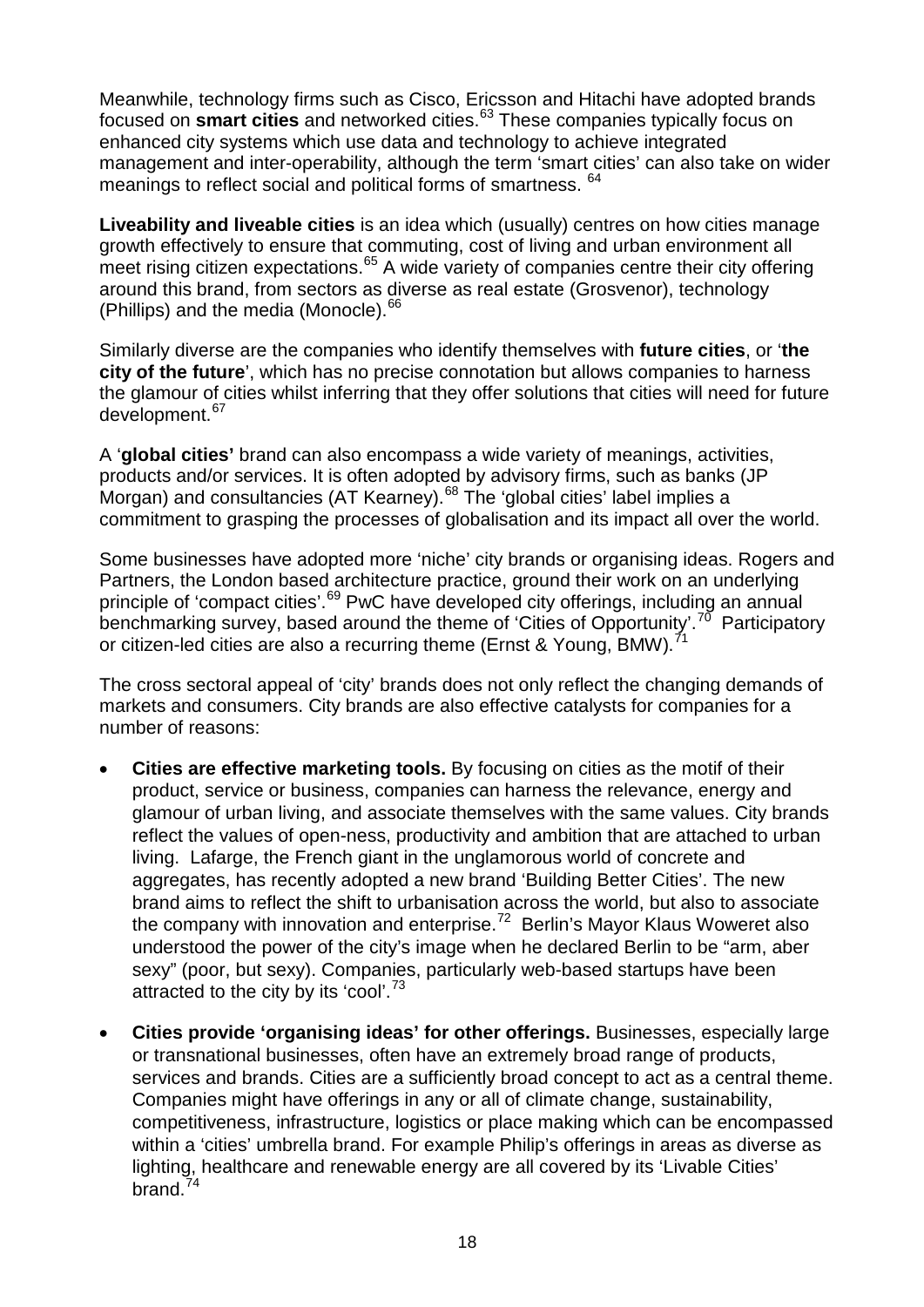• **Cities can be used to fulfil Corporate Social Responsibility (CSR) imperatives.**  CSR has grown to become a fundamental part of most companies' strategy and values programmes. Making a contribution to society beyond their economic input is recognised as beneficial, not just for enhancing reputation, but also in improving staff engagement and morale, and in meeting customer or client concerns or even procurement requirements.[75](#page-57-0)

Cities provide a sufficiently broad motif as to provide a unifying theme for a diverse range of CSR activities. Under the theme of cities, a company might engage in activities relating to environmental sustainability, poverty, education, health, urban mobility and /or community. IBM, Alstom, and BMW are amongst the MNCs to have 'Cities' themed corporate responsibility programmes. At present, cities-oriented CSR programmes are very visible among global banks, for example JP Morgan ('Global Cities Initiative')<sup>[76](#page-57-1)</sup> and Deutsche Bank ('Urban Age').<sup>[77](#page-57-2)</sup> In fact, suchprogrammes are not restricted to MNCs, but are adopted by companies of all sizes. Grosvenor is an example of a medium-sized UK company with a Cities' CSR programme:

#### **Case Study: Cities as an Umbrella Brand: Grosvenor - Living Cities**

Grosvenor is a UK based, privately owned property company. In 2009 it adopted a 'Living Cities' brand. As the company's website explains "*Our brand represents a unique combination – of values, history, city know-how and professional expertise*." The brand was developed in consultation with staff, stakeholders and leading city experts including architect Jan Gehl.

Grosvenor's business involves managing, investing in and developing real estate assets in a number of cities, particularly London. The 'Living Cities' brand enables it to combine its core business with its wider activities and management principles, including tackling climate change and improving sustainability. The brand is based around eight goals for the future city:

- Good Governance
- Economically Resilient
- Healthy Environment
- High Quality Place
- Sustainable Resources
- Strong Community
- Climate Resilient
- Connected



The brand also extends to the company's CSR activities: the Living Cities Community Fund was founded by Grosvenor in April 2014 and will provide financial support for community projects in the southern half of the Borough of Westminster.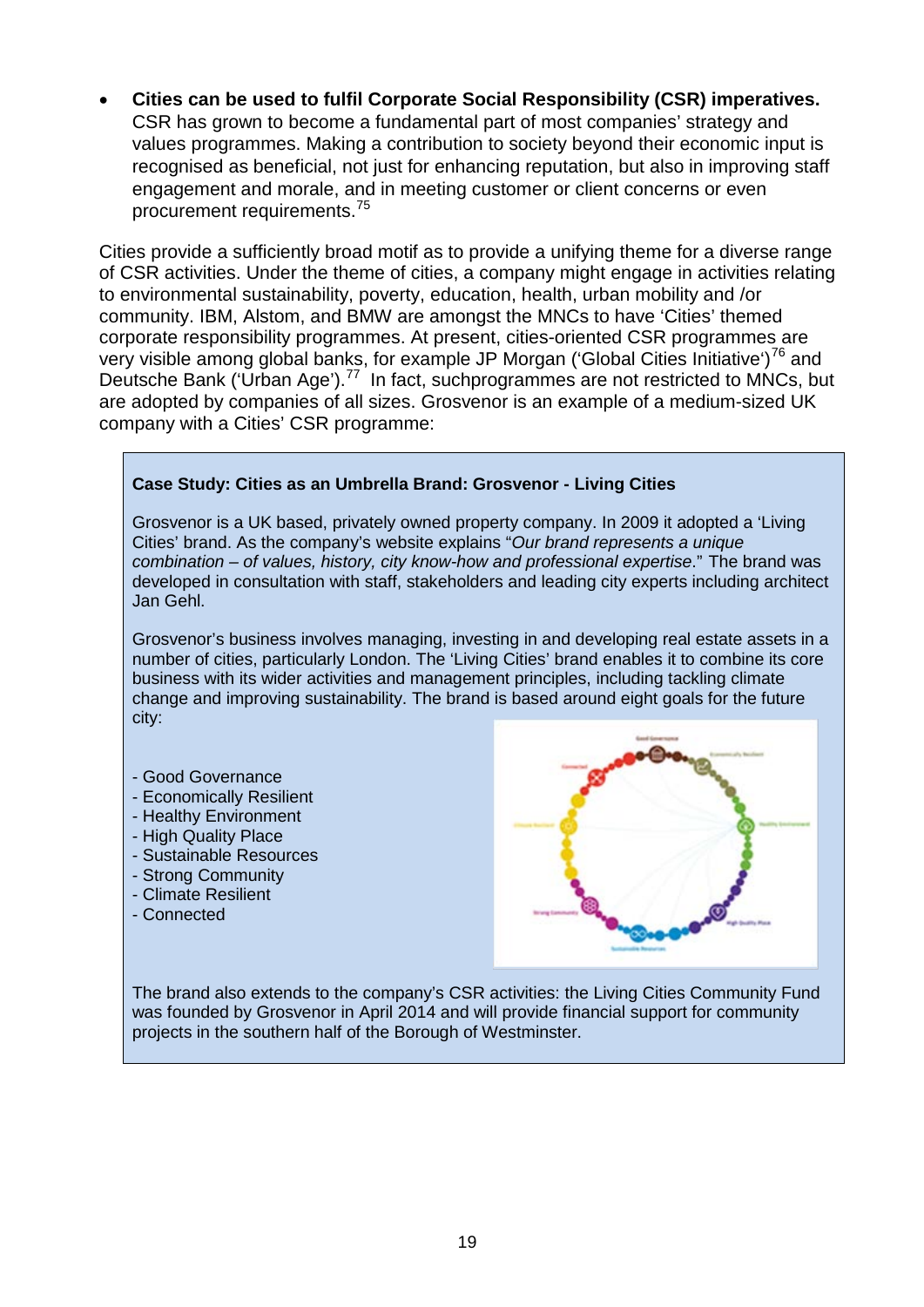There are a number of distinct ways that companies are growing and developing their city brands:

## **i. Carrying out and sponsoring research on urban issues**

## **Case Study: Cities as Corporate Social Responsibility**

#### **IBM Smarter Cities Challenge**

Launched in 2011, the IBM Smarter Cities Challenge is IBM's single largest philanthropic initiative. It is a three-year £30 million competitive grant programme in which a team of six IBM experts is dispatched to each of 100 winning cities to study a key issue identified by the city's leadership.

Each grant provides consulting services valued at £307,000. Issues identified to date include protecting drinking water supplies, tackling food deserts, and reducing traffic congestion. Winning cities have been located across the world, ranging from Abuja to Atlanta. The Challenge is sponsored by IBM's Corporate Citizenship program and International Foundation.

Companies carry out and sponsor research on urban issues both for the benefit of their own knowledge, and also to promote themselves as key players in the cities space. Research can comprise anything from analysis of a specific market to a holistic examination of global mega-trends that affect cities. Often companies will sponsor, or carry out joint research with, an academic institution or research organisation in order to lend their research the necessary rigour and legitimacy. For example the property company Grosvenor has sponsored a Cardiff University project exploring the impact of 'creative planning' on urban environments and community success, and is also involved in a project with LSE which investigates the resilience of 30 global cities.<sup>[78](#page-57-3)</sup> Similarly, French corporate Bouygues has been a member of *Efficacity* - a sustainable city research group made up of representatives from industry and academics.<sup>[79](#page-57-4)</sup> The reports ultimately produced can be very widely read and cited. A sub-area of this activity is the compilation of benchmarking reports or city indexes, which is discussed in depth in Part 2 of the paper.

## **Case Study: Companies Researching Urban Issues**

## **BMW Guggenheim Lab**

Described as 'part urban think tank, part community centre and public gathering space', the BMW Guggenheim lab is a mobile laboratory which travelled to New York, Berlin and Mumbai between 2011 and 2014. The lab sought to explore new ideas, experiment and create forward thinking visions around the theme of how people relate to cities and public space. Crossing disciplines of urbanism, architecture, art, design, science, technology, education, and sustainability the lab culminated in an exhibition at New York's Guggenheim museum where it showcased its findings.

## **ii. Creating signature city initiatives**

Many of the largest global businesses are investing in a 'signature' city initiative. These raise profile amongst cities and citizens, show businesses' commitment to cities and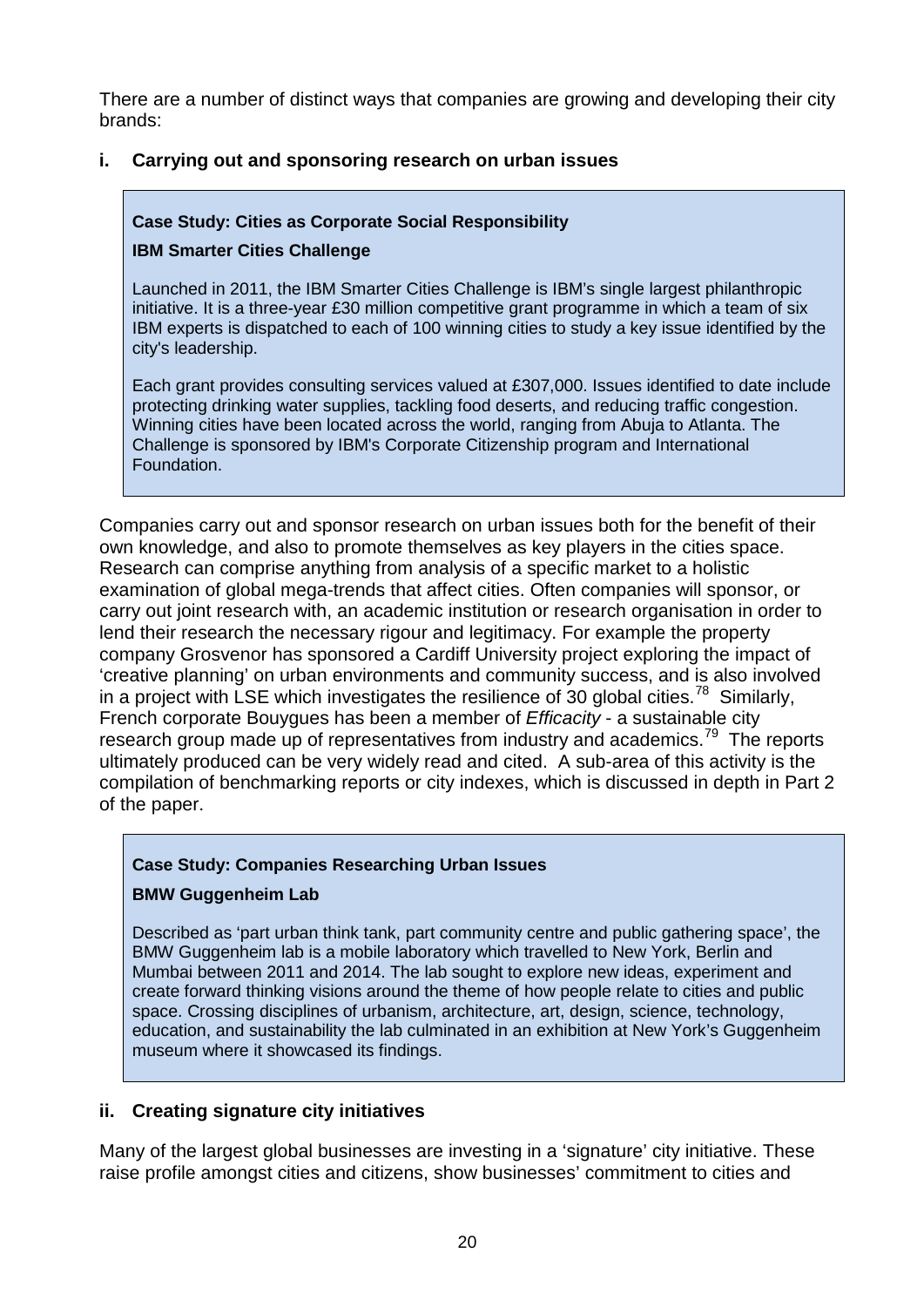showcase expertise in the city sector. A signature initiative can take many forms including:

- An urban-focused **centre of excellence,** whether in the form of a research institution or permanent cities-based exhibition. Or specific issues faced by cities. One example of this type of initiative is Siemens' The Crystal, London (see case study). GE has an equivalent centre of learning at its 'ecomagination Center' in Masdar City, Abu Dhabi.<sup>[80](#page-57-5)</sup>
- A cities **award** or **competition**. Competitions are usually tied to the company's specific cities brand or area of interest: Phillips' Liveable Cities Award aims to generate '*innovative, meaningful and achievable ideas to improve the health and well-being of city-dwellers'.[81](#page-57-6)* The transport group Bombardier's 'You City' competition challenges students and professionals to develop a vision for the future of urban mobility in either developed cities or emerging cities.<sup>[82](#page-57-7)</sup> While perhaps involving less financial commitment than other signature initiatives, the investment involved in competitions is still significant - Deutsche Bank's Urban Age Award offers a £61,000 prize for the initiative(s) which best utilises partnerships to improve the quality of life and the quality of the urban environment in a nominated city.<sup>[83](#page-57-8)</sup>
- A **benchmarking** report or city index. Examples of benchmarks used as a 'signature' cities initiative include AT Kearney's biennial Global Cities Index and PwC's annual Cities of Opportunity assessment, which both represent the consulting groups' flagship products that promote their expertise in the cities space. $84$
- **Sponsorship** of a city-run project. Firms have actively looked to attach their name to forward-thinking transport projects or attractions. Citibank has paid £25m over five years to sponsor New York's bike sharing scheme, whilst in London the airline Emirates has sponsored a new Thames cable car river crossing in a 10-year deal worth £36m.<sup>[85](#page-57-10)</sup> EDF Energy sponsors the city's most popular tourist attraction, the London Eye. The energy firm resolved to use the sponsorship to demonstrate its lowcarbon credentials, by lowering the Eye's carbon footprint over the three year term.**[86](#page-57-11)**

## **Case Study: Signature City Initiatives**

## **Siemens – The Crystal, London**

Siemens' Crystal is a £30 million exhibition and conference centre based in London's Victoria Docks. Opened in 2012, the Crystal is home to the world's largest exhibition focused on urban sustainability and a centre for 'dialogue, learning and discovery' about the world's cities. It also houses a conference centre and offices for employees from Siemen's Cities and Infrastructure division. The building itself showcases Siemens' credentials in sustainable design – it is the first building in the world to achieve top rankings in both the LEED and BREAM certification standards and forms the centrepiece of London's Green Enterprise District. The Crystal is also playing a part in raising Siemen's profile: it has attracted more than 100,000 visitors to date and hosted the G8 Innovation Conference.

## **iii. Contributing to dialogue around future of cities**

Debate and discussion around the future of cities is growing. Figure 4 shows the increase in the use of the terms 'the future of cities' and 'future cities' in Google Scholar articles over the last three decades.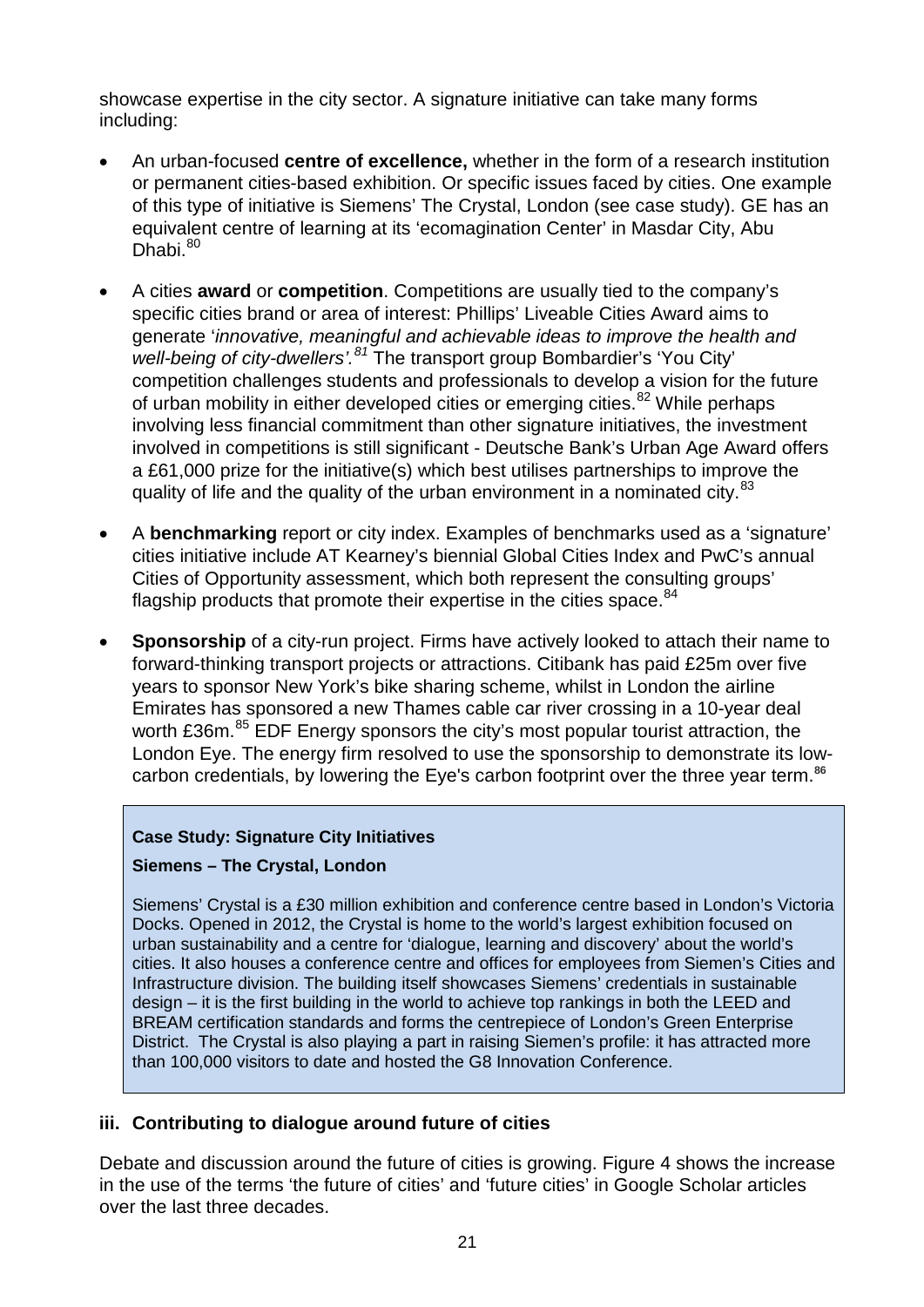Companies which engage in future cities debate and dialogue include:

- *Deutsche Bank*, which through its Urban Age project (run together with the LSE) considers how cities of the future should be designed to overcome the social, economic and ecological challenges of the future. The bank sponsors a series of conferences in which mayors, architects, city planners, academics and NGOs are brought together to discuss and solve urban issues.<sup>[87](#page-57-12)</sup>
- *Gensler* whose 'City Vision 2050' initiative has been set up to analyse and assess challenges and opportunities facing the City of London. The Vision 2050 findings were presented to the City's Residents Committee in June 2014 and are being developed into a report which will present recommendations with the aim of directly influencing the City's future. [88](#page-57-13)
- *Audi* which runs the Urban Future Initiative, a programme initiated in 2010 to establish a dialogue about future urban mobility and sustainable and enjoyable ways to move from one place to another. The initiative includes an internal think tank, a competition which aims to 'stimulate new visions for cities and urban mobility', and the hosting of events and conferences on the theme of future urban mobility.<sup>[89](#page-57-14)</sup>
- *JP Morgan* which through its Global Cities Initiative (a joint project with the Brookings Institution) is hosting a series of forums each year between 2012 and 2017 on the subject of future economic growth in metropolitan areas. The bank, the institution and collaborating city leaders will look to "drive discussions, build consensus, and catalyse action about best practices and strategies for regional economic growth".<sup>[90](#page-57-15)</sup> JP Morgan has contributed £6.1 million to the programme.
- *The Economist* which has hosted conferences considering future cities, including the Future Cities Infrastructure Summit (October 2013), and Future Cities: Creating Tomorrow's Urban World (2011).<sup>[91](#page-57-16)</sup>

#### **Figure 4: Occurrence of 'future cities' and 'future of cities' terms over the past three**  decades<sup>[92](#page-57-17)</sup>

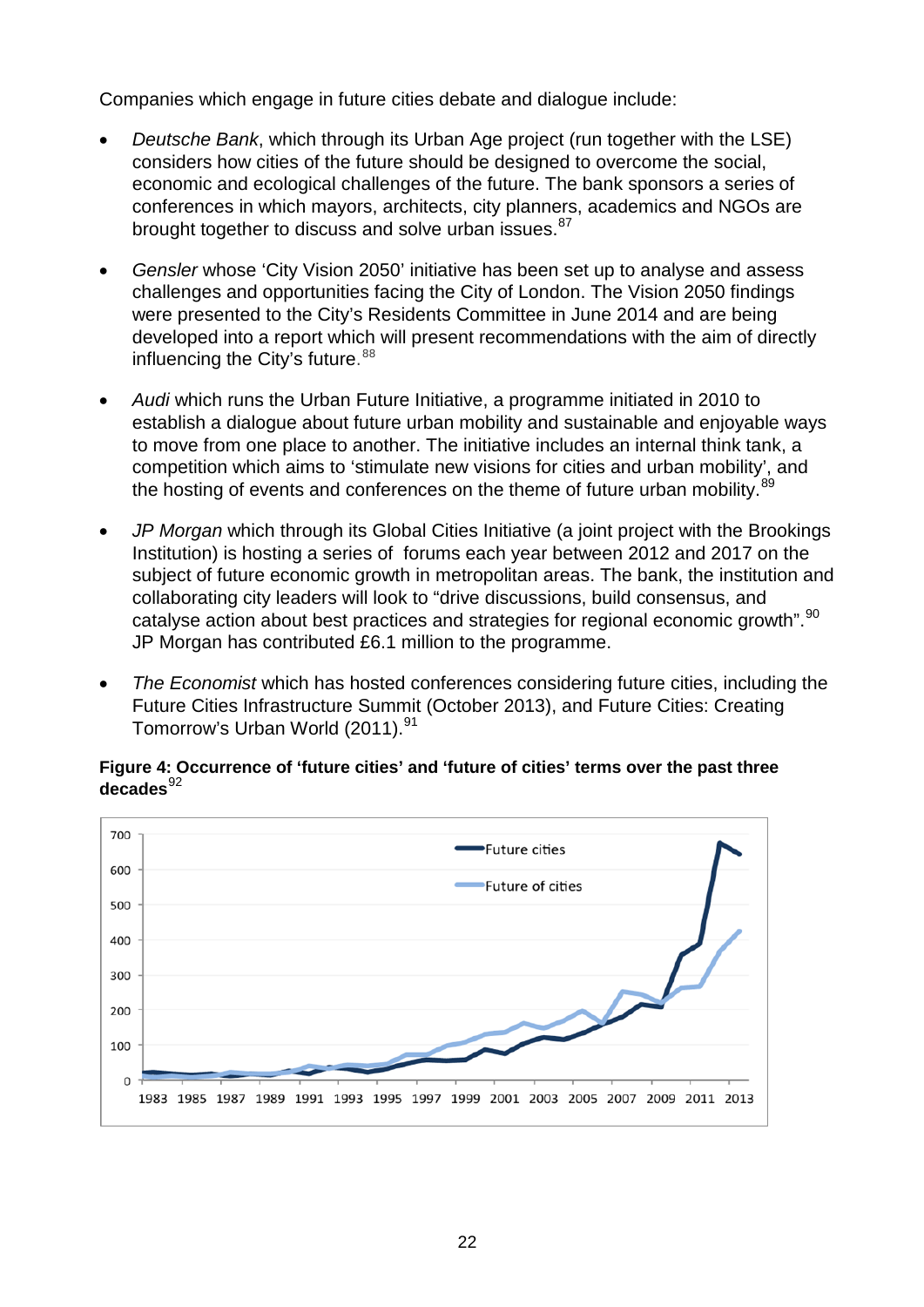There are a number of possible reasons why companies might be keen to play a part in the expanding future cities discourse. Dialogue with the business community over recent years and a common sense approach suggest that the most probable are:

- Companies need to understand future markets in order to strategise and plan their own futures. As Trend 3 explored, cities will be the key future markets for many companies.
- Many companies wish to influence the future cities dialogue to their own advantage. The author Anthony Townsend points out that major technology companies have played a leading role in shaping our visions for future citie*s,* but argues that this has led (historically) to '*more sorrow than success'*, as visions are built on '*solving our problems for us'* and fail to put people at the centre of their plans.<sup>[93](#page-57-18)</sup>
- Contributing to dialogue about the future of cities brings companies into discussion, and potentially collaboration, with other important players in the future cities space, including policy makers and innovators.

## <span id="page-21-0"></span>**Trend 5: Business Innovation in Cities**

Cities are centres of innovation. They are environments which encourage the exchange of ideas, and bring diverse populations with different ideas together. As Ed Glaeser put it in his 2011 book *The Triumph of the City* 'cities enable the collaboration that makes humanity shine most brightly'.<sup>[94](#page-57-19)</sup> For Glaeser, as 'the points through which knowledge passes' cities are the natural homes of innovation.<sup>95</sup>

Cities support businesses as partners in innovation in a number of ways:

## **5.1 The nature of urban spaces encourage business and knowledge networks to form**

Cities are uniquely suited to the creation of knowledge networks which increase the flow of innovative ideas and assists in bringing products to market.<sup>[96](#page-57-21)</sup> Three characteristics of cities make them particularly appropriate as incubators of innovation networks. Firstly, the **density** of cities brings businesses working in similar sectors or fields into close proximity with one another. Academic studies have corroborated the anecdotal evidence of entrepreneurs as to the importance of geographical proximity in the creation of economically-useful knowledge (see for example Sonn and Storper 2003).<sup>[97](#page-57-22)</sup> Secondly, cities are generally well equipped with **assets** such as developed transport and communications infrastructure which enable businesses to access each other. Thirdly, **urban institutions** (such as universities, incubators, economic development agencies) can act as important brokers, helping businesses to conduct transactions in the market, collaborate, or share ideas. These institutions can help overcome co-ordination problems by promoting and sustaining networks.<sup>[98](#page-57-23)</sup>

The technology sector is the most frequently cited example of innovation networks flourishing in urban spaces. Indeed clusters of tech startups have formed in Tel Aviv, London, LA, Toronto, Santiago, Stockholm, Bangalore, Berlin, Melbourne and Nairobi amongst others.<sup>[99](#page-57-24)</sup> These cities offer support for innovative tech companies opportunities to network, share ideas, and seek funding, as well as providing the infrastructure (broadband, office space) and vibrant lifestyle which are fast becoming necessities for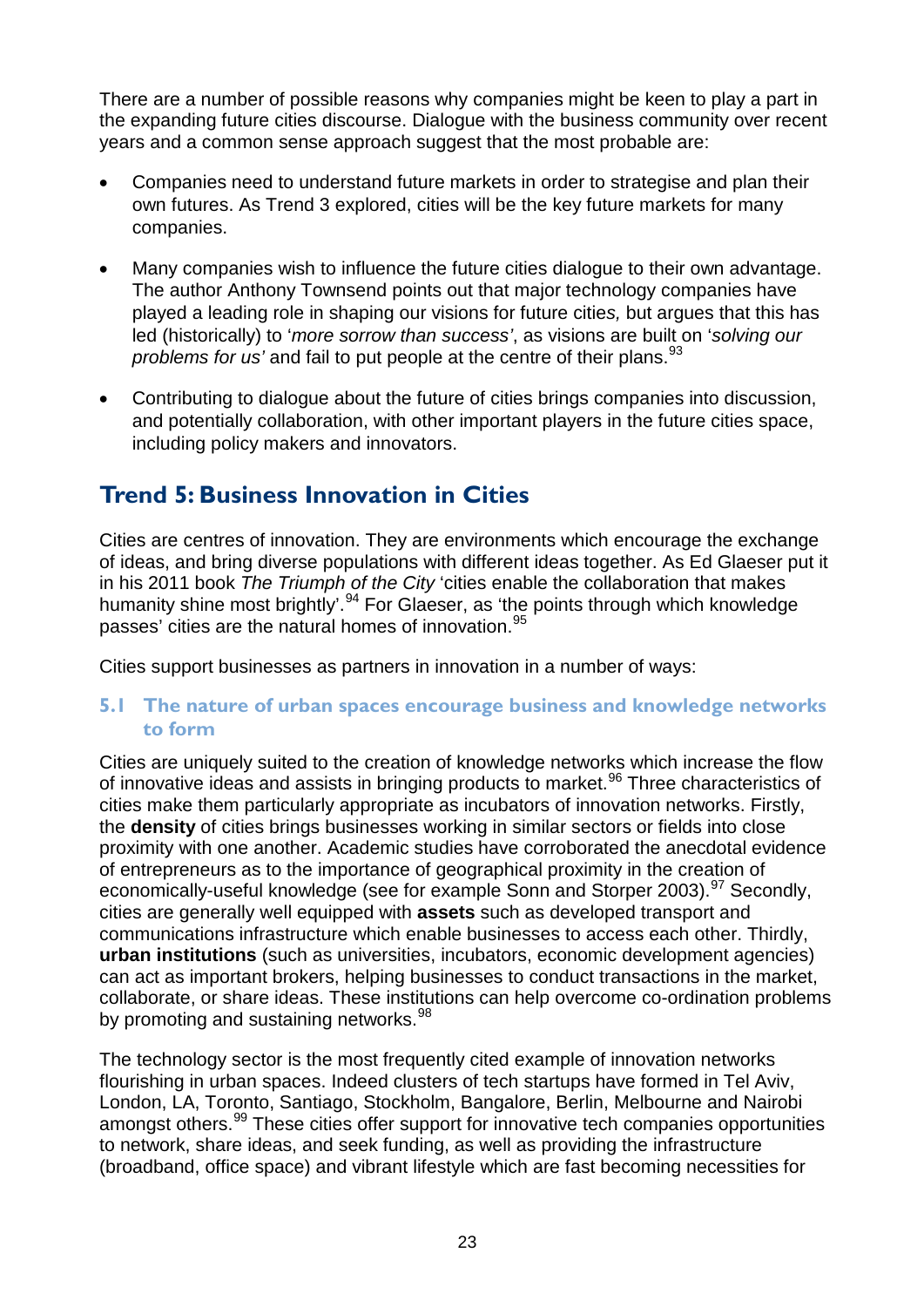entrepreneurs. **Lisbon,** profiled in the case study box below, exemplifies the attributes of cities which make them attractive habitats for innovative young tech companies.

It is not only in the tech sector however that cities are proving themselves natural spaces for fostering business and knowledge networking. Innovative knowledge networks have developed in cities across a range of sectors, for example:

- Fashion in **New York**: New York's fashion industry centres around the historical Garment District, and consists of hundreds of highly specialised fashion and media enterprises. It is a highly innovative network of businesses, where new design boutiques form as spin-out ventures from the mainstream market. The city's sophisticated consumer base supports cutting-edge fashion products and design ideas. There is a significant degree of cross-fertilisation of ideas with the city's music, media and art sectors.<sup>100</sup> London, Milan and Amsterdam are other examples of cities with innovative fashion networks.
- Life Sciences in **Dortmund**: Dortmund is home to a vibrant life sciences sector whose growth has been heavily supported by the presence of the city-region's university and research institutions. Firms in the city regularly collaborate over the early stage research and development of new drugs and medical technologies. The Dortmund Project which was begun in 2000 was a pivotal, city led project, which has encouraged innovation and opportunities for life science businesses to grow: the project led to the redevelopment of brownfield land into technology parks, investment in university and institutional R&D, and the establishment of incubation and advice facilities for startup companies.<sup>[101](#page-57-26)</sup> Dundee, Aberdeen and Boston are further examples of cities with innovative life sciences clusters.
- Creative and media in **Manchester**: Manchester has developed as Europe's second largest hub for the creative, digital and new media sector, which employs 64,000 people in 5,800 businesses in the city.[102](#page-57-27) The relocation of five BBC departments to the 200-acre 'MediaCity:UK' development in 2011 helped to cement the city's status as a global leader in the sector, and since that time city and national institutions have worked to bolster the city's innovative credentials. The Greater Manchester Creative and Digital Launchpad is a £1m fund awarded to companies in Greater Manchester for carrying out innovative R&D projects that will lead to the development of existing or new knowledge and skills within the digital and creative sector.<sup>[103](#page-57-1)</sup> Shanghai, Seoul and Lagos are other cities with innovative creative and media networks.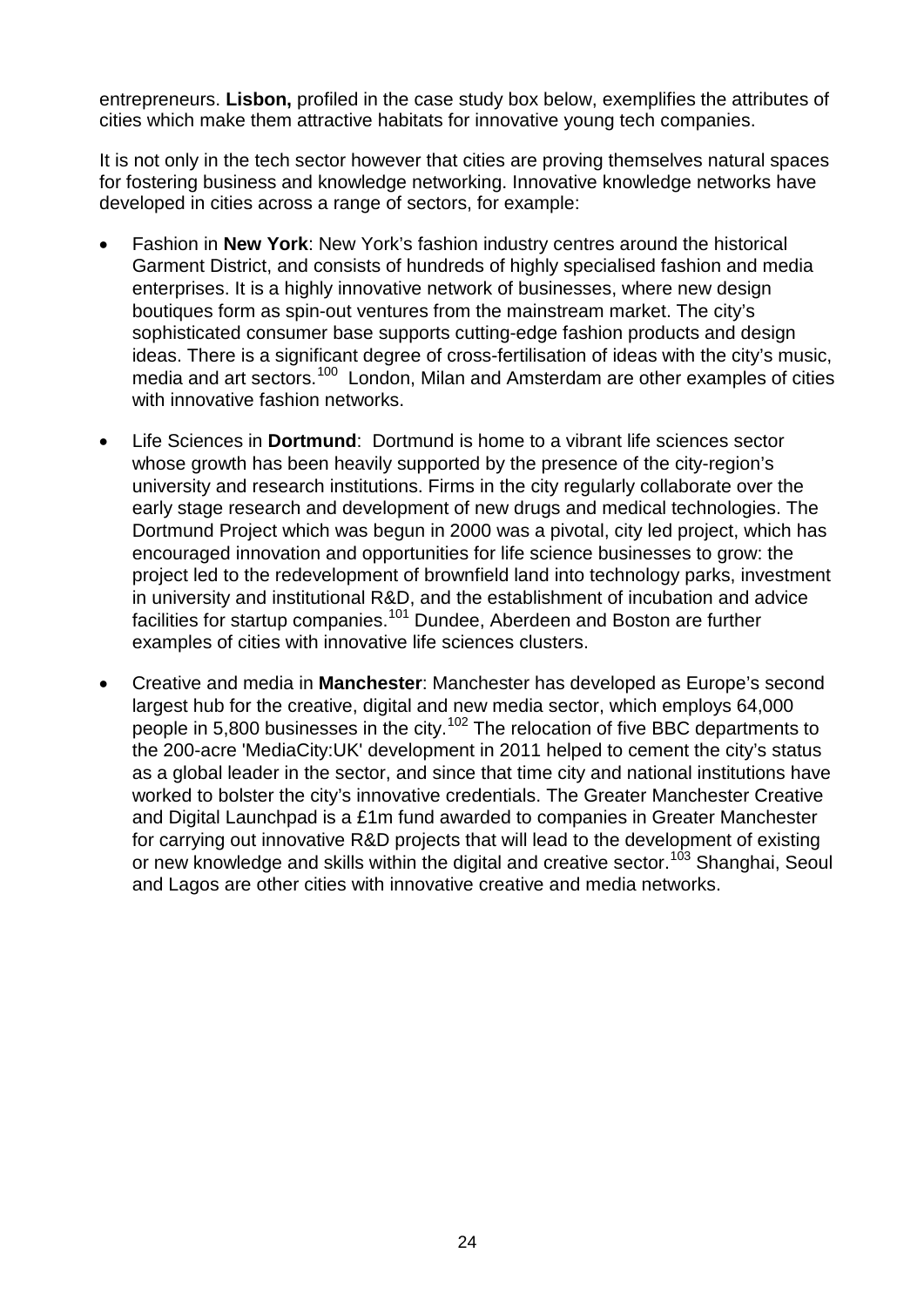## **Case Study: Cities as hubs of innovation – The Tech Sector in Lisbon**

The city of Lisbon is proving an attractive and fertile base for international entrepreneurs in the technology sector, for a number of reasons:

- The city is home to a city-council led startup incubator, Startup Lisbon, which was established in 2011 and provides advice, services, networking opportunities and even office space for new startups in the tech, tourism and commerce sectors. It also provides links to strategic partners, access to angel investors, loan or venture capital funds such as the £354 million Portugal Ventures funds (which will invest up to £2million per tech start up).
- Lisbon hosts tech events which provide local and international entrepreneurs with networking and idea-sharing opportunities (for example Seedcamp Lisbon, Tech Meetups Lisbon, TedX Lisbon) and even competitions for tech startups: notably the Lisbon Challenge: a three month acceleration programme where ambitious startups can compete for funding.
- The presence of internationally reputable universities and research centres in the city provide a well-qualified and multi-lingual workforce, as well as opportunities for collaboration. The city council has also launched a number of "Fab Labs" - digital fabrication laboratories which allow companies to create prototype at low costs and as such act as 'links between ideas and industry'.
- The city is affordable compared to other European capitals, and has a plethora of coworking spaces (Cowork Lisbon, Cowork Central, My Hot Desk) where micro-businesses can obtain office space at low cost.
- Lisbon's climate, ocean-side location and vibrant cultural life is proving attractive to young entrepreneurs.

## **5.2 Cities as test markets**

The size and increasingly diverse nature of cities makes them particularly appropriate locations for companies looking to develop and trial products or services for global markets. The most cosmopolitan cities are microcosms of the world at large. Between them, Londoners speak more than 300 different languages<sup>[104](#page-57-2)</sup> whilst in Amsterdam people from 174 countries live and work together.[105](#page-57-28) Smaller cities are also becoming cosmopolitan. For example, around 20% of the population in Christchurch, New Zealand are foreign-born and 15% speak more than one language.[106](#page-57-29) This diversity allows everything from food, to medicine, to new technologies and gadgets to be road tested before release to a larger market (see case study).

Cities are aware that their diversity is appealing to businesses, and some actively market themselves as 'test markets'. For example Invest in Brussels, the Belgian capital's investment agency, describes the city as '*a microcosm of European diversity', 'straddling the border between Anglo-Saxon, Latin and Germanic cultures*'. As such, it argues, the city makes the perfect test market for businesses thinking about a pan-European launch. Mega-companies such as Beiersdorf and Coca-Cola are amongst those to have trialled products in the city.<sup>[107](#page-57-30)</sup>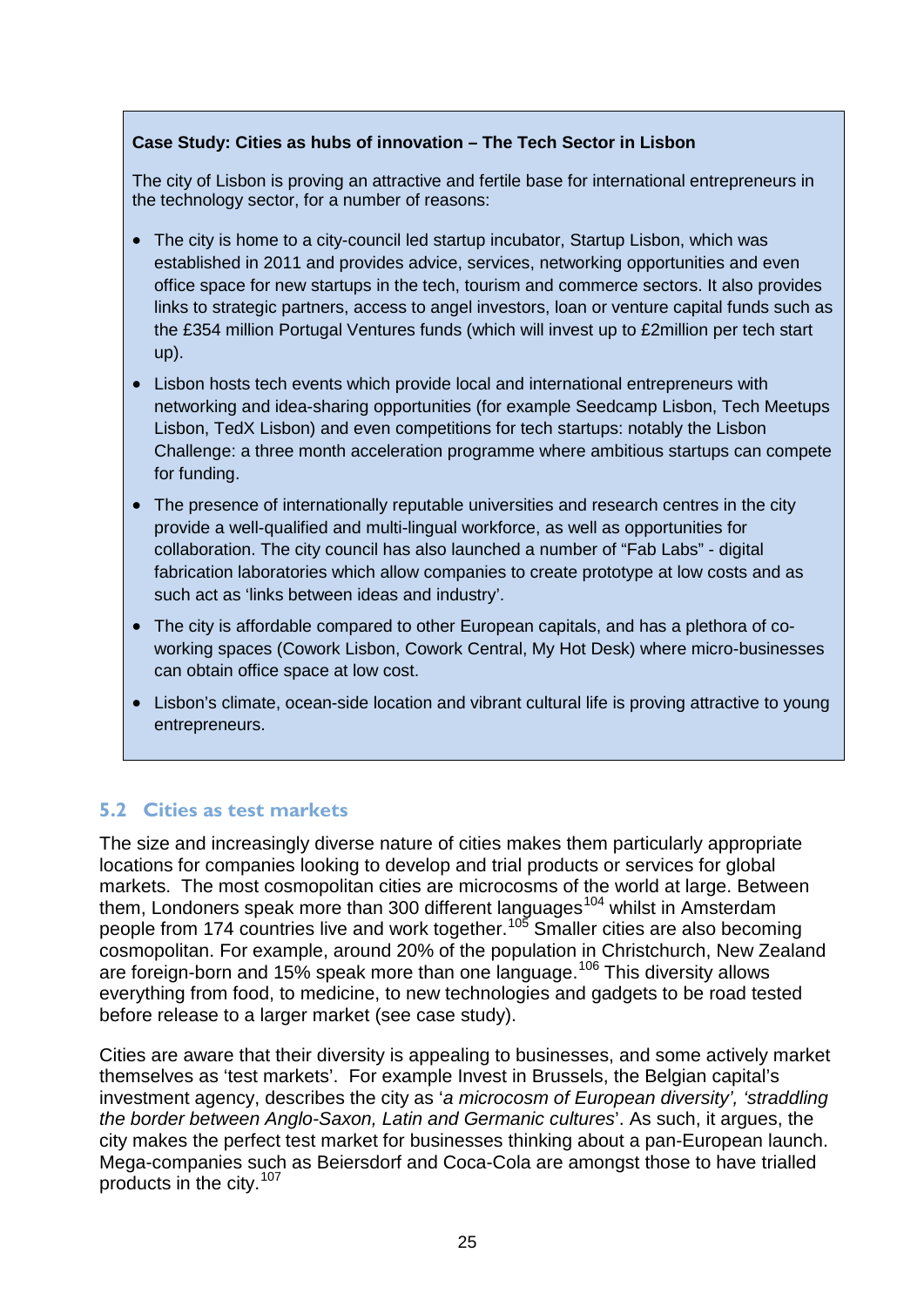Companies also use cities as testing grounds for their national markets. Columbus, Ohio, has developed a niche as a test market for new fast food products to be launched in the US. Its demographics and tastes are thought to be broadly representative of the nation as a whole.<sup>[108](#page-57-31)</sup> Bangalore plays a similar role in India: the city is diverse - less than half of its population is made up of local *Kannadigas*, it is seen as adventurous and interested in new things, and is a good size for product testing before release to the wider Indian market.<sup>[109](#page-57-32)</sup>

#### **Case Study: Cities as Testing Grounds for New Products**

#### **Blackberry – Jakarta**

Blackberry, the Canadian smartphone manufacturer, was once the brand of choice for business people around the world. In recent years however, its fortunes have declined as tech users have developed preferences for more versatile smartphones produced by Apple, Samsung and HTC. In what the Financial Times has described as a 'last ditch battle', Blackberry have developed a new model of smartphone, the Z3. The Z3 will be launched in Jakarta, Indonesia, as a testing ground for Blackberry's new emerging market strategy of marketing more budget-friendly products.

Jakarta has the advantage of being one of the world's largest and densest cities. Consumer confidence is high, and the city is home to Indonesia's wealthiest customers. Blackberry has even nicknamed the Z3 the 'Jakarta' in the hope of creating a marketing buzz around the product. (Financial Times 12 May 2014).

## **5.3 Diverse Workforces**

Cities provide a deep and diverse pool of talent – their large, highly skilled workforces allow firms to adapt quickly to new challenges and opportunities.<sup>[110](#page-57-33)</sup> A growing body of evidence suggests that culturally diverse cities are the most innovative type of city, as they benefit from a wider range of international knowledge links, diverse decision making and being able to attract more innovative people.<sup>[111](#page-57-34)</sup> Companies based in culturally diverse cities have the opportunity to build diverse teams which can access additional upstream and downstream markets, assisting process innovation and the commercialisation of new ideas.[112](#page-57-35) For example, IT and digital industries use the diverse labour forces which are based in cities to develop content which works across cultural barriers.

## **5.4 Business - city innovation partnerships**

Businesses are innovating in partnership with cities to develop practical new products to tackle specific city challenges. In the IT / smart cities sector, IBM has established a citywide operation centre in Rio de Janeiro which connects all the city's agencies (of which there are more than 30), from transport to the emergency services.<sup>[113](#page-57-36)</sup> The centre forms the company's prototype for a co-ordinated city management product.<sup>[114](#page-57-37)</sup> Similarly, Microsoft has developed a trial cloud based platform with the city of Barcelona to collect and make public city data across a whole range of services.[115](#page-57-38) Collaborative innovation is not limited to IT firms. Arup has worked with the city of Manila to explore practical solutions to address flood and water management issues.<sup>[116](#page-57-39)</sup> Veolia, the French environmental solutions giant, has embarked on an innovation programme called NOVEA in partnership with the city of Lyon. Stakeholders in the city pool skills and expertise, share engineering capability, create R&D partnerships and conduct tangible testing in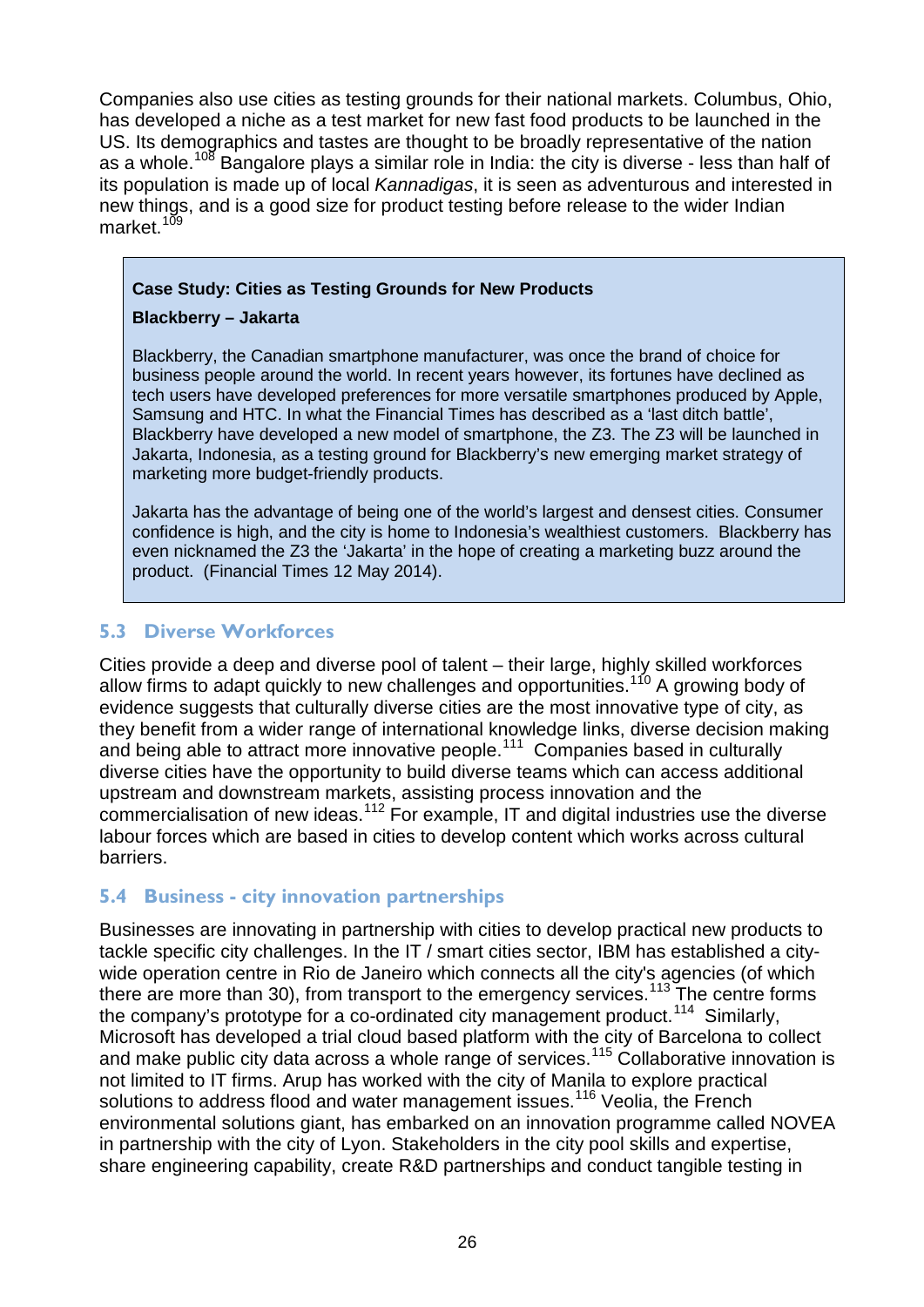order to speed up urban innovation and introduce new sustainable city concepts to the Greater Lyon area.<sup>117</sup>

A recent trend, particularly in the Smart Cities space, has been the development of 'Living Labs'. Living Labs are spaces in which businesses, in collaboration with city governments, and often with local academic institutions, run experiments in situ in order to increase understanding of local urban environments and to develop new products. Examples include Smart City Malaga (run by the electricity company Endesa in partnership with 11 other companies, 14 research centres and five public authority departments)<sup>[118](#page-57-16)</sup> and London Living Labs (see box).

#### **Case Study: Working as partners in Innovation**

#### **London Living Labs**

London Living Labs is a project co-sponsored by Intel and the UK Government's Future Cities Catapult. Together, and in collaboration with a consortium of UK companies, the project is creating a series of testbed sites in a range of urban environments including schools, parks and inner city neighbourhoods. One such 'testbed' is in Brixton, South London where partners including TfL, council representatives and community groups. The 'lab' focuses on encouraging walking in the urban environment so as to measure the effects on air quality, health, community connectedness and place making.

Director of Intel Labs Europe Martin Curley said in an interview with the Guardian newspaper,

*"I think it is really in the last four or five years [that] these outward-facing labs have become much more significant … there is this recognition ... that the most effective kind of innovation and where you can drive broad structural change is where you have physical labs in companies but you have this intertwining of the opportunity to create this shared vision between industry, academia and broader society. When we work together we can move much faster together."* (The Guardian, 8 June 2014)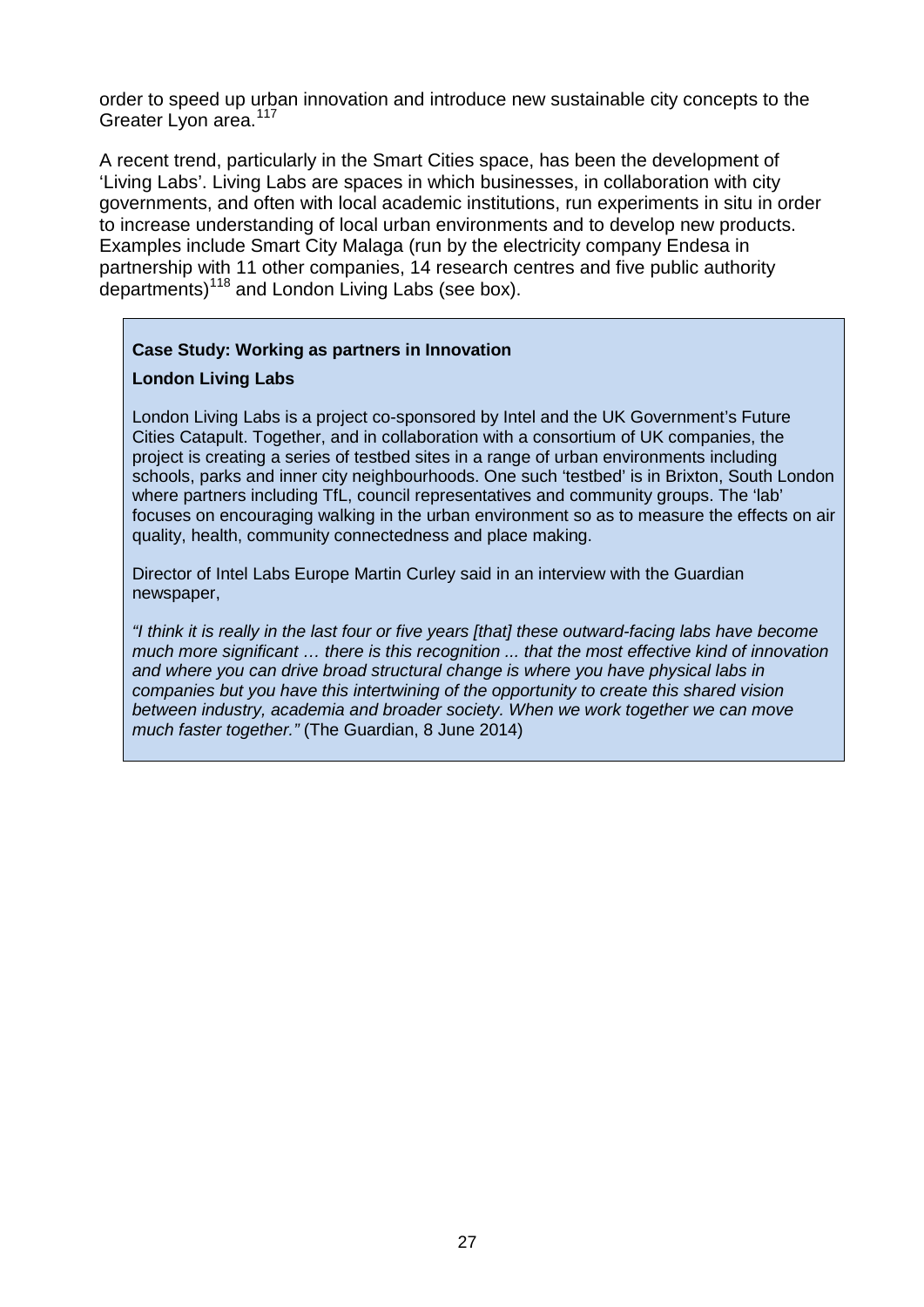## <span id="page-26-0"></span>**Trend 6: Businesses restructuring to better serve city markets**

City savvy global firms are reorganising themselves internally, so as to better align with city-based opportunities. They are doing so in the following ways:

## **6.1 New 'City Divisions'**

A handful of pioneering firms are going beyond city brands and dedicating entire divisions of their business to cities. Siemens has dedicated one of its four internal sectors to *Infrastructure and Cities*. The division, which was established in 2011<sup>[119](#page-57-40)</sup> already accounts for 23% of the firm's revenue of around €75 billion and employs around 90,000 people.[120](#page-57-41) Roland Busch, the CEO of the Cities and Infrastructure Division explains on the company's website:

"*Cities are a key growth market for the future. By establishing the Infrastructure & Cities Sector, we're clearly gearing ourselves to this market. We have the portfolio, the know-how and the consulting expertise to make cities of all sizes greener and more competitive….." [121](#page-57-42)*

Other companies which divide their business by reference to cities include Buro Happold Engineering, which groups all its offered services into one of two branches: 'Buildings' or 'Cities'[122](#page-57-43) and JLL, whose new Cities Research Center brings together its firm-wide resources and expertise on cities into one department.<sup>123</sup>

Some businesses are creating internally-facing cities divisions which act as advisory functions for the rest of the firm. KPMG for example has launched a Cities Global Center of Excellence, whose mission is to help its offices and member firms around the world to 'advise and support the sustainable development of cities and the effective provision of city services'.[124](#page-57-45)

## **6.2 Representatives in Target Cities**

Many businesses are actively developing the sales side of their cities business by placing representatives within target cities, enabling them to market products and services directly to city authorities and other urban customers. Bank of America has developed a Market Presidents scheme, placing a 'president' in target cities in order to champion the company's business strategy, deepen client relationships, and oversee its CSR activities.<sup>[125](#page-57-46)</sup> Siemens' City Account Manager network is a similar programme. City Account Managers are 'on the ground' sales people, dedicated to a particular city. The managers seek to identify new sales leads by connecting into local city decision making networks, and aim to be involved as early as possible in city planning processes to obtain first mover advantages and secure opportunities later in concrete projects. There are presently more than 60 city account managers installed in cities across the world. The City Account Manager approach has already resulted in Siemens signing Memorandums of Understanding with the Chinese cities of Beijing, Qingdao and Wuhan. [126](#page-57-47)

## **6.3 City Strategies**

Companies are becoming more intentional about how they build relationships with cities, building corporate strategies and Customer Relationship Management (CRM) systems to manage their interactions with cities as current and future customers.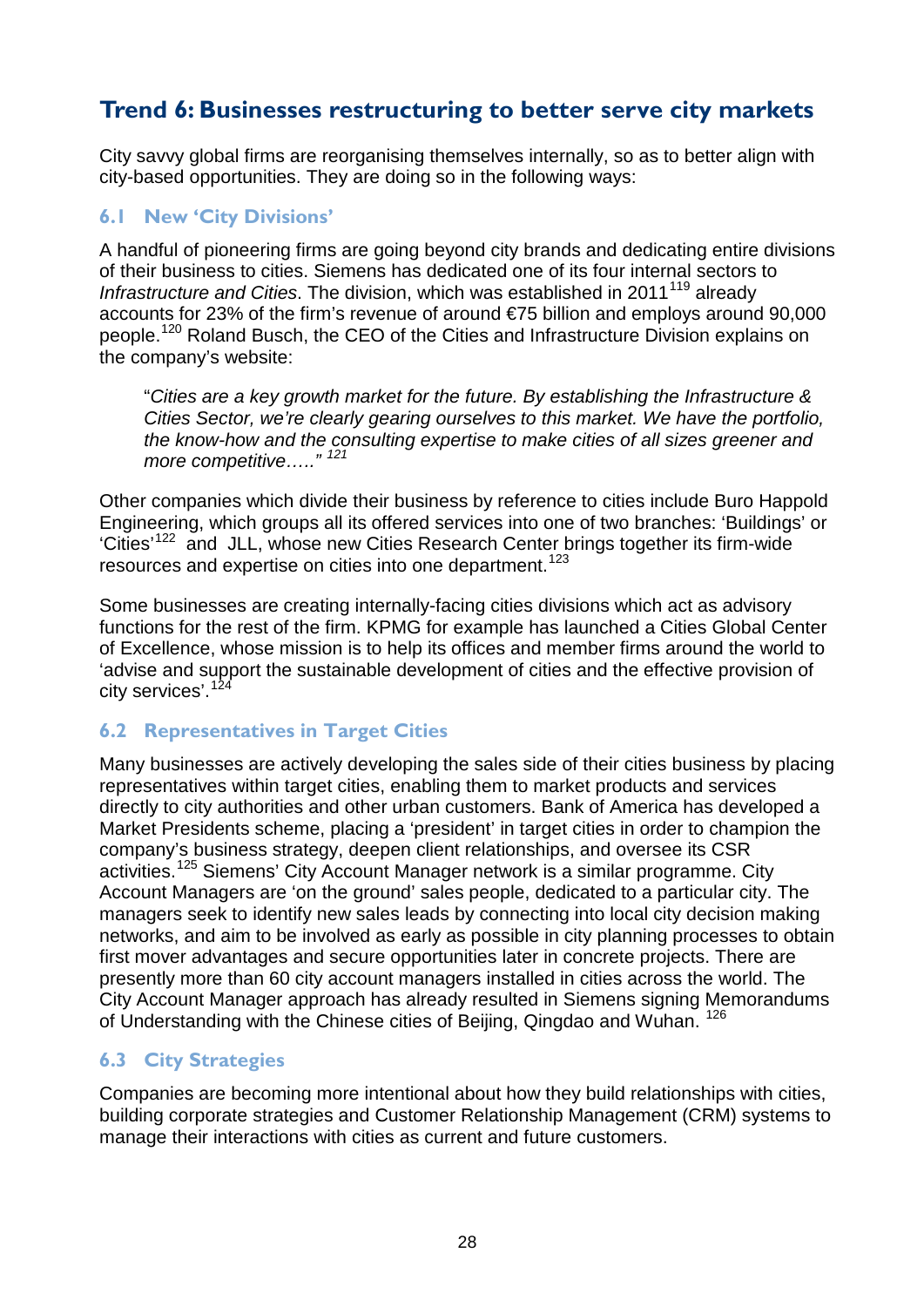#### **Case Study: AirBnB's 'Shared City' Strategy**

AirBnB, the hospitality company and pioneer of the 'sharing economy', has had an historically tense relationship with cities. The company has faced backlash from traditional hospitality industry players over the unregulated nature of its business and the effective exemption of AirBnB hosts to business and hospitality taxes. It has even encountered resistance from citizens in smaller towns unused to high volume tourist turnover .(City Lab April 22, 2104).

As a result AirBnB has built a 'Shared City' programme – a corporate strategy designed to enhance its relationship with cities. Under the programme, AirBnB will:

- make it possible for hosts to donate a percentage of their fee to a local cause, with the company matching any donation made;
- offer free housing in cases of natural disaster or emergency;
- provide free smoke alarms and carbon monoxide detectors to hosts; and
- support city marketing campaigns.

Most significantly however, the company is also working on a system to help local governments collect hospitality taxes from AirBnB users. The Shared City programme is being piloted in Portland and San Francisco before being rolled out to other cities.

The company is engaging in other PR exercises in order to improve their relationships with cities. It has conducted studies in nine cities around the world to demonstrate its positive economic impact, and is also sponsoring Jane's Walk NYC a weekend festival of walks which celebrate the legacy of Jane Jacobs (Forbes March 26, 2014)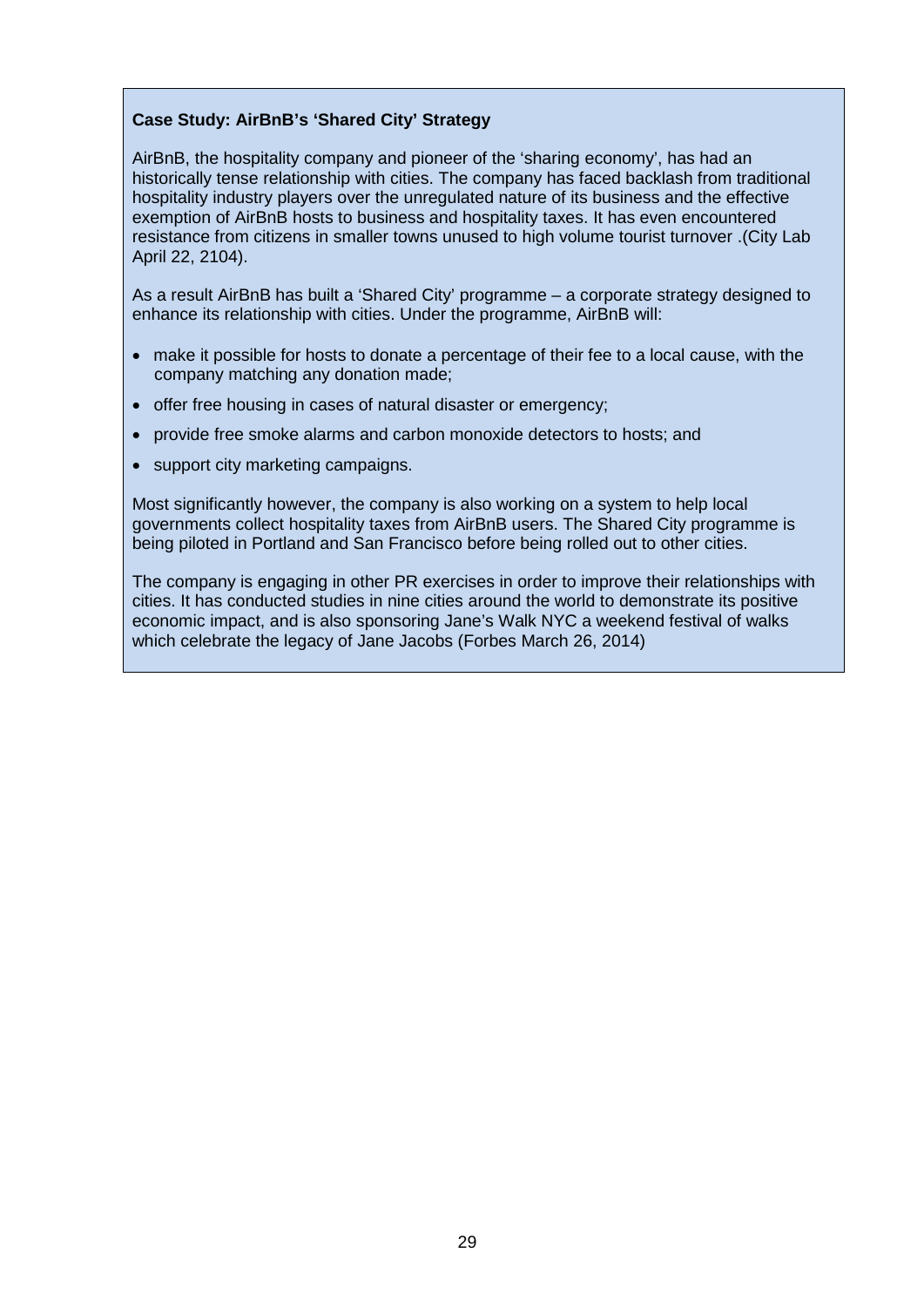# <span id="page-28-0"></span>**Part 2: The new roles of business in city development**

# <span id="page-28-1"></span>**Role 1: Cities use of business approaches and tools**

## **1.1 Rankings and indexes**

Measurement and comparison of city performance is one of the key ways to assess the success of different approaches to city development. Until recently, most comparative data on city performance were produced only by national governments, or by international institutions such as the UN and the OECD. Today, though, many of the best and most influential city indexes are produced by big companies - consultancies, banks, professional services firms and international magazines. These firms possess a unique combination of industry expertise, global coverage, analytical insight, and IT capability to fund the time-consuming and difficult task of accurate city and metro benchmarking. Often they pool their resources with public or private research institutions, such as Z/Yen, GFK-Roper, or the Chinese Academy of Sciences. This allows them to combine quantitative rigour with a commercial eye, in order to create accessible and well-designed indexes.

Although produced by commercial outlets, benchmarks are first and foremost a benefit for cities themselves. They allow city governments and publics to gauge progress, make the case for change, attract investment, and raise awareness. Examples of the way they are used by city stakeholders are shown in Figure 5.



## **Figure 5: Benefits of Using Indexes, Benchmarks and Reports to Measure City Success***[127](#page-57-48)*

Businesses also have their own motivations for funding the creation and publication of a city index:

• For **large, established firms**, city rankings are a way to initiate and maintain channels of communication with city clients and related service providers. Opinion and perception surveys about cities, and regular results updates, can help companies engage with their disparate customer base. This was a founding purpose to the early expat-focused rankings of global HR specialists such as Mercer, the EIU and AON-Hewitt.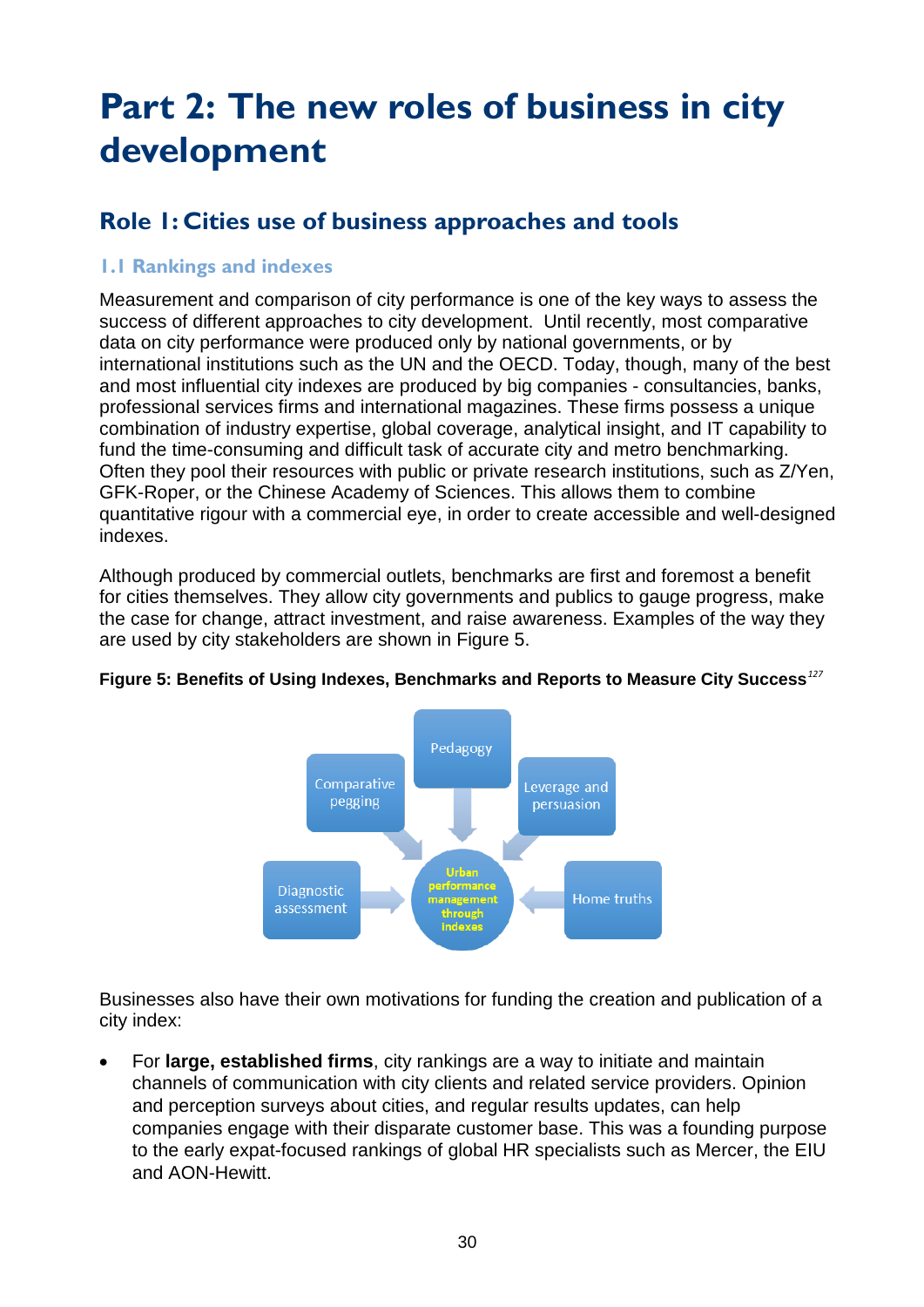- **Smaller and mid-size firms** use city rankings to establish themselves at the cuttingedge of their sector. By providing the most up-to-date, detailed and rigorous overview of city performance or attractiveness, firms such as Tholons (outsourcing advisory), SportBusiness (sport sector intelligence) and 2thinknow (innovation agency) can establish themselves as leaders in their field.
- The **race** to become recognised in the booming '**smart cities' space** is also motivating companies such as Siemens and Ericsson to sponsor or develop technology-focused benchmark studies of city infrastructure.
- **Globalisation of media** is also driving the rise of city indexes. Publications such as the Wall Street Journal, Forbes and Monocle have large English-speaking readerships spread all over the world, for whom city rankings are a popular 'buzz' topic. Their annual classifications or 'top 10' city features on costliness, lifestyle or entrepreneurship are memorable products, proven to drive online traffic to their websites.
- Aside from using benchmarks as marketing and advertising tools, there is a visible desire amongst corporates to **understand the underlying dynamics** of urbanisation, metropolitanisation, and globalisation. Firms use city assessments in order to be ahead of the curve when it comes to their own development strategies.
- City rankings and indexes do have their limitations- not least accuracy, quality and comparability. In general, however, as more and more firms look to enter the world of city benchmarking, standards inevitably rise. Companies know that a poorly conceived or under-researched study is a risk to their reputation. As the number and influence of benchmarks grow (a 2013 paper by Clark and Moonen identified over 150 existing indexes, <sup>[128](#page-57-49)</sup> many of which are circulated by media in dozens of countries upon publication), they have begun to drive healthy civic debate about a city's present and future.

## **Case Study: Auckland's performance on a range of city indexes and benchmarks**

Business-led city indexes and benchmarks have been an important tool for Auckland's regional government to assess its place in the world and develop future strategy. Auckland Council leverages the city's established top five position in Mercer's Quality of Life survey to make the case to national government and local people that it can become the world's most liveable city in the next two decades.

Indices are also used to highlight areas of weakness for Auckland – low GDP compared to liveable European centres, high relocation risk for foreign firms, and lack of business brand outside its own continent. Results have been used to build a new export-oriented strategy that increases Auckland's open-ness to foreign capital and investment, while also making more of the city's Maori heritage as a differentiator. Index-related targets are at the heart of how Auckland Council measures progress going forward. This is one example of how business measurement of talent and corporate needs provide momentum for cities to restructure and re-galvanise.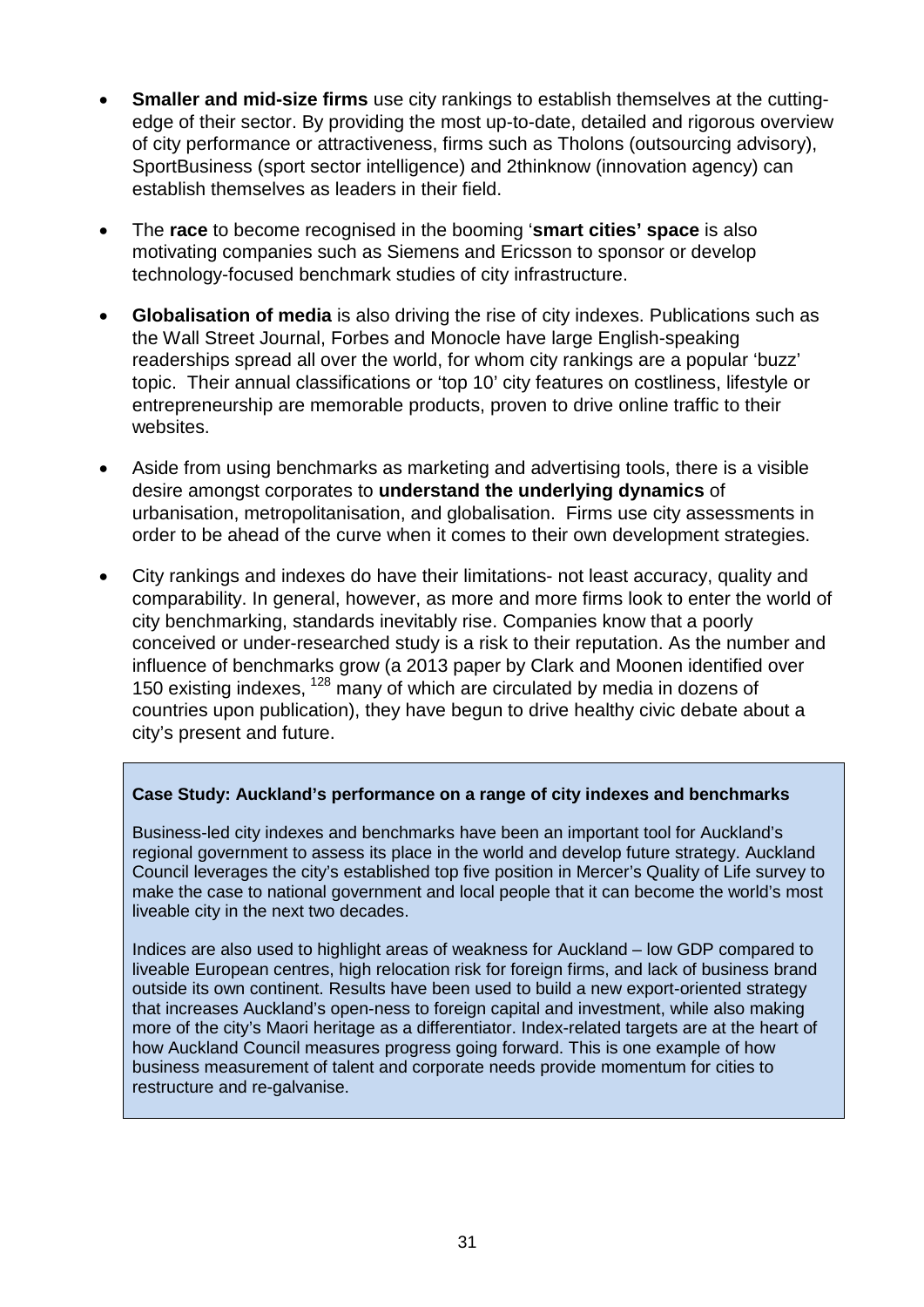## **1.2 Business leadership and cities**

We are witnessing a new kind of leadership in cities, inspired by private sector examples. As an OECD study on new city growth and investment strategies since the 2008-9 recession indicated, city leaders all over the world are adopting pragmatic and can-do approaches to adjust to long-term austerity and global competition.<sup>[129](#page-57-50)</sup> They are beginning to plan using long-term, multi-cycle approaches.<sup>[130](#page-57-51)</sup> In negotiations with higher tiers of government and other city stakeholders, city leaders are taking approaches based on compromise, astute lobbying and open-ness. $^{131}$  $^{131}$  $^{131}$  Fiscally, they are increasingly realistic and innovative.  $132$ 

#### **Case Study: Manchester's City Leaders Get Innovative**

Sir Howard Bernstein and Sir Richard Leese are, respectively, the Chief Executive and Leader of Manchester City Council. Over the past decade, they have been at the helm of governance innovations designed to secure a better future for Manchester. These innovations take their lead from the pragmatism, focus on evidence and data, costs and results, more typically associated with the world of business. They include:

The Greater Manchester Combined Authority – in 2011 Manchester's leaders advocated for and created a new scale of city government institution for the UK– the combined authority. This amalgamated the central city with nine boroughs of the Manchester region into one overarching authority, and represents one of the first attempts by a city government to match political geography to its functional economic area. The GMCA has secured wider ranging powers from central government than other regional cities in the UK.

The Manchester City Deal. Along with other large cities in England, Manchester has taken advantage of a shift in the governance landscape to negotiate tailored reform packages with central government, and secure a degree of devolution, in the form of new so-called City Deals. However Manchester's leaders have negotiated and secured a particularly long-term, innovative and pragmatic deal for the city. The Manchester City Deal incorporates an 'earn back' mechanism, allowing the Combined Authority to earn back from the Treasury up to £30 million each year, as it is generated from local investments in transport infrastructure.

The Manchester Independent Economic Review – an exceptionally high quality, evidencebased report on the state of Manchester's economy, which was supported and called for by Bernstein and Leese (amongst others). The MIER review panel comprised some of the world's most respected economists, including Sir Tom McKillop (former chair of RBS), Jim O'Neill (chief economist at Goldman Sachs) and Harvard economist, Edward Glaeser. It delivered a robust economic narrative that has informed and driven debate regarding the economic future of the city, and an evidence base which can be used to underpin future policy choices.

The report found that Manchester was 'punching below its weight' - considering its scale, density, and the presence of the highest concentration of skilled workers outside London, productivity was too low. Focusing on fostering agglomeration economies, the report found, was the way to solve the productivity gap. Policy recommendations included: release of more greenfield land for housing and industrial development in property hotspots such as South Manchester; large-scale investment in public transport in order to improve access to jobs; improving early years education in deprived areas; and greater pooling of local authority sovereignty. The report also concluded that the city needed to nurture and grow its strategic assets such as the Daresbury Science Campus, universities, and Manchester Airport.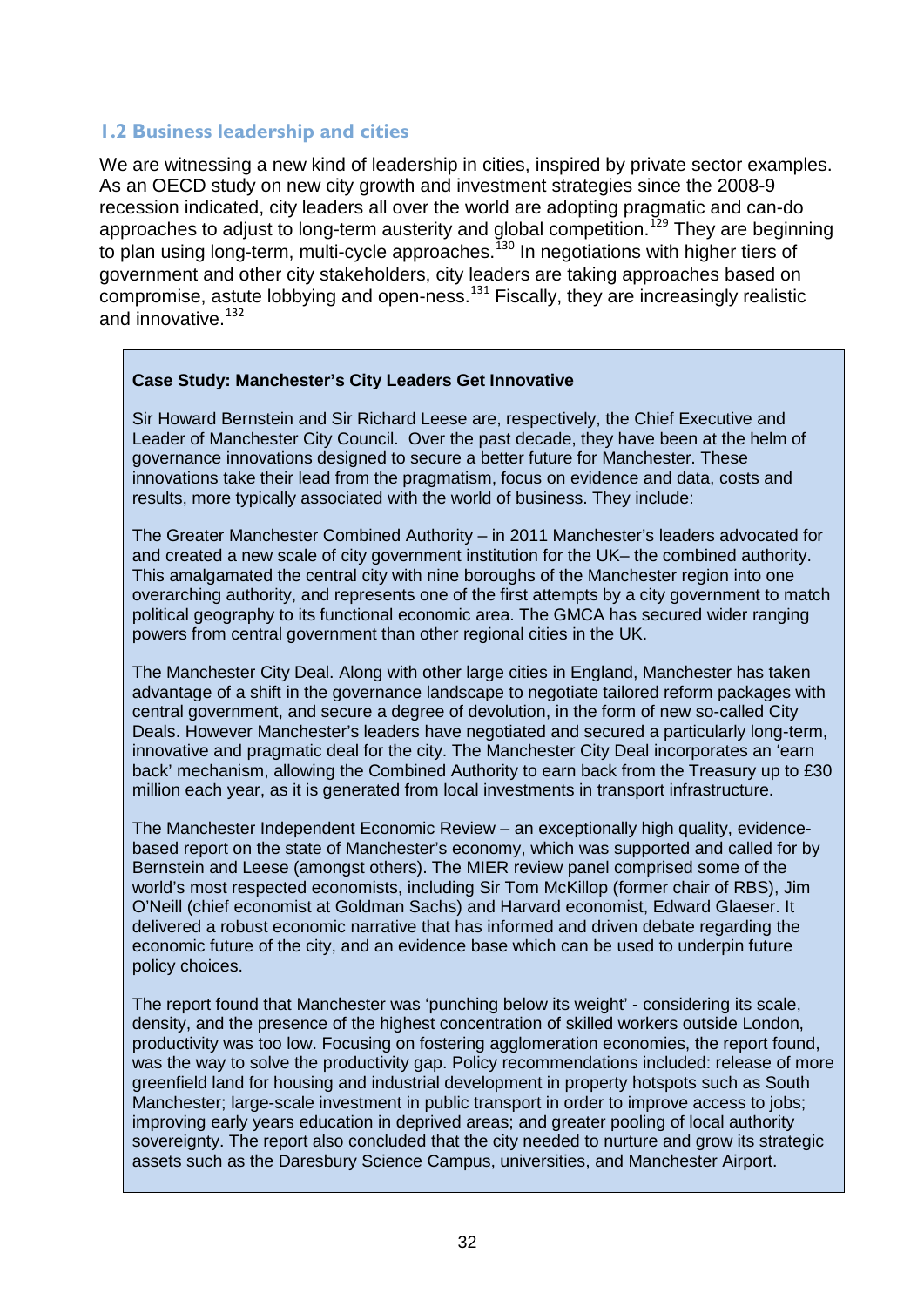City leadership is also becoming more actively and positively engaged with the private sector, and many fruitful partnerships have been built to organise the city or regional economy more effectively. One example of such collaboration is in South Africa, where the Western Cape Economic Development Partnership brings together over 130 members from the city and provincial administrations, other public sector organisations, business, academia, civil society and trade unions in order to meet the challenge of economic growth and job creation in the province.<sup>[133](#page-57-53)</sup> The willingness of city leaders to co-operate across multiple sectors and systems has been recognised and commended by urban commentators such as Benjamin Barber, Bruce Katz and Jennifer Bradley, who argue that city leaders can be the most effective political leaders of our time. <sup>[134](#page-57-29)</sup>

## **1.3 City strategy**

Long term strategic plans have become much more popular in cities and metropolitan regions as a way of managing complexity. Strategic planning is a key tool that cities and regions have adopted from business that operates as a more holistic managerial practice. Business models such as Porter's Five Forces, Barney's VRIN model, or the balanced scorecard have all influenced a strategic approach to city competitiveness.<sup>[135](#page-57-54)</sup> The World Bank has endorsed this approach by creating an Urban Strategy series and proposing SWOT analysis for gauging developing city competitiveness.[136](#page-57-55)

By developing co-ordinated plans with all stakeholders, cities can prioritise and set targets for attracting investment, people and businesses. They can also plan for landuse, transport and infrastructure investments over the medium to long-term. Through strategic plans, cities can breed continuity of strategic direction beyond individual electoral cycles and encourage consistency despite possible changes in leadership. Strategic plans aid prudent budgeting and fiscal management, and also encourage cities to consider and address their preparedness for and resilience to population growth, environmental and technological change.

One example of a city strategy which takes on business principles is Barcelona. The Barcelona Metropolitan Area, which encompasses 36 municipalities and over three million people<sup>[137](#page-57-56)</sup>, was created as an administrative unit by law in 2010. Simultaneously, PEMB – *The Strategic Metropolitan Plan of Barcelona, Vision 2020* was launched.<sup>[138](#page-57-57)</sup> Following the business strategy emphasis on productivity, infrastructure, human capital and business culture, it aims to make the metropolitan area one of the most attractive and influential regions in Europe for global talent. Key drivers are the extension of port capacity, support for new sectors such as biotechnology and sustainable mobility, English language proficiency and growing entrepreneurial values. Like all cities, the challenge for Barcelona is to ensure that its strategy can survive political cycles and become embedded in city policy over the long-term.

## **1.4 City Branding**

Increasingly, cities are using thoughtful promotional brand strategies to better project their advantages, and to foster a clear identity and reputation that will help them win the competition for mobile opportunities over time. These identities and reputations are much more than logos or strap lines, they communicate a 'whole story' about the value added that the city can offer to mobile activities. The purpose of the brand is to provide an authentic and aspirational message about the city.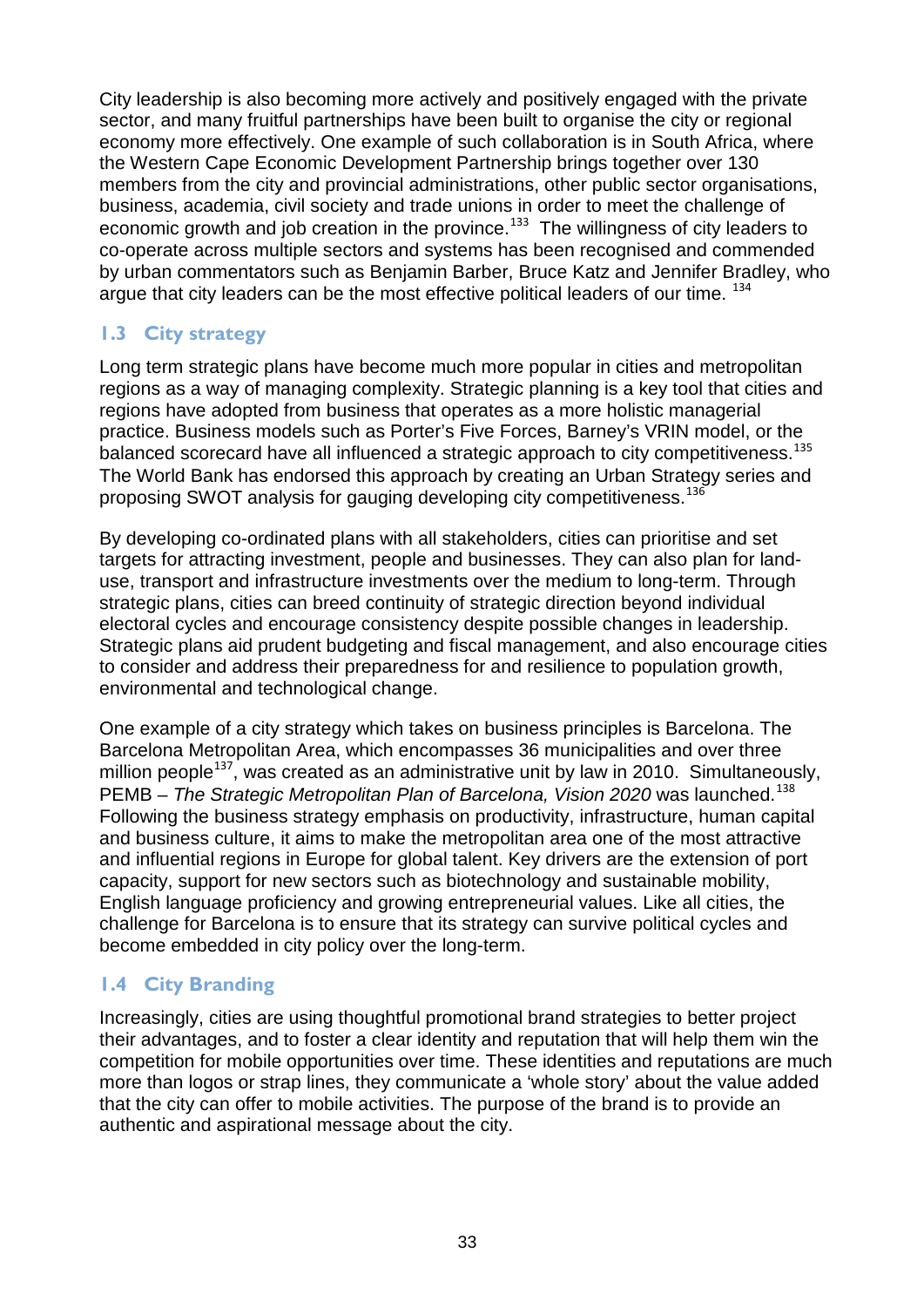The concept of city branding is of course borrowed from corporate branding, itself a development of pure product branding. Branding theories developed in the corporate context can be of use in the construction, communication and management of a city's brand. However differences lurk in the fact that there is often no overarching management body responsible for a city, as in the case of a corporate organisation. Creating a coherent brand out of disparate images, groups and spaces, is one of the key challenges inherent in developing an effective city brand.

Successful brand campaigns are honest and robust, reflecting the city's strengths, and recognising and avoiding its weaknesses compared with its competitors. They understand where (global) demand lies, and respond to that demand. History shows that the best brands make the city's promise personal to the people or businesses it wants to attract (see, for example the success of Glasgow's various branding strategies, profiled below). Increasingly, city governments are fostering partnerships with private companies and institutions within their city to jointly invest and communicate the same messages through a shared brand platform.<sup>[139](#page-57-58)</sup> The brand platform becomes the property of the whole city, not just the city government.

## **Case Study: City Branding in Glasgow**

Glasgow has embraced city marketing and branding since the 1980s, when the city had been hit hard by de-industrialisation and was widely associated with urban poverty and a decaying urban fabric. Glasgow set about improving the perception of residents and visitors alike with a rebranding campaign based around the slogan 'Glasgow's Miles Better'. Launched in 1983, the campaign was widely lauded as a success, and is credited with having helped the city to become European Capital of Culture in 1990.

By 2004, Glasgow wanted to encourage a new wave of inward investment and attract tourists in greater numbers to the city. It rebranded itself as *Glasgow: Scotland with Style* in a £1.5 million campaign which sought to draw on the legacy of Charles Rennie McIntosh and the city's architecture to re-cast Glasgow as a cultural and visitor-friendly city. Again, the city's brand achieved its aims helping to bring events such as the MOBO Awards, UEFA Cup Final, World International Gymnastics and Commonwealth Games to the city. Over the brand's nine year existence the city also lured in £975 million worth of conference business.

By 2013 the city needed a brand to complement its growing aspirations. Whilst *Scotland With Style* enhanced the visitor, cultural and creative elements of Glasgow's economy, the city needed a brand which appealed to a wider business audience in sectors as diverse as life sciences, financial and business services, low-carbon industries, engineering, manufacturing and design and higher and further education. After a four week public consultation run by the city council's marketing bureau, *People Make Glasgow* was unveiled as the city's new brand. Time will tell whether it will be as successful as its predecessors in breeding a new perception of the city.

## **1.5 Cities and Investment**

Cities, like businesses, recognise that investment rate matters. It matters to cities precisely because cities are in competition with each other as markets for business, people and institutions. Cities face risks and costs just like corporates, and need investment to enable them to adjust to changing circumstances. Furthermore, investment deficits can be highly visible, impacting on reputation and confidence – and like businesses, cities can get stuck or 'locked in' to cycles of decline.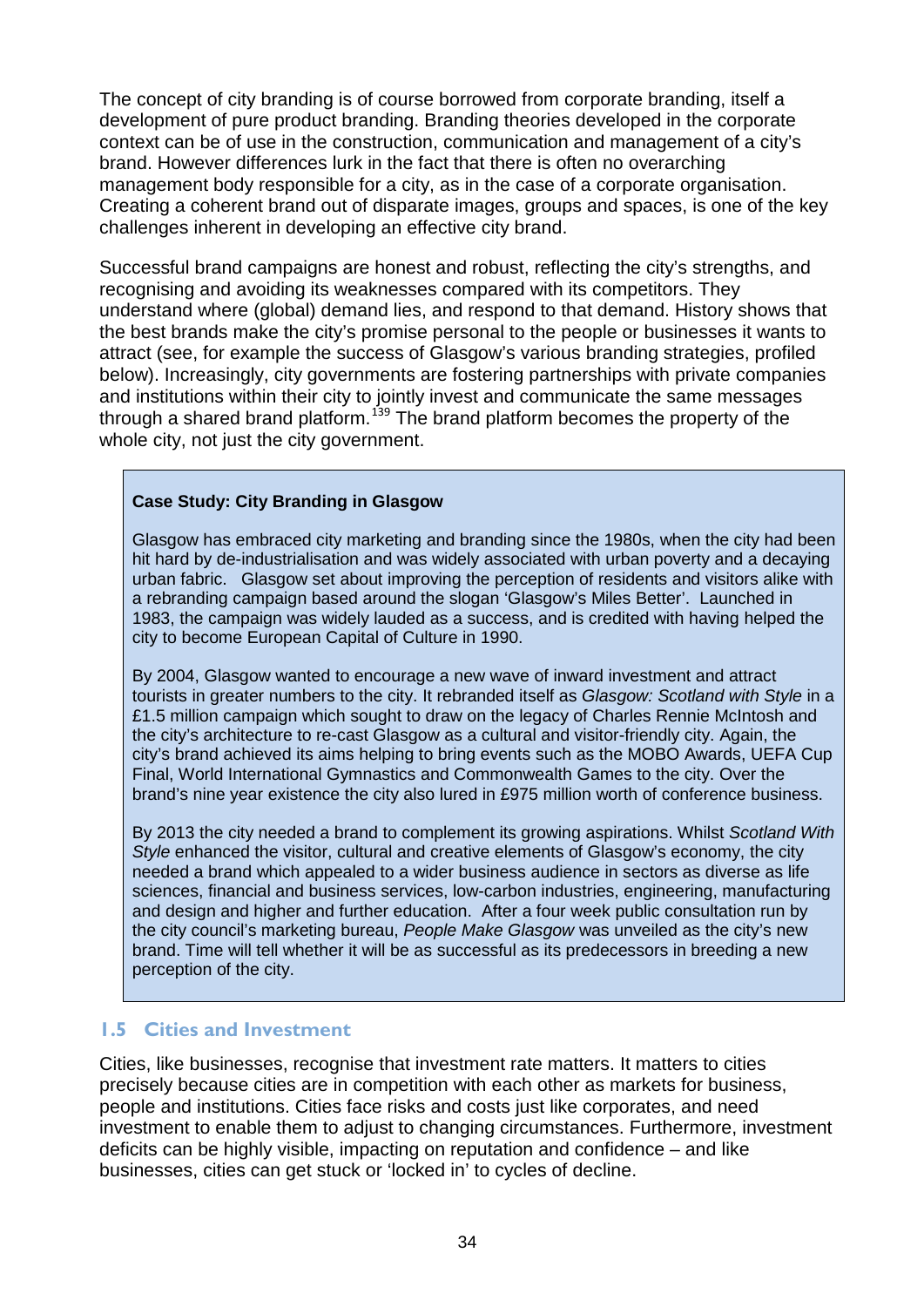Investment rate acts as an operating platform for the city. It matters because investment creates a virtuous circle of city development - enabling systems integration and city smartness, helping to create a business climate and incentive structure, and assisting in the creation and capture of further value. It also builds city resilience – the greater the investment rate, the greater the speed of adjustment of the urban fabric and infrastructure to changing demands.

Cities have become increasingly innovative in devising strategic interventions to increase their investment rate, particularly in the context of lessened hand-outs from central government. Some have made better use of their assets, revenues and programmes. For example in 1992, Bilbao consolidated its public sector land assets, amalgamating the separately owned land parcels of the Bilbao Port Authority, rail companies ADIF and FEVE, the Basque Government, Provincial Council of Bizkaia, and Bilbao and Barakaldo Town Halls into a single company, Bilbao Ria 2000. Ria 2000 invested in building work on the land, selling off resultant plots to finance its activities. Through this process the city was able to regenerate 348,500 square metres of waterfront and open up a new promenade in a previously inaccessible part of the city.<sup>140</sup>

Other cities have raised additional resources through new instruments and innovative deals. The Earn Back mechanism incorporated in Manchester's City Deal (see case study above) is one example of such innovation. A third group of cities have been concentrating their efforts on making themselves more attractive and visible to external capital. For example Brisbane's economic development agency, Brisbane Marketing, has its own Investment Attraction Unit which focuses on sourcing investments from international markets.<sup>[141](#page-57-59)</sup> The agency connects local partners to international business networks in order to attract FDI in digital, food, logistics, cleantech and infrastructure industries.<sup>142</sup>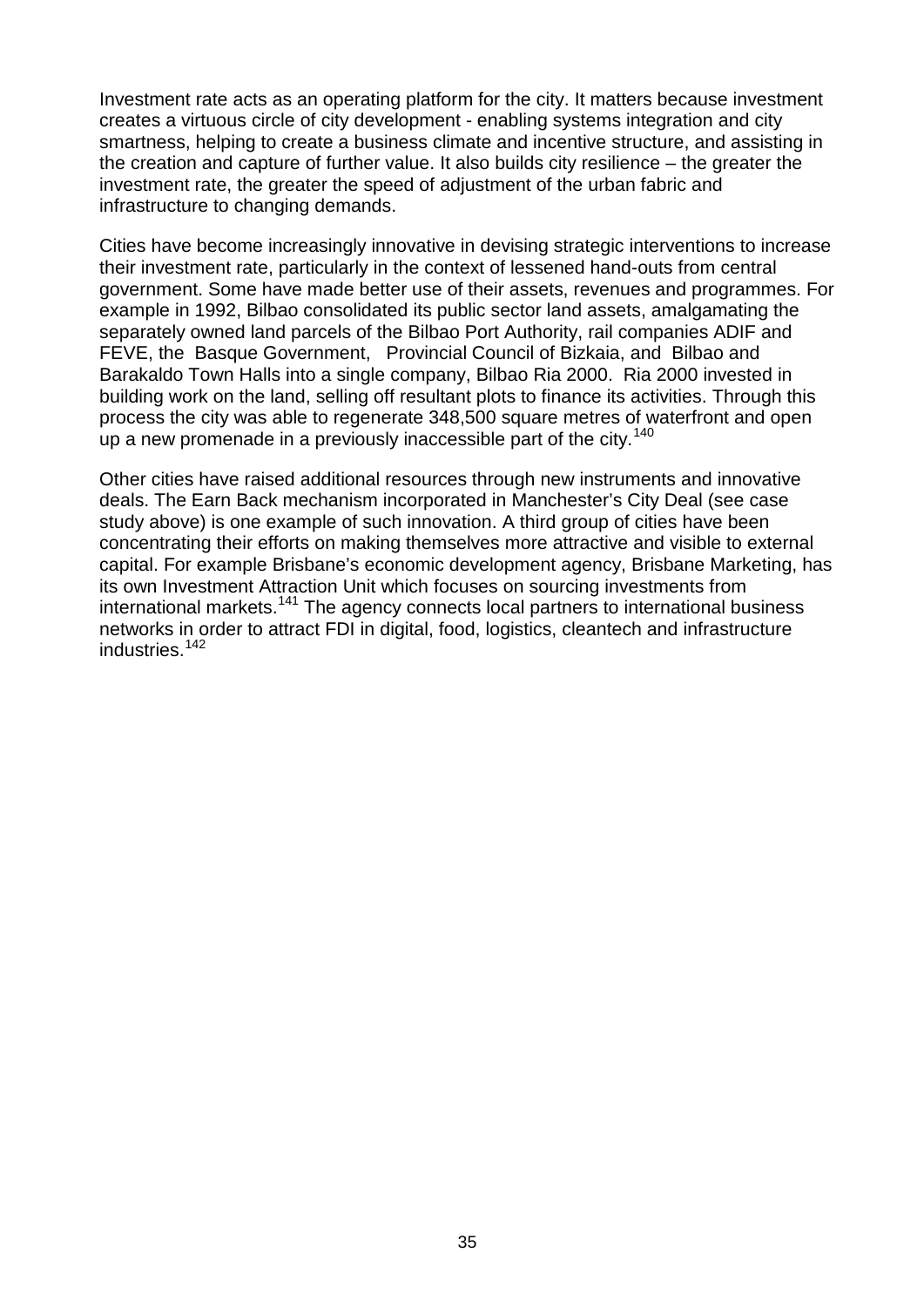# <span id="page-34-0"></span>**Role 2: Business and City Partnerships**

Businesses are developing 'special relationships' with particular cities. Not only are they developing signature cities initiatives which associate them with specific cities, they are also partnering and collaborating directly with city governments for their mutual benefit. Some of the ways in which they do this include:

## **2.1 Collaboration in the development of 'new' cities**

New cities around the world are springing up from scratch as national governments look for new spaces to house growing populations and for spaces to road-test or showcase new concepts in city building and place making. Businesses – particularly large multinational businesses – often play an integral role in the development of these cities.

The definitive example of collaboration in city building is that of Cisco and the Songdo International Business District, a 1,500-acre new city built on reclaimed land on the coast of Incheon, South Korea. Cisco is an official partner of the city, having signed two contracts worth £29 million to deliver networked-based technologies to the city. Cisco will be installing 10,000 'telepresence' units throughout the city which will enable integrated building and facility management, on-premises safety and security, home networking, and virtual concierge services. The company will also establish a global showcase for its technologies and applications for smart cities in a trade tower in the city.<sup>[143](#page-57-61)</sup>

Other new city projects are supported by multiple companies. Tianjin Eco-City is a new sustainable city development co-conceived by the governments of China and Singapore. The city's development corporation has signed investment and strategic partnership agreements with companies including Panasonic, General Motors, Phillips and Sky.<sup>[144](#page-57-62)</sup> But mega-corporations are not the only companies investing in new city building. In Ghana, RLG Communications - a national ICT company - is financing 30% of the development of Hope City, a new smart city in the Greater Accra region. The city is projected to cost £6 billion and is being developed in collaboration with the Government of Ghana, as part of the national development policy framework which aims to turn Ghana into an active player in the global knowledge economy.<sup>[145](#page-57-63)</sup>

## **2.2 Joining forces to enhance exports and foreign investment**

In some cities, businesses are joining forces with city authorities to enhance a city's international profile and improve its competitiveness as a centre for foreign investment. In Japan for example, Hitachi has signed a partnership agreement in which it agrees to support the development of Yokohama as an international city.<sup>146</sup> Again, it is not only multi-national conglomerates which are part of this trend. In Portland, Oregon under a new Metro Export Initiative companies of all sizes which work in the city's clean tech, tourism and education sectors are clustering together to enhance exports and foreign investment by collaborating with local government authorities in a "We Build Green cities" branding campaign.<sup>[147](#page-57-65)</sup> A similar collective marketing programme is also in operation with sustainable businesses and local government in Copenhagen.<sup>[148](#page-57-66)</sup>

## **2.3 Businesses providing financial support for city development**

Some companies are lending a hand to cities by providing financial support for city development. This could be by way of a philanthropic initiative (such as the IBM Smarter Cities Challenge) or as a part of their business model. Banks are prevalent in this area of city-business collaboration. Citibank has worked with the New York Housing Authority,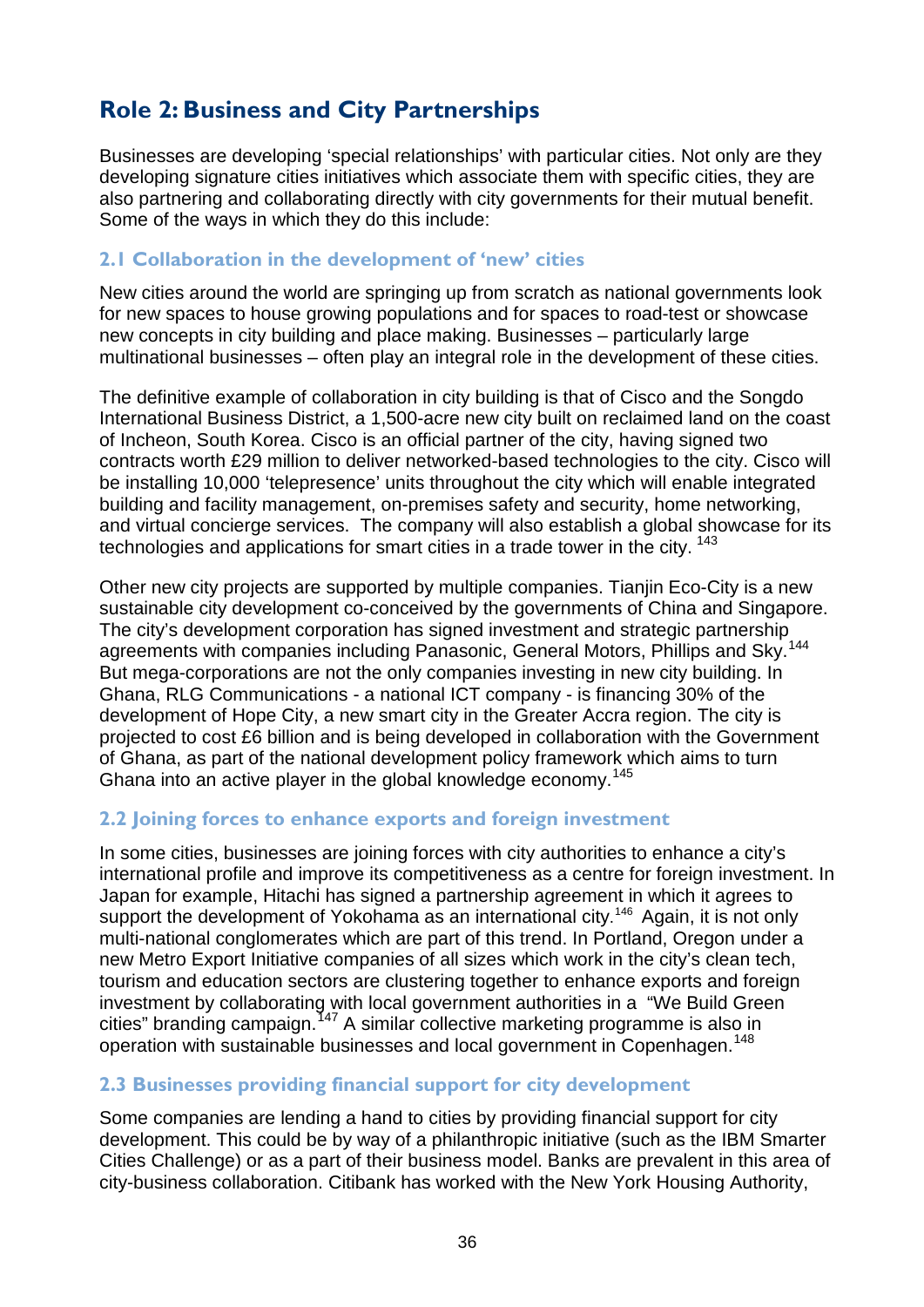investing in funds to preserve public housing in the city,  $149$  whilst JP Morgan has recently committed to investing in the bankrupt city of Detroit (see case study).

Firms such as Ernst & Young, PwC, McKinsey, Deloitte and Siemens are designing new tools to finance city infrastructure, plugging the gap left by cautious bank lenders in the wake of the Global Financial Crisis. These companies are funding projects using innovative solutions ranging from standardised leasing models to complex structured project financing. Siemens, for example part financed London's Thameslink trainline through its finance division Siemens Financial Services. In this instance, Siemens' lent £400 million in an innovative finance package in which certain elements of the loan were guaranteed for drawn down at a later date at a fixed interest rate. It is thought that this deal would not have been available from traditional banks, but enabled the borrowing developer to draw down funds only as and when necessary. <sup>[150](#page-57-47)</sup>

#### **Case Study: Financing City Development**

#### **JP Morgan Chase – Detroit**

In May 2014, JP Morgan Chase announced that it would be investing £61 million in Detroit over the next five years. The investment represents the bank's largest investment in a city in its 200 year history. The money, in the form of loans and grants, will help the debt-ridden city to finance housing repairs, blight removal, skills training and economic development projects.

£3.4 million of the investment will be made in strategic initiatives that are important to Detroit's future economic growth. In particular, JP Morgan will be investing in the new M-1 rail line and bringing the Global Cities Initiative to the city. The Global Cities Initiative is a project run jointly by the bank and the Brookings Institution which aims to help leaders in U.S. metropolitan areas reorient their economies toward greater engagement in world markets.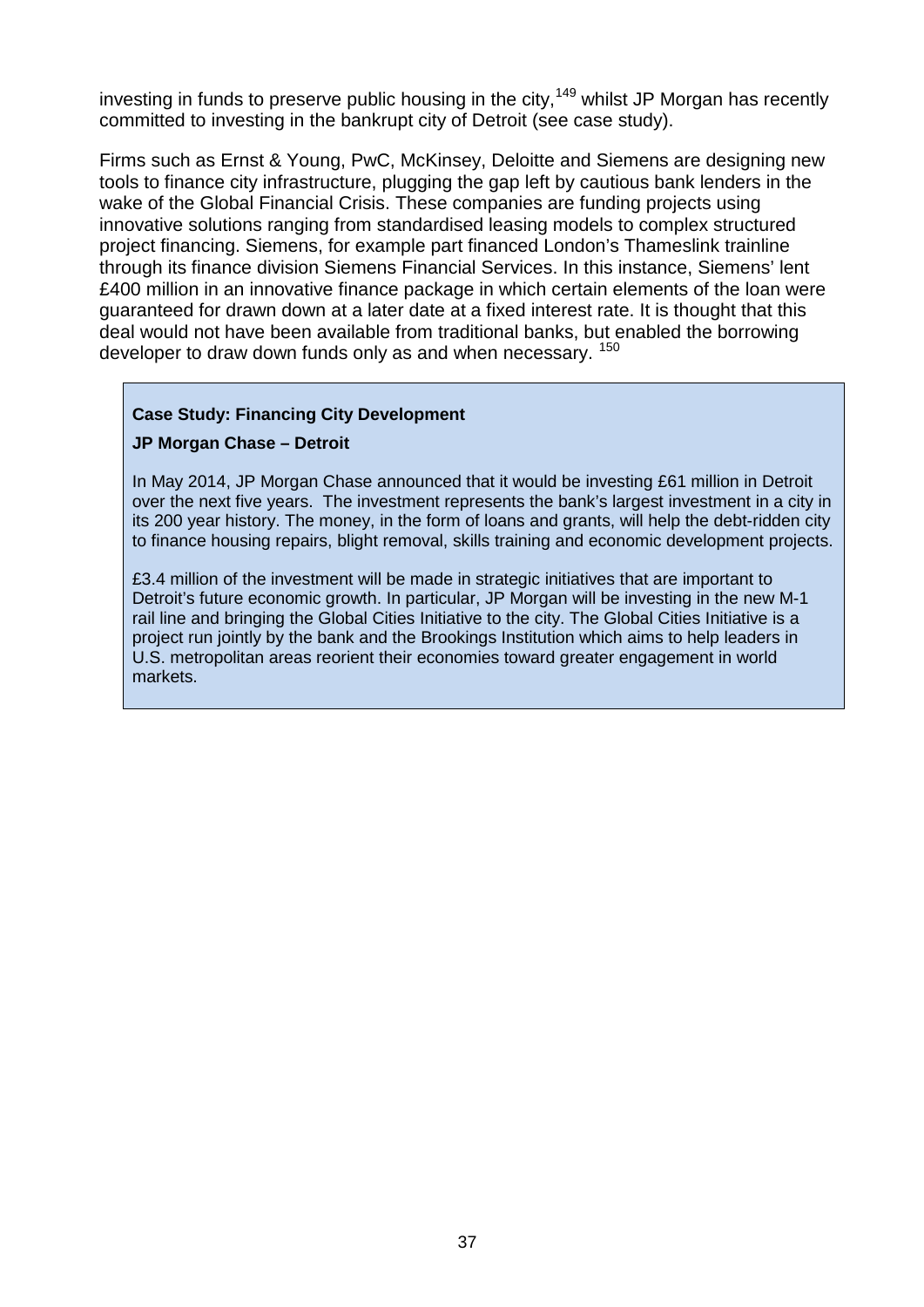## <span id="page-36-0"></span>**Role 3: Businesses and City Governance**

Business is playing an increasingly important role in city governance, particularly through the formation of business leadership organisations, but also through its involvement in inter-city collaborative networks. Although the role of business in city leadership varies from place to place, not least because of the different perception of the business community in different parts of the world, many firms and group organisations are taking opportunities to fill governance gaps and build delivery capability for cities.

## **3.1 Business Leadership Groups**

Business leadership groups are organisations in which members of the private sector, based in a particular city, join together in order to develop thinking and advocate for policies which would enhance that city's competitiveness. The groups research, discuss and debate strategy, and inform, lobby and work with local government. They often also seek to collaborate with other stakeholders including academia, civil society and wider public sector organisations.

These organisations have become a driving force in almost all of the world's most successful cities. London First is a key player in advocating for pro-London finance and infrastructure policy, and the New York City Partnership plays a similar role in New York. Bombay First, World Business Chicago, Edinburgh Business Forum, Barcelona Global, the Committee for Sydney and the Committee for Auckland play similar roles in their cities. The groups are not only relevant to the world's biggest and most globalised cities. In Colombia, ProBarranquilla and ProAntioquia have been vital forces in city and regional development. ProBogota has been recently established following their success.<sup>151</sup>

Business leadership groups (BLGs) are different from traditional Chambers of Commerce: they are more dynamic and proactive, less focused on traditional member services, and more concerned with making contributions to urban development. They also tend to have far fewer members, and therefore can be nimble in their decision making and actions.

BLGs are popular not only with their private sector members, but also with local government. They overcome many of the constraints which bind city authorities, in particular having the following advantages:

- Thinking **beyond short-term electoral cycles.** BLGs can frame their thinking in terms of the business and economic cycles which are most relevant to city development. This year, the Committee for Sydney will launch a special commission exploring 'Sydney at 2050'.<sup>[152](#page-57-69)</sup> Pro Bogota is setting goals for the city to achieve in the next fifty years.<sup>[153](#page-57-70)</sup> The Regional Plan Association's Fourth Regional Plan will create a blueprint for the New York region's growth for the next  $25$  years.<sup>[154](#page-57-71)</sup> Local government rarely has the inclination or resources to take such a long-term view. Sometimes the collective voice of a BLG on issues such as housing, transport or immigration can insulate leaders from the political costs of making expedient city decisions, and in particular from the disabling threat of mass media uproar.
- Looking **beyond local political geography**. BLGs can think outside of the silos of municipalities to consider their city's entire functional economic region and to recognise inter-linkages with neighbouring towns and cities. The Regional Plan Association considers the functional tri-state region of New York-New Jersey-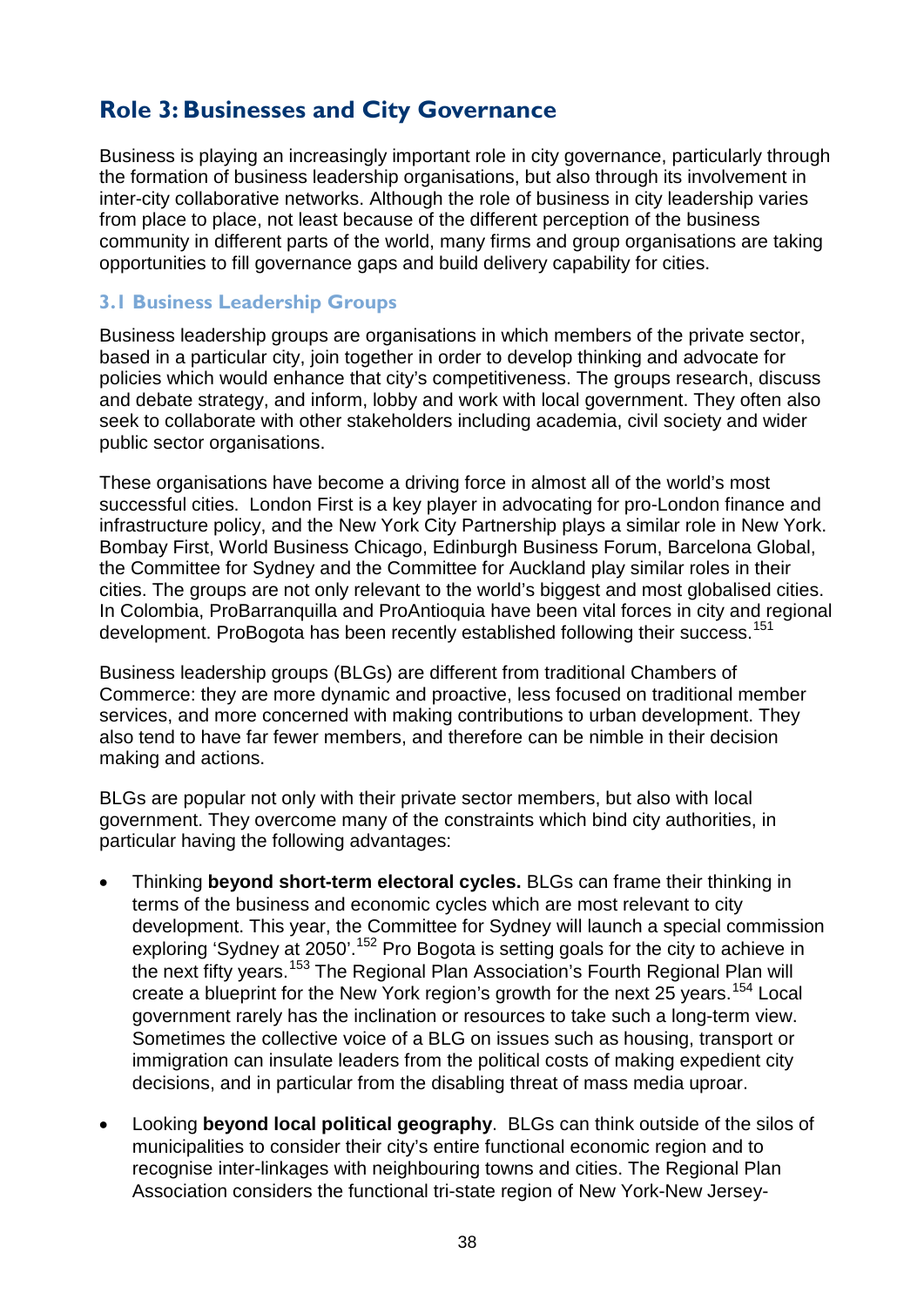Connecticut as a whole. In contrast, local government decision making remains fragmented across the three states. The Committee for Sydney describes itself as 'an effective voice and champion for the whole of Sydney' which engages in 'big city thinking'.[155](#page-57-1) Similarly, Pro Bogota will consider and develop recommendations for the capital city and its wider metropolitan area.<sup>[156](#page-57-2)</sup> In cities where political divides run deep, business leadership can sometimes have a powerful professionalising and sobering effect on politicians and the standard of political discourse.

- Contribution of **private sector expertise to city development.** The members of BLGs have useful experience in branding, sales and marketing, and are used to setting agendas and prioritising. Private sector leaders often have a much deeper understanding of 'the competitor' (i.e. other cities) and the global nature of marketplaces than City Hall does. Business coalitions can be a source of confidence, energy and knowledge for other stakeholders in the city. They can also be a source of evidence-led analysis for the region that public sector institutions are sometimes unable or unwilling to do. Evidence-based exercises and commercial knowledge can clarify the range of future paths a city can choose, and present alternative opportunities for taking a new path (e.g. densification, economic diversification, transit-oriented development).
- **Effective advocates**. BLGs have a strong bargaining position with national governments, leveraging their position as 'customers' of government services. The collective voice of a city's businesses can have much more clout than that of a 'subordinate' local authority.

## **Case Study: Business Leadership Groups**

Committee for Auckland is a not-for-profit leadership organisation which has been set up 'to contribute to making Auckland one of the world's great places to live and work'. Members comprise leaders from the private sector, tertiary and not for profit sectors, who support long- and short-term projects which seek to promote positive change for Auckland. Current projects include Enabling Future Auckland – a project which brings together local and central government, business leaders and thought leaders to



consider a new funding framework for Auckland's city government. The group also engages in advocacy – it has recently petitioned Auckland Council to address a lack of planning for the region's three harbours.

The Committee for Auckland forms part of the Committees for Cities & Regions, which is an influential network of business leadership organisations in Australia and New Zealand, each of which independently operate within their particular city or regional area to enhance their economic, social and environmental development.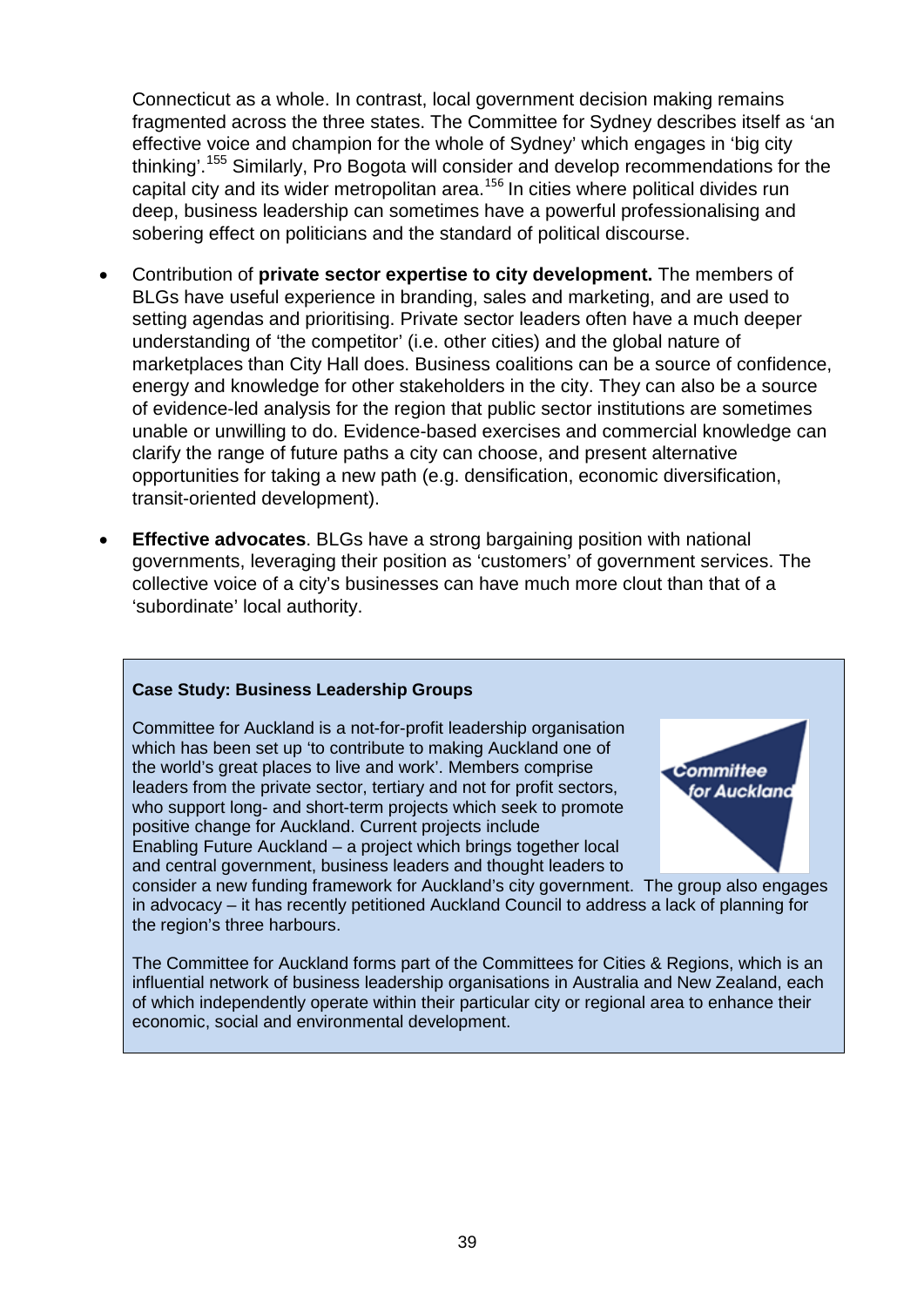#### **Case Study: Business Leadership Groups**

#### **London First**

London First is an influential business leadership group, comprised of around 200 members who represent the UK capital's leading businesses. Together, London First's members account for approximately 25% of the GDP of the city. The organisation's mission is to make London the best city in the world in which to do business.

London First advocates on behalf of its members, with the aim of influencing national and local government policies and investment decisions to support London's global competitiveness. Advocacy is not limited to 'business' policies – at present it is campaigning for an increase in housing supply in the capital, for London to be given greater autonomy over investment decisions, and for a business led economic development strategy.

Amongst the group's most notable successes to date was the crucial brokering role it played between central government and London's business community to ensure the success and survival of the Crossrail project. Specifically, London First facilitated a deal that sees over two thirds of the project's anticipated cost of £14.8 billion coming from future fare revenue, a range of private sector contributions and a supplement on business rates paid by London's larger businesses.

#### **Case Study: Business Leadership Groups**

Barcelona Global was formed by business leaders and companies who '*care about Barcelona and its future'*. The association's mission is: '*to actively contribute to making Barcelona one of the most attractive cities in the world to attract and develop talent and economic activity'*. Its c.200 members represent companies which



make up the majority of Barcelona's employment, as well as individual business people with *'reputation and talent'*.

In the latest economic cycle, Barcelona has struggled to develop a business brand of the same strength as its world-leading tourism brand. Barcelona Global's members are seeking to address this gap by conceiving and implementing projects to enhance the city's status as a globally competitive destination for business. Some ongoing initiatives include 'This Way Up' – a project which aims to make Barcelona the European capital of entrepreneurship and 'Brand Barcelona' – a collaborative initiative with the City Council to promote, protect and manage the city's brand.

## **3.2 Business involvement in City Networks**

Cities are increasingly joining together in networks to share best (and worst) practice, advocate for change and innovate on cross-border issues such as climate change, terrorism, economic resilience, drugs, poverty and inequality. Joining together in this way not only allows cities to share ideas and expertise, but also gives them a louder voice on the world stage. Indeed city networks have a growing influence in world politics, a fact which has been recognised by recent urban commentators including Barber (2013) and Acuto (2013).<sup>[157](#page-57-3)</sup> Collaborative city networks are particularly active – and effective - in trying to address global issues where nation states have struggled to make collective progress, for example in climate change and global security.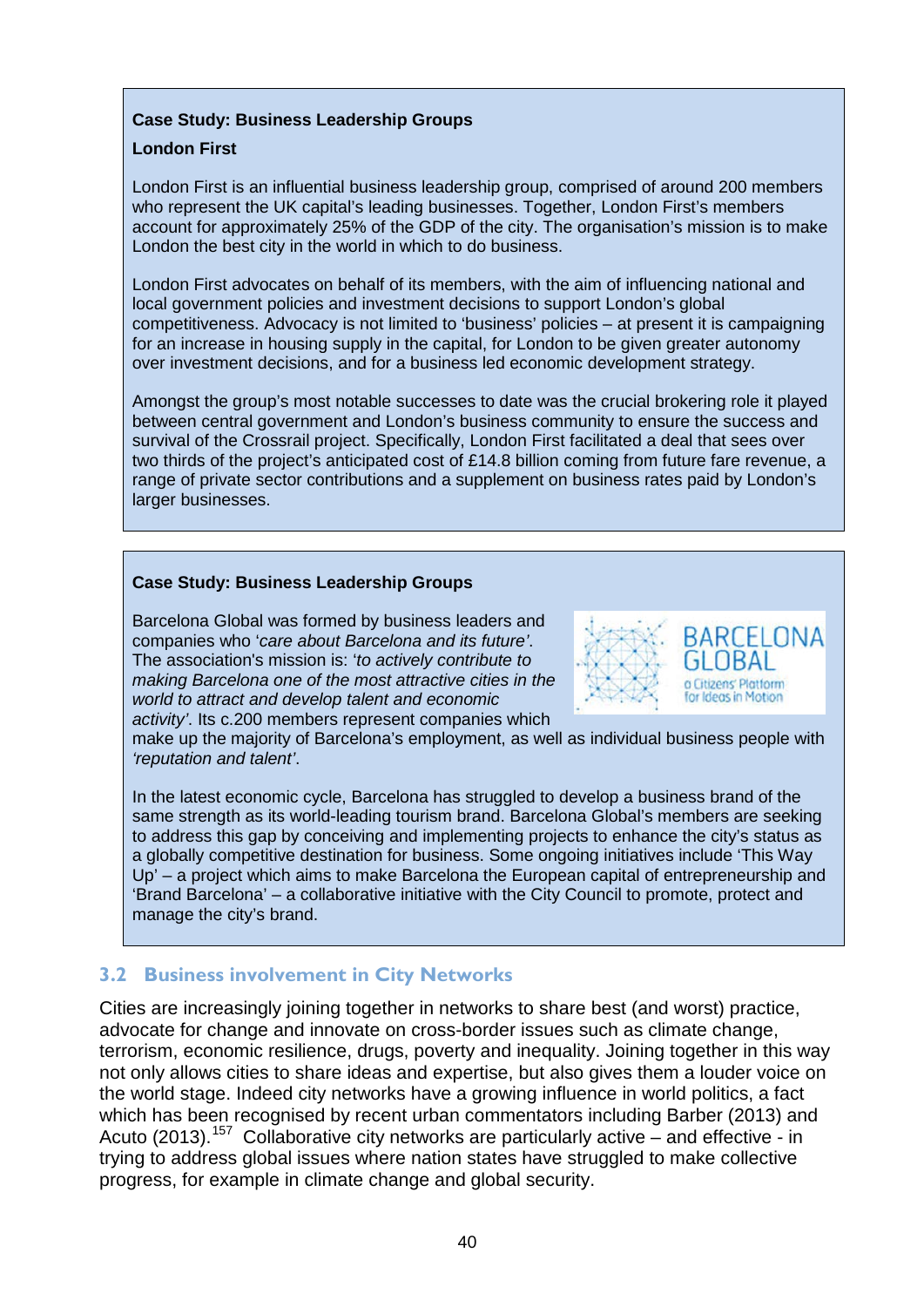Increasingly, businesses are joining, funding or working in collaboration with citynetworks, seeing them as an influential means of shaping policy, building relationships with city authorities and other stakeholders, or fulfilling CSR imperatives. Some city networks are working collaboratively on specific projects with global businesses (see case study), whilst others are allowing corporates to become fully fledged network members. The City Protocol is one such example – it is an online network which seeks '*to promote, guide, and accelerate the responsible transformation of cities for the benefit of all urban communities throughout the world*.'[158](#page-57-4) Members include cities such as Amsterdam, Barcelona, Moscow and Quito, and also companies such as GDF Suez, Cisco, Microsoft and Schneider-Televent, as well as academic institutions.<sup>[159](#page-57-72)</sup> The partnership of global cities with some of the world's largest businesses benefits both groups by creating a global governance force to be reckoned with.

#### **Case Study: Businesses and City Networks**

#### **C40 Cities Climate Leadership Group**

The C40 is a network of 69 megacities which are committed to combatting climate change. The group was founded in 2005, and today its members represent 1 in 12 people worldwide and 18% of global GDP. Acuto (2013) has described the group as "perhaps the most significant case of global city agency in global environmental politics" and explains that 'it is in the development of common strategies, shared policies, transnational instruments and preferential connections amongst global cities that the Group has been thriving'. Barber (2013) concurs, arguing that the network has succeeded in making real progress in climate change co-operation where national governments have failed.

Whilst C40 remains fundamentally a network of global city governments, in recent years global corporations have collaborated with the network. The group has partnered with Arup to deliver a series of workshops and reports including 'C40 Urban Life', and 'Climate Action in Megacities' (published in two editions in 2011 and 2014). It has also recently partnered with AECOM to release *[Protecting Our Capital](http://c40-production-images.s3.amazonaws.com/researches/images/21_CDP-global-cities-report-2014.original.pdf?1405023405)*, a report that highlights the risks climate change poses to cities and businesses – and shows how city government climate adaptation actions are contributing to business resilience. In 2013, C40 announced a new, broad collaboration with Siemens which takes the form of a technical partnership as well as a global awards competition to recognise innovative city driven climate actions.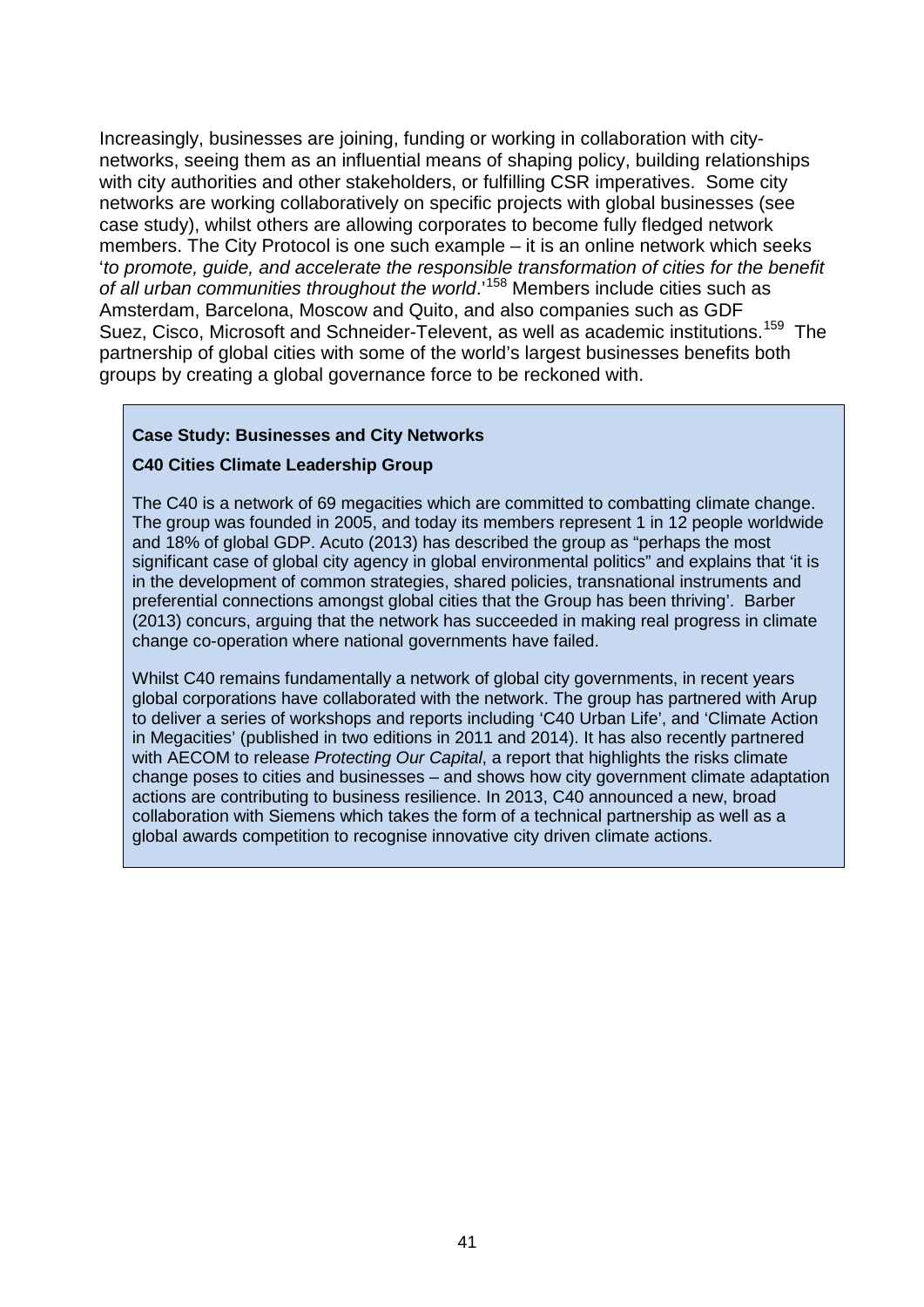#### **Case Study: Businesses and City Networks**

#### **World Economic Forum**

The World Economic Forum is an international institution committed to improving the state of the world through public-private cooperation. It has several initiatives which connect businesses to its network of cities:

- SlimCity is a World Economic Forum Industry Partnership initiative that provides a marketplace for cities and the private sector to exchange best practices in sustainable development. The initiative aims to assist cities in achieving reduced carbon emissions and increased resource efficiency and involves companies from a range of sectors including chemicals, engineering, construction, energy, information technologies, mobility, and real estate.
- The Future of Urban Development Initiative seeks to foster greater collaboration between businesses and cities in order to accelerate the transition towards innovative urban development models. The Champion City scheme (part of the Future of Urban Development Initiative) brings together experts from different sectors in a nominated city to identify strategies and outline implementation paths to address key urban development challenges. Tianjin in China was the inaugural Champion City in 2012, and received support from companies such as Colliers International, Siemens, Arup (which was Project Champion), Audi, BT and Toshiba amongst others.
- The WEF's Global Agenda Council on Infrastructure and Urban Development aims to equip city leaders with information on new models of city-making. In 2012 the Council developed Urban Anthologies: Learning from Our Cities which showcases transformational models of infrastructural and urban development from cities around the world, to act as inspiration for city leaders. The highlighted innovations are selected on the basis that they can be replicated in other cities. Many of the innovations are industrydriven efforts. In 2014, a second edition of the anthology will be released, which will profile best practices from cities around the world in addressing the vulnerabilities and unlocking the positive externalities of the informal sector and informal settlements.

## **Case Study: Businesses and City Networks**

#### **World Business Council for Sustainable Development's Urban Infrastructure Initiative**

The WBCSD is a network of companies and their CEOs, 'united by a shared commitment to provide business leadership for sustainable development in their respective countries or regions'. The organisation comprises 66 Global Network Partners in 64 countries representing over 35,000 national businesses.

A key project for WBCSD has been the groundbreaking Urban Infrastructure Initiative (UII), in which experts from 14 leading global companies, from different sectors, join together to help 10 cities around the world identify and develop innovative, realistic and effective solutions to realise their sustainability visions. Active member companies include AECOM, Schneider Electric, Siemens, TNT, Toyota, UPS and United Technologies.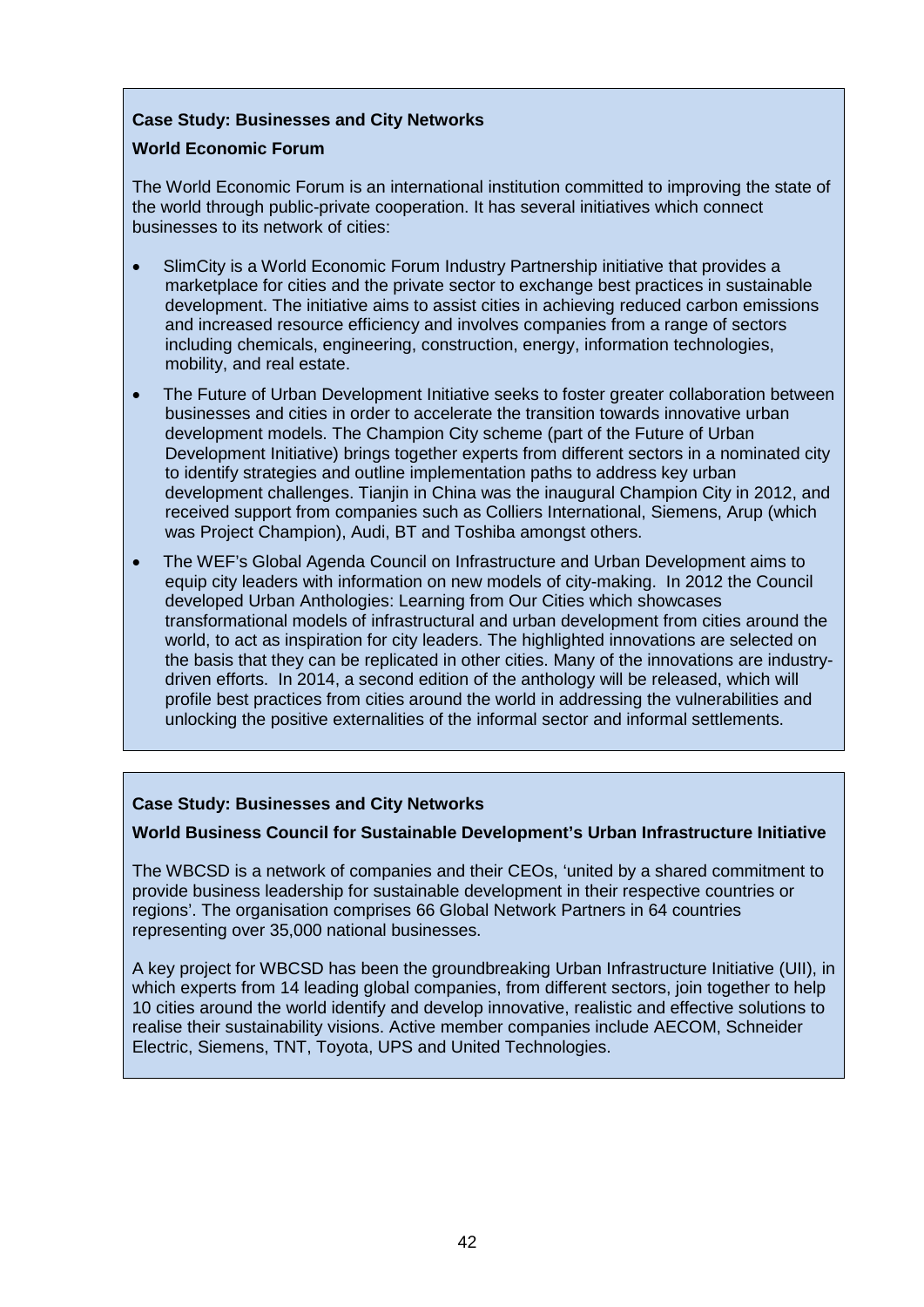# <span id="page-41-0"></span>**Part 3: Reflection**

# <span id="page-41-1"></span>**1. Are Cities Like Businesses?**

As globalisation and urbanisation intensify the relationship between businesses and cities, it has become increasingly common to draw parallels between them. The language of business has influenced and infiltrated city policy making and urban studies: concepts such as city branding, city marketing, the 'CEO mayor', the investment rate, and the city balance sheet have fallen into common use.

Some urbanists consider that the citizens, businesses and investors of the city should be viewed as its customers (as consumers of its services) or as its shareholders (as beneficiaries with an inherent interest in its success or failure).<sup>[160](#page-57-31)</sup>

There are indeed a number of ways in which cities have become more like businesses as a result of recent global trends:

- **Competition in contested markets.** As globalisation has made the content of national and city economies more mobile than ever before, cities must directly compete in national, regional and global markets. Cities compete not just in relation to price but also on factors such as environment, provision of services, amenities, quality of life and presence of skilled labour, all of which make them more or less attractive to mobile businesses, people and institutions.
- **Innovative use of financial resources.** Cities, like businesses, have finite budgets within which they must operate. In recent years, and particularly in the current constrained economic environment, both entities have had to innovate in order to achieve more with less. Many cities have looked to the private sector for inspiration as to how to do that.
- **Clearly defined goals.** Businesses have plans they set out to achieve clearly defined goals, whether this be international expansion, enhanced market profile or a targeted level of profit. Increasingly, the same is true of cities. City administrations around the world are also now developing visions and setting clearly defined targets and goals. Long-term strategic plans are currently enjoying a renaissance in cities and metropolitan areas across the world including London, Paris, Auckland, Johannesburg, Sao Paulo, Singapore, New York, and Barcelona.
- **Networking.** Both cities and businesses are increasingly collaborating and cooperating in order to benefit from economies of scale, to share knowledge, and to increase their influence. Collaborations may be organised around geographic ties e.g. World Business Chicago or Centrope; or around common interests e.g. Construction Products Association or UK Healthy Cities Network.<sup>161</sup>
- **R&D, Innovation and Investment.** Businesses carry out and fund research and development activities in order to remain ahead of, their competitors. Cities are finding that they also have to adjust, reinvent and differentiate themselves from other cities in the global marketplace. They have to change old patterns of land and resource use, and connect assets with opportunities in new ways and over new spaces.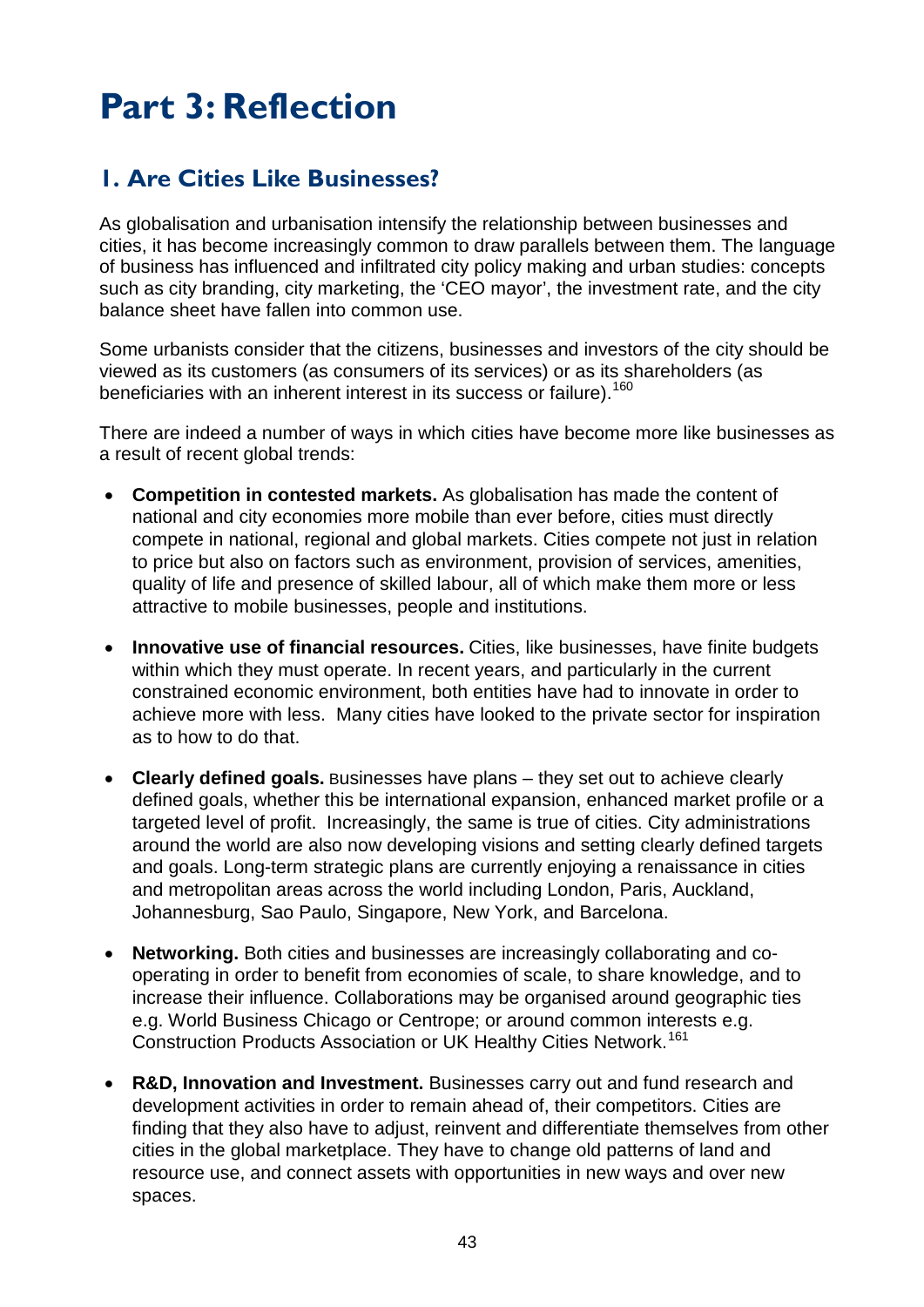- **Human Capital.** Human capital is at the heart of the well-being of businesses and cities. Businesses place great emphasis on employing 'talent', and therefore cities must also look to attract human capital if they are to compete with other cities in the offering they provide to globally footloose businesses. Of course cities are also employers in their own right, and form part of the global market for talented individuals.
- **Brand.** It is increasingly accepted that branding (traditionally a practice associated with business) is equally important to the attraction and retention of a city's customers: that is mobile capital, firms and people. Cities need to be able to define their unique offering and communicate it to the world effectively. Many cities, like businesses, have recognised the potential benefits of using a clearly thought out brand identity in order to do this and differentiate themselves from their competitors.
- **Leadership.** There are striking similarities between mayors and CEOs: both are the figurehead of an organisation, the public face, and often make the key decisions. There is often considerable overlap between the public and private sectors in this area, as former CEOs move into politics and run as city leaders. Examples include Michael Bloomberg, ex-Mayor of New York (see case study), and George Ferguson, who ran his own architecture practice before becoming Mayor of Bristol. Former CEOs are popular candidates for leadership because they are seen as having many of the qualities needed to make a good mayor: vision, entrepreneurial spirit, good budgeting ability, strong negotiation and leadership skills.

However, cities remain distinct from businesses in some fundamental ways. The analogy that cities are like businesses needs some caution. Cities may have become more like businesses but that does not mean that they have stopped being cities, or that the transformation is complete. We should be careful not to over-simplify when analogising:

- **Risk taking is controlled.** Companies are free within the constraints placed upon them by their shareholders – to take risks. They can decide to use their cash reserves, borrow money and /or take new directions. Cities are more constrained. Firstly, any 'gamble' is made with the money of the taxpayer, to whom they are directly accountable. Secondly, cities have to work within wider governmental frameworks, which may constrain their access to the cash, financial powers or leverage required to take significant risks.
- **Poor fit between institutional and market geography.** Matching institutional and market geography enables organisations (whether cities or businesses) to tailor their services appropriately, gives them the opportunity to benefit from economies of scale, and to reduce inefficiency and negative externalities across local boundaries, whilst remaining of an appropriate size to be accountable, responsive and accessible to the consumer. Companies are generally internally organised around their economic markets. They either serve one specific market, or are divided into appropriate city-wide, national, or regional units. However this matching of institutional and market geography rarely occurs in cities. This is largely because economic boundaries evolve and change over time. Businesses can easily change their structures to reflect changing markets, but political boundaries are more difficult to modify. The explosive recent growth of cities means that most now functionally stretch beyond their political and administrative boundaries.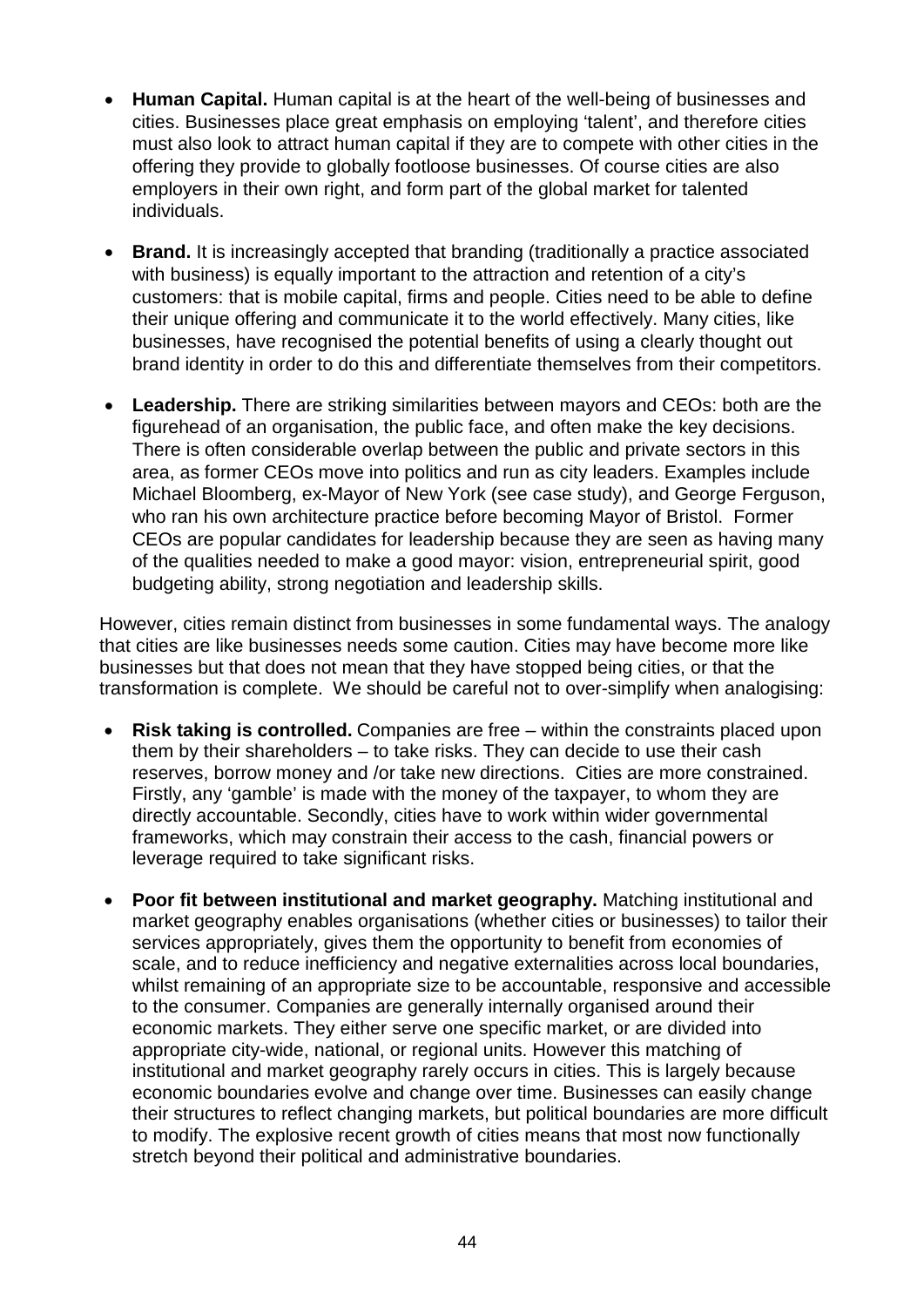- **Complex governance and institutional arrangements.** The governance frameworks within which cities operate are far more complex than those affecting most companies. Cities are almost always subordinate to national governments. Service provision and fiscal autonomy can be devolved to a greater or lesser extent from higher tiers of government. In some cities, national governments remain heavily involved in 'city' affairs. In Australia, for example, national government provides certain 'regional' services such as transportation. In Mumbai, city government is divided between the Municipal Corporation of Greater Mumbai, the state of Maharashtra and the government of India.[162](#page-57-57) Other cities are more autonomous, with their own spending and revenue generating powers. US cities, for example tend to have significant autonomy on fiscal matters. Some cities have the authority to raise revenue subject to tax limits, whilst others, including those in the UK, rely largely on funding from central government. Businesses are rarely subject to such hierarchical levels of control.
- **Customers / shareholders cannot be chosen.** Cities, unlike businesses, must provide services to all their citizens, no matter how desirable or profitable that service provision is. Demand for services can often overwhelm the limited resources available to provide them, but city governments cannot prioritise certain citizens over others.
- **Citizens have a wider range of interests than customers.** Cities must provide services at the lowest possible cost for their citizens, but their responsibilities extend beyond this, to the social and environmental, and to the preservation of public values such as equity, accountability and citizen voice.
- **Cities cannot choose which products and services they sell.** Cities do not have free rein to determine what goods and services they provide. They cannot focus on the most profitable, or most popular products. They are required to provide a core set of services: whether this is waste management, land-use planning or highway maintenance. These services cannot be abandoned if they are not profitable.
- **'Profit' is often retained by higher tiers of government….** and cities often have little control over the inputs to their bottom line. Higher tiers are responsible for determining levels of local government grants, often establish property tax rates, and may have control over or powers to cap other elements of local taxation.
- **City leaders are democratically elected….** Mayors are voted into their position of power, either by their fellow council members or in many cases by the electorate. This makes them accountable to those who have voted them in. They must campaign, pledge and make promises based on what outcomes the electorate want to see (and often also based on the leanings and preferences of their own political party). They must then try and deliver on these promises once they attain office. Leaders of businesses have more freedom. They are accountable to shareholders, but have more liberty to be creative as to what strategies they pursue in order to achieve their goals.
- **… and may have limited power.** The CEO of the company is the ultimate decision maker and risk taker. In cities, the individual autonomy of the leader varies from city to city. In the US for example some cities have 'weak mayors' who have no formal authority outside their council, no power to appoint or remove officials, and no veto power over council votes. Other cities have 'strong mayors' who are given almost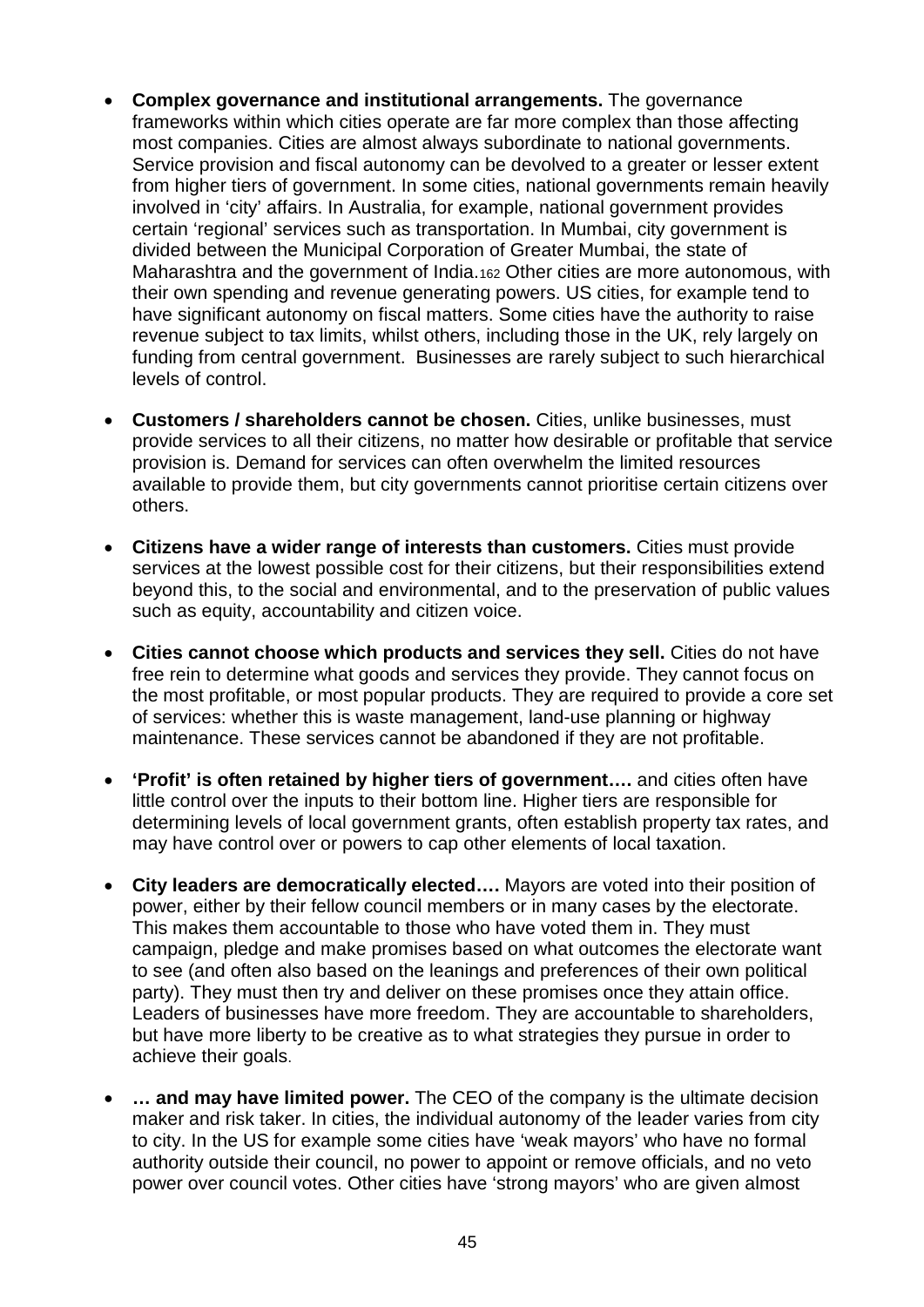total administrative authority and a clear, wide range of political independence. Cities around the world have leaders at differing points on this spectrum of autonomy.

- **Identity and brand are substantially shaped by others.** Cities are not as autonomous as businesses when it comes to branding. Pre-existing national or state brands, or perceptions of the city's nation / state can limit the identity with which the city chooses to imbue itself.
- **Cities do not 'fail' to point of extinction.** Companies have a bottom line. They must make a certain amount of profit in order to retain their viability in the marketplace. Whilst cities can file for bankruptcy in the same way as businesses can – see for example Stockton, California or Detroit, which have both filed for bankruptcy in the last two years - countries and cities do not go out of business, in the sense that they cease to exist.

The analogy of 'cities as businesses' is very helpful to observe and assess how cities are developing more competitive trading and innovation dynamics. It can also help us see some of the gaps and deficits that cities face. But the metaphor must be used wisely, because there are risks in assuming that cities have the same freedoms as businesses, when the main challenges facing cities are substantial governance and investment deficits.

## <span id="page-44-0"></span>**2. Conclusion: Business and the Future of Cities**

In the new global era, cities and businesses have become strongly inter-connected and inter-dependent. They are, and will remain, distinct types of entity. But both future businesses and future cities can reap rewards from understanding, enhancing and utilising their mutual interests.

Cities are now the most important markets for businesses. Businesses therefore need to embark on a journey to become **city savvy**. Mega-corporations like Siemens and IBM are leading the way, but there are benefits for businesses of all sizes and in all sectors. Businesses should be looking to adopt the ideas of the first movers and innovators. Those that are slow to adapt will find it difficult to reposition and rebrand.

Cities must also look to take advantage of their new relationship with businesses in order to secure their best possible futures. They can do this by:

- **Being business friendly and investment ready**. Business friendliness is not a code word for tax cuts and low regulation. Being business friendly in a deep sense means learning to partner and serve businesses in order to be prepared, agile and competitive in the global marketplace. It means ongoing collaboration, relationshipbuilding, and co-advocacy to ensure that the long-term interests of both are achieved. Investment readiness on the other hand means cultivating a reliable supply of opportunities for inbound capital (which match investors' risk appetites and funding demands), and developing a credible and efficient framework and process for investment.<sup>[163](#page-57-73)</sup>
- **Drawing inspiration** and lessons from the private sector, and borrowing techniques and tools. Businesses have the potential to help cities to develop new skills such as operational efficiency, budgetary discipline, and new ways of working and engaging with stakeholders. The adoption by cities of branding and marketing strategies shows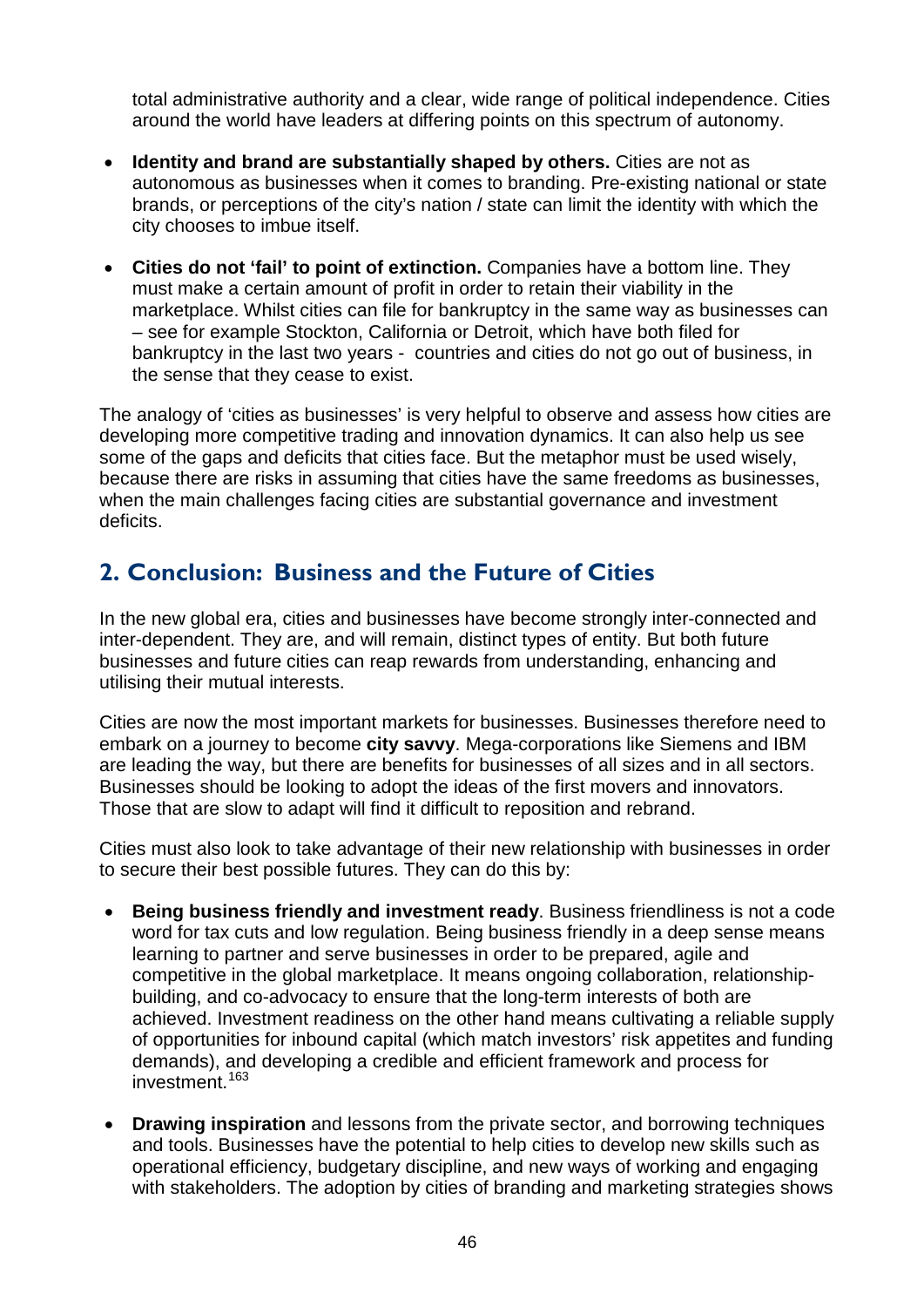the transferability of many private sector tools. There is still plenty for cities to learn from business, particularly in areas such as city finance and city leadership.

- **Collaborating with business** for hugely beneficial outcomes. City-business partnerships have the potential to enhance innovation, governance and competitiveness. **Innovation partnerships** in particular can help cities to develop their own bespoke solutions to future challenges - solutions which they would not have the resources to finance, conceive or implement alone.
- **Seeking support from the corporate world** to negotiate desired future outcomes with higher tiers of government. Where cities may have insufficient influence on their own, support from the business sector can add clout to advocacy for certain policies or futures.
- Welcoming **diverse and international populations**. The presence of a talented workforce is a major consideration for businesses deciding where to locate. Open cities are attractive to diverse populations, and have a better chance of attracting the interest of international business in turn.
- **Remaining mindful** of their distinctiveness from business, and the separate, but complementary roles that cities and businesses each have to play.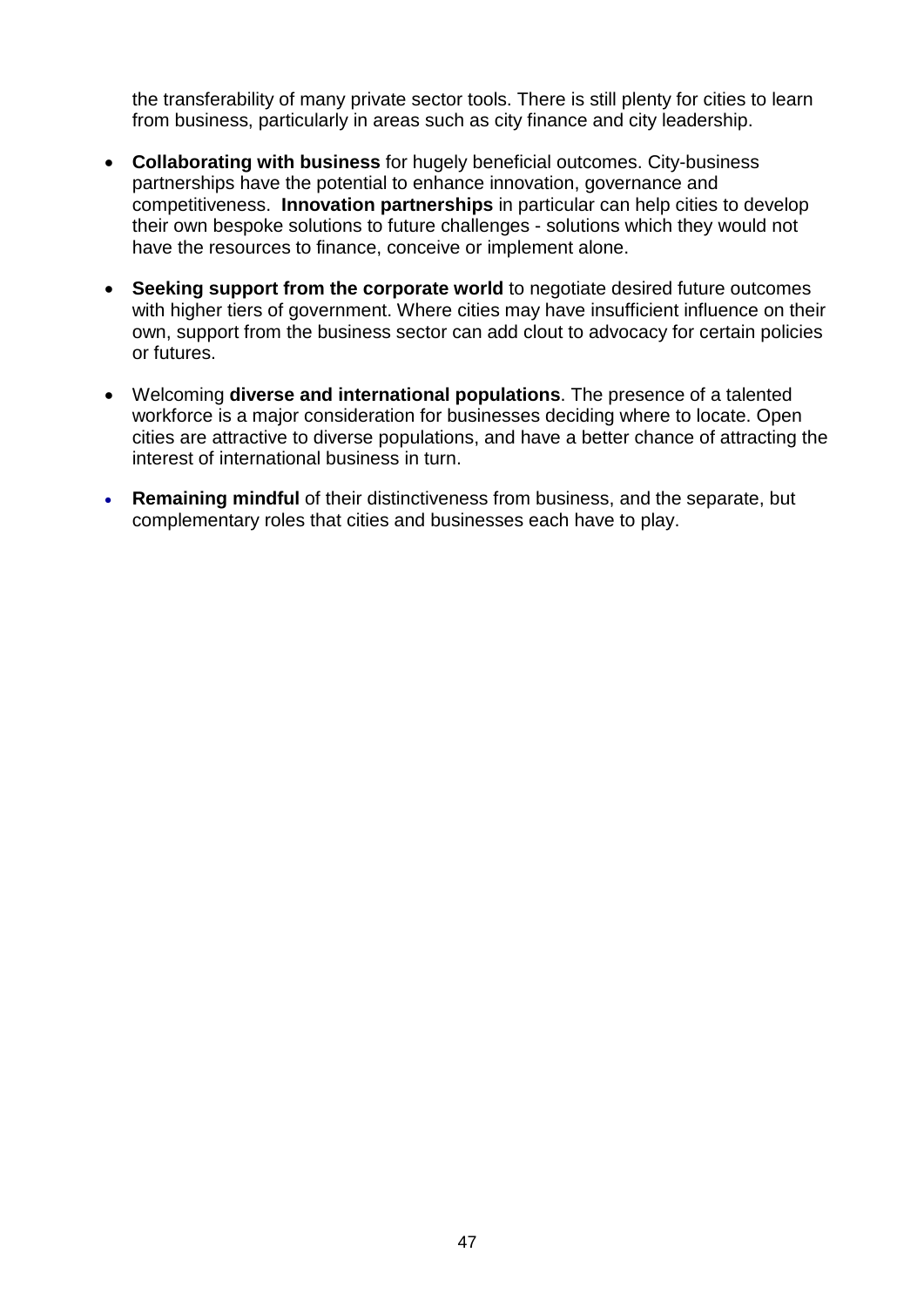# <span id="page-46-0"></span>**References**

 $\overline{a}$ 

<span id="page-46-1"></span>[www.brookings.edu/research/opinions/2014/05/27-innovative-corporations-moving-downtown](http://www.brookings.edu/research/opinions/2014/05/27-innovative-corporations-moving-downtown-clark-katz)[clark-katz](http://www.brookings.edu/research/opinions/2014/05/27-innovative-corporations-moving-downtown-clark-katz)

<span id="page-46-2"></span><sup>2</sup> [www.oecd.org/env/indicators-modelling-outlooks/49910023.pdf](http://www.oecd.org/env/indicators-modelling-outlooks/49910023.pdf)

<span id="page-46-3"></span>3 [http://web.worldbank.org/WBSITE/EXTERNAL/TOPICS/EXTURBANDEVELOPMENT/EXTURB](http://web.worldbank.org/WBSITE/EXTERNAL/TOPICS/EXTURBANDEVELOPMENT/EXTURBANPOVERTY/0,,contentMDK:20227679%7EmenuPK:473804%7EpagePK:148956%7EpiPK:216618%7EtheSitePK:341325,00.html) [ANPOVERTY/0,,contentMDK:20227679~menuPK:473804~pagePK:148956~piPK:216618~theSit](http://web.worldbank.org/WBSITE/EXTERNAL/TOPICS/EXTURBANDEVELOPMENT/EXTURBANPOVERTY/0,,contentMDK:20227679%7EmenuPK:473804%7EpagePK:148956%7EpiPK:216618%7EtheSitePK:341325,00.html) [ePK:341325,00.html](http://web.worldbank.org/WBSITE/EXTERNAL/TOPICS/EXTURBANDEVELOPMENT/EXTURBANPOVERTY/0,,contentMDK:20227679%7EmenuPK:473804%7EpagePK:148956%7EpiPK:216618%7EtheSitePK:341325,00.html)

<span id="page-46-4"></span>[www.centreforcities.org/assets/files/2013/13-09-09-Beyond-the-High-Streets.pdf](http://www.centreforcities.org/assets/files/2013/13-09-09-Beyond-the-High-Streets.pdf)

<span id="page-46-5"></span><sup>5</sup> [www.citylab.com/housing/2014/02/developing-worlds-urban-population-could-triple-2210/8431/](http://www.citylab.com/housing/2014/02/developing-worlds-urban-population-could-triple-2210/8431/)

<sup>6</sup> Storper, M. (2013) *Keys to the City: How Economics, Institutions, Social Interaction, and Politics Shape Development*, Princeton: Princeton University Press. p.140

 $7$  Measured by contribution to global GDP growth 2010 - 2025

<sup>8</sup> Dobbs R et al (2012) *Urban World: Cities and the Rise of the Consuming Class:* McKinsey Global Institute

<sup>9</sup> Clark G and Clark G (2014) *Nations and the Wealth of Cities: a new phase in public policy:* Centre For London

<sup>10</sup> Clark G. and Moonen T. (2013) *The Ten Traits of Globally Fluent Metro Areas* (International Edition): Brookings Institution

<sup>11</sup> Clark and Clark (2014) *Nations and the Wealth of Cities: a new phase in public policy*: Centre for London

<sup>12</sup> *ibid*

<sup>13</sup> [www.who.int/gho/urban\\_health/situation\\_trends/urban\\_population\\_growth\\_text/en/](http://www.who.int/gho/urban_health/situation_trends/urban_population_growth_text/en/)

<sup>14</sup> www.mckinsey.com/insights/winning\_in\_emerging\_markets/unlocking\_the\_potential\_of [emerging-market\\_cities](http://www.mckinsey.com/insights/winning_in_emerging_markets/unlocking_the_potential_of_%0bemerging-market_cities)

<sup>15</sup> Glaeser, E. (2011) *Triumph of the City*: Macmillan

<sup>16</sup> Hollis, L (2013) *Cities Are Good for You: The Genius of the Metropolis*: Bloomsbury; Glaeser E (2011) *Triumph of the City:* Macmillan ; Katz B. and Bradley J. (2013) *The Metropolitan Revolution: How Cities and Metros are Fixing our Broken Politics and Fragile Economy:*  Brookings Institution

<sup>17</sup> Glaeser E (2011) *Triumph of the City:* Macmillan (pp.19)

<sup>18</sup> [www.citylab.com/work/2013/09/why-todays-startups-are-choosing-urban-lofts-over-suburban](http://www.citylab.com/work/2013/09/why-todays-startups-are-choosing-urban-lofts-over-suburban-office-parks/6311/)[office-parks/6311/](http://www.citylab.com/work/2013/09/why-todays-startups-are-choosing-urban-lofts-over-suburban-office-parks/6311/)

<sup>19</sup> Doshi V et al (2007) *Lights! Water! Motion!*: Booz Allen Hamilton available at: [www.boozallen.com/media/file/Lights\\_Water\\_Motion.pdf](http://www.boozallen.com/media/file/Lights_Water_Motion.pdf)

<sup>20</sup> *ibid*

<sup>21</sup> [www.publications.parliament.uk/pa/cm201314/cmselect/cmcomloc/712/712.pdf](http://www.publications.parliament.uk/pa/cm201314/cmselect/cmcomloc/712/712.pdf)

<sup>22</sup> [www.gov.uk/government/uploads/system/uploads/attachment\\_data/file/249423/bis-13-1217](https://www.gov.uk/government/uploads/system/uploads/attachment_data/file/249423/bis-13-1217-smart-city-market-opportunties-uk.pdf) [smart-city-market-opportunties-uk.pdf](https://www.gov.uk/government/uploads/system/uploads/attachment_data/file/249423/bis-13-1217-smart-city-market-opportunties-uk.pdf)

<sup>23</sup> Badcock B. (2014) *Making Sense of Cities: A Geographical Survey*: Hodder Arnold

<sup>24</sup> [www.centreforcities.org/assets/files/2013/13-09-09-Beyond-the-High-Streets.pdf](http://www.centreforcities.org/assets/files/2013/13-09-09-Beyond-the-High-Streets.pdf)

<sup>25</sup> *ibid*

<sup>26</sup> [www.economist.com/news/britain/21584004-londons-suburbs-and-commuter-towns-are](http://www.economist.com/news/britain/21584004-londons-suburbs-and-commuter-towns-are-suffering-growing-gravitational-pull)[suffering-growing-gravitational-pull](http://www.economist.com/news/britain/21584004-londons-suburbs-and-commuter-towns-are-suffering-growing-gravitational-pull)

<sup>27</sup> The Melbourne CBD: What is Driving Centralisation? Available at: [www.jll.com.au/australia/en](http://www.jll.com.au/australia/en-au/research/187/melbourne_cbd_what_is_driving_centralisation)[au/research/187/melbourne\\_cbd\\_what\\_is\\_driving\\_centralisation](http://www.jll.com.au/australia/en-au/research/187/melbourne_cbd_what_is_driving_centralisation)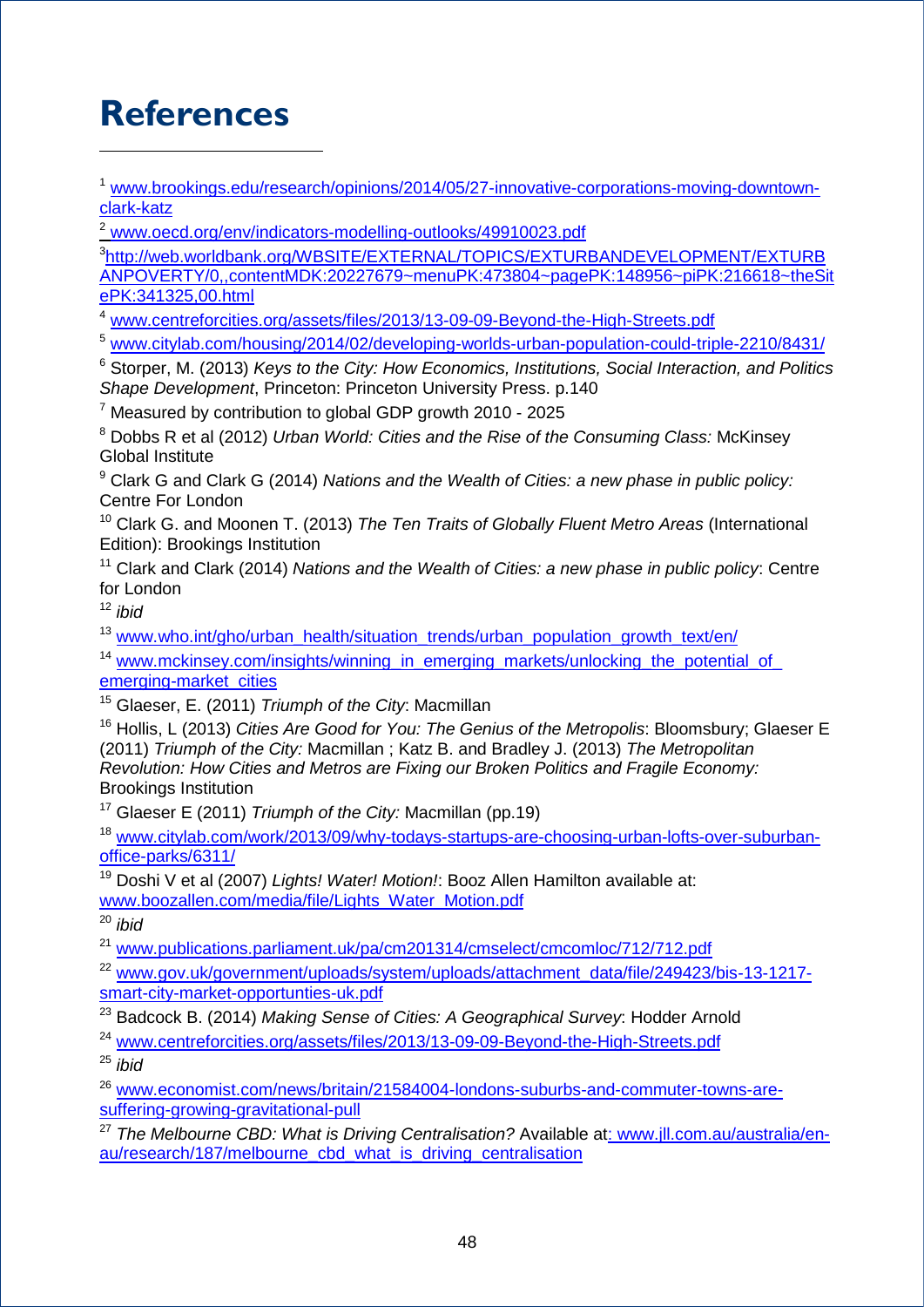<sup>28</sup> *High Tech Firms are Trending #Downtown.* Available at [www.collierscanada.com/en/Commercial-Property-](http://www.collierscanada.com/en/Commercial-Property-Research?year=2014&proptype=Office&month=6)[Research?year=2014&proptype=Office&month=6](http://www.collierscanada.com/en/Commercial-Property-Research?year=2014&proptype=Office&month=6)

<sup>29</sup> *Ibid* and [www.cbc.ca/news/canada/british-columbia/sony-pictures-imageworks-moving](http://www.cbc.ca/news/canada/british-columbia/sony-pictures-imageworks-moving-headquarters-to-vancouver-1.2659431)[headquarters-to-vancouver-1.2659431](http://www.cbc.ca/news/canada/british-columbia/sony-pictures-imageworks-moving-headquarters-to-vancouver-1.2659431)

<sup>30</sup> Florida (2014) *Startup City: The Urban Shift in Venture Capital and High Technology*: Martin Prosperity Institute available at: http://martinprosperity.org/media/Startup%20City 14-03-14.pdf

<sup>31</sup> <http://urbanland.uli.org/economy-markets-trends/the-urban-tech-revolution/>

<sup>32</sup> <http://online.wsj.com/news/articles/SB10001424052702304281004579222442197428538>

<sup>33</sup> [www.savills.co.uk/\\_news/article/110559/174127-0/3/2014/fringe-locations-benefit-from](http://www.savills.co.uk/_news/article/110559/174127-0/3/2014/fringe-locations-benefit-from-recovering-cbd-rents-across-european-office-markets)[recovering-cbd-rents-across-european-office-markets](http://www.savills.co.uk/_news/article/110559/174127-0/3/2014/fringe-locations-benefit-from-recovering-cbd-rents-across-european-office-markets)

<span id="page-47-0"></span><sup>34</sup> *ibid*

 $\overline{a}$ 

<span id="page-47-1"></span><sup>35</sup> [www.cushmanwakefield.co.uk/en-gb/news/2013/12/14-for-2014/](http://www.cushmanwakefield.co.uk/en-gb/news/2013/12/14-for-2014/)

<span id="page-47-2"></span><sup>36</sup> Porter, M (1995). *The Competitive Advantage of the Inner City.* Harvard Business Review. May-June. 55-71.

<span id="page-47-3"></span><sup>37</sup> JLL (2014) *The New Geography of Office Demand: 1. The Urban Tendency* available at: [www.jll.co.uk/united-kingdom/en-gb/Research/JLL%20Urban%20Tendency%20Report.pdf](http://www.jll.co.uk/united-kingdom/en-gb/Research/JLL%20Urban%20Tendency%20Report.pdf) <sup>38</sup> *Ibid*

<sup>39</sup> Lee N and Nathan M (2011) *Does Cultural Diversity Help Innovation in Cities: evidence from London Firms* SERC Discussion Papers, SERCDP0069. Spatial Economics Research Centre (SERC), London School of Economics and Political Sciences, London, UK.

<sup>40</sup> Atkinson R and Helms G (2007) *Securing an Urban Renaissance: Crime Community and British Urban Policy:* Policy Press and JLL (2014) The New Geography of Office Demand: 1. The Urban Tendency available at<u>: www.jll.co.uk/united-kingdom/en-</u> [gb/Research/JLL%20Urban%20Tendency%20Report.pdf](http://www.jll.co.uk/united-kingdom/en-gb/Research/JLL%20Urban%20Tendency%20Report.pdf)

[www.tfl.gov.uk/travel-information/improvements-and-projects/tube-improvement/whats-the-plan](https://www.tfl.gov.uk/travel-information/improvements-and-projects/tube-improvement/whats-the-plan)

<sup>42</sup> Hutton, T.A (2008). *The New Economy of the Inner City*. Abingdon: Routledge.

<sup>43</sup> [www.telegraph.co.uk/finance/2732303/DTI-tags-15m-for-inner-city-startups.html](http://www.telegraph.co.uk/finance/2732303/DTI-tags-15m-for-inner-city-startups.html)

<sup>44</sup> Badcock B (2014) *Making Sense of Cities: A Geographical Survey:* Hodder Arnold; [http://startups.co.uk/the-importance-of-location-could-an-inner-city-office-help-your-business](http://startups.co.uk/the-importance-of-location-could-an-inner-city-office-help-your-business-prosper/)[prosper/](http://startups.co.uk/the-importance-of-location-could-an-inner-city-office-help-your-business-prosper/)

<sup>45</sup> [www.theglobeandmail.com/news/toronto/the-down-side-of-a-city-that-just-keeps-growing](http://www.theglobeandmail.com/news/toronto/the-down-side-of-a-city-that-just-keeps-growing-up/article4200673/)[up/article4200673/](http://www.theglobeandmail.com/news/toronto/the-down-side-of-a-city-that-just-keeps-growing-up/article4200673/)

<sup>46</sup> [www.citylab.com/work/2013/09/why-todays-startups-are-choosing-urban-lofts-over-suburban](http://www.citylab.com/work/2013/09/why-todays-startups-are-choosing-urban-lofts-over-suburban-office-parks/6311/)[office-parks/6311/](http://www.citylab.com/work/2013/09/why-todays-startups-are-choosing-urban-lofts-over-suburban-office-parks/6311/)

<sup>47</sup> [www.brookings.edu/research/opinions/2014/05/27-innovative-corporations-moving-downtown](http://www.brookings.edu/research/opinions/2014/05/27-innovative-corporations-moving-downtown-clark-katz)[clark-katz](http://www.brookings.edu/research/opinions/2014/05/27-innovative-corporations-moving-downtown-clark-katz)

<sup>48</sup> [www.iol.co.za/news/south-africa/business-moves-back-to-johannesburg-cbd-1.66628#.U-](http://www.iol.co.za/news/south-africa/business-moves-back-to-johannesburg-cbd-1.66628%23.U-JViPldXCk)[JViPldXCk;](http://www.iol.co.za/news/south-africa/business-moves-back-to-johannesburg-cbd-1.66628%23.U-JViPldXCk) and [www.moneyweb.co.za/moneyweb-property/johannesburg-cbd-revival-back\)](http://www.moneyweb.co.za/moneyweb-property/johannesburg-cbd-revival-back)

[49www.bth.se/fou/cuppsats.nsf/all/de14e84437f2e9c1c12578bf0032a97c/\\$file/The%20Compact%](http://www.bth.se/fou/cuppsats.nsf/all/de14e84437f2e9c1c12578bf0032a97c/$file/The%20Compact%20City%20Form%20-%20case%20study%20of%20Shenzhen.pdf) [20City%20Form%20-%20case%20study%20of%20Shenzhen.pdf](http://www.bth.se/fou/cuppsats.nsf/all/de14e84437f2e9c1c12578bf0032a97c/$file/The%20Compact%20City%20Form%20-%20case%20study%20of%20Shenzhen.pdf)

<sup>50</sup> Choudhary et al (2012) *How Western Multinationals can organise to win in emerging markets :*  McKinsey & Company (available at www.mckinsey.com)

[51http://media.cushmanwakefield.com/~/media/reports/china/OfficeDecentralizationInMainlandChi](http://media.cushmanwakefield.com/%7E/media/reports/china/OfficeDecentralizationInMainlandChinaAnUrbanConundrumEN%20(2).ashx) [naAnUrbanConundrumEN%20\(2\).ashx](http://media.cushmanwakefield.com/%7E/media/reports/china/OfficeDecentralizationInMainlandChinaAnUrbanConundrumEN%20(2).ashx)

[52www.cushmanwakefield.co.uk/en-gb/news/2013/12/14-for-2014/](http://www.cushmanwakefield.co.uk/en-gb/news/2013/12/14-for-2014/) and [http://asia.uli.org/wp](http://asia.uli.org/wp-content/uploads/sites/2/2013/04/10PrinciplesManila_2013.pdf)[content/uploads/sites/2/2013/04/10PrinciplesManila\\_2013.pdf](http://asia.uli.org/wp-content/uploads/sites/2/2013/04/10PrinciplesManila_2013.pdf)

<sup>53</sup> [www.oxfordbusinessgroup.com/news/poised-growth-more-supply-coming-line-and-investment](http://www.oxfordbusinessgroup.com/news/poised-growth-more-supply-coming-line-and-investment-increasing)[increasing](http://www.oxfordbusinessgroup.com/news/poised-growth-more-supply-coming-line-and-investment-increasing)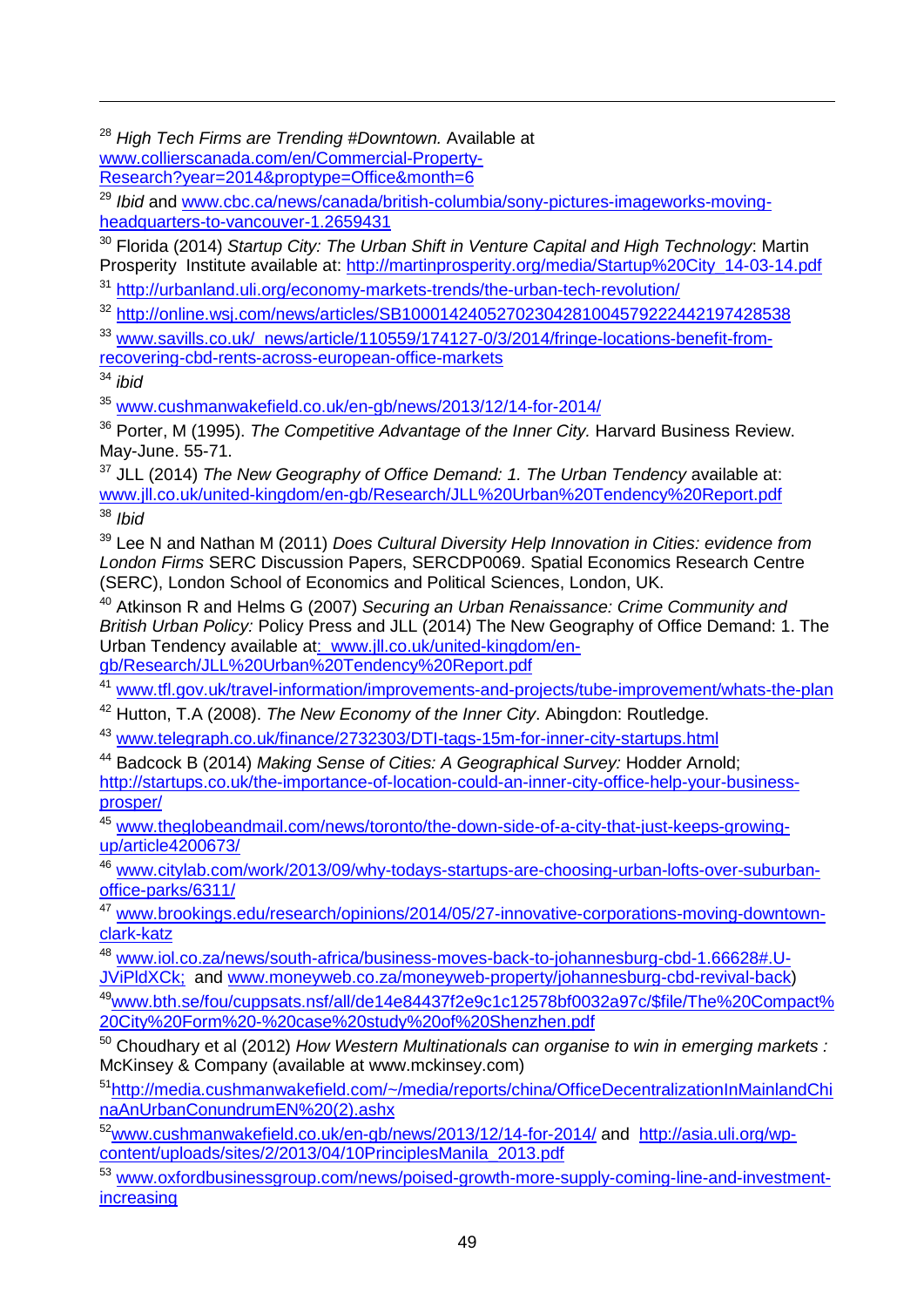<sup>54</sup> Singh S (2012) *New Mega Trends: Implications for Our Future Lives:* Palgrave Macmillan

<sup>55</sup> [www.economist.com/node/10496684](http://www.economist.com/node/10496684)

<sup>56</sup> Image Created by the authors

 $57$  This assertion is based on the authors' own observations gleaned from advisory work, seminars, conferences and summit meetings.

<sup>58</sup> *ibid*

 $\overline{a}$ 

<sup>59</sup> See for example: [www.britainforward.org/UnlockingCityGrowth.pdf](http://www.britainforward.org/UnlockingCityGrowth.pdf);

[www.mckinsey.com/client\\_service/infrastructure;](http://www.mckinsey.com/client_service/infrastructure) and [www.deloitte.com/assets/Dcom-](https://www.deloitte.com/assets/Dcom-UnitedKingdom/Local%20Assets/Documents/UK_GPS_Building_flexibility.pdf)[UnitedKingdom/Local%20Assets/Documents/UK\\_GPS\\_Building\\_flexibility.pdf](https://www.deloitte.com/assets/Dcom-UnitedKingdom/Local%20Assets/Documents/UK_GPS_Building_flexibility.pdf) (All accessed 22 September 2014)

<sup>60</sup> Image created by authors

<sup>61</sup> [http://w3.siemens.com/topics/global/en/sustainable-](http://w3.siemens.com/topics/global/en/sustainable-cities/Pages/home.aspx?stc=wwzcc120513)

[cities/Pages/home.aspx?stc=wwzcc120513;](http://w3.siemens.com/topics/global/en/sustainable-cities/Pages/home.aspx?stc=wwzcc120513)

[http://publications.arup.com/Publications/C/City\\_Resilience\\_Framework.aspx](http://publications.arup.com/Publications/C/City_Resilience_Framework.aspx) ;

[http://publications.arup.com/Publications/V/Visions\\_of\\_a\\_resilient\\_city.aspx;](http://publications.arup.com/Publications/V/Visions_of_a_resilient_city.aspx)

http://www.ge.com/ro/docs/1297780817521\_Building\_Sustainable\_Cities.pdf

<sup>62</sup> Moir E, Moonen T and Clark G (2014) *What are Future Cities? Origins, Meanings and Uses* available at: [www.gov.uk/government/uploads/system/uploads/attachment\\_data/file/337549/14-](https://www.gov.uk/government/uploads/system/uploads/attachment_data/file/337549/14-820-what-are-future-cities.pdf) [820-what-are-future-cities.pdf](https://www.gov.uk/government/uploads/system/uploads/attachment_data/file/337549/14-820-what-are-future-cities.pdf)

<span id="page-48-0"></span><sup>63</sup> https://www.cisco.com/web/strategy/smart\_connected\_communities.html;

<span id="page-48-1"></span>[www.ericsson.com/thinkingahead/networked\\_society/city-life;](http://www.ericsson.com/thinkingahead/networked_society/city-life)

http://www.hitachi.com/products/smartcity/

<span id="page-48-3"></span><span id="page-48-2"></span><sup>64</sup> Moir E, Moonen T and Clark G (2014) *What are Future Cities? Origins, Meanings and Uses* available at: [www.gov.uk/government/uploads/system/uploads/attachment\\_data/file/337549/14-](https://www.gov.uk/government/uploads/system/uploads/attachment_data/file/337549/14-820-what-are-future-cities.pdf) [820-what-are-future-cities.pdf](https://www.gov.uk/government/uploads/system/uploads/attachment_data/file/337549/14-820-what-are-future-cities.pdf)

<span id="page-48-4"></span><sup>65</sup> *ibid*

<span id="page-48-5"></span><sup>66</sup>www.newscenter.philips.com/main/standard/news/backgrounders/2010/20100525\_livable\_citie [s\\_award.wpd#.VCBqOPldXCk;](http://www.newscenter.philips.com/main/standard/news/backgrounders/2010/20100525_livable_cities_award.wpd%23.VCBqOPldXCk)

<span id="page-48-6"></span>[www.grosvenor.com/news/2014/living%20cities%20community%20fund%20is%20launched%20](http://www.grosvenor.com/news/2014/living%20cities%20community%20fund%20is%20launched%20by%20the%20lo/) [by%20the%20lo/](http://www.grosvenor.com/news/2014/living%20cities%20community%20fund%20is%20launched%20by%20the%20lo/) ;<http://monocle.com/film/affairs/quality-of-life-survey-2014/>

<sup>67</sup> See for example: [www.shell.com/global/future-energy/scenarios/future-](http://www.shell.com/global/future-energy/scenarios/future-cities.html?gclid=CMuaiLy69cACFZTLtAod1gQAAw&gclsrc=aw.ds)

<span id="page-48-7"></span>[cities.html?gclid=CMuaiLy69cACFZTLtAod1gQAAw&gclsrc=aw.ds](http://www.shell.com/global/future-energy/scenarios/future-cities.html?gclid=CMuaiLy69cACFZTLtAod1gQAAw&gclsrc=aw.ds) ; [http://audi-urban-future](http://audi-urban-future-initiative.com/)[initiative.com/](http://audi-urban-future-initiative.com/) ; [www.futureproofingcities.com/](http://www.futureproofingcities.com/)

<span id="page-48-8"></span>68 [www.atkearney.com/en\\_GB/research-studies/global-cities-index](http://www.atkearney.com/en_GB/research-studies/global-cities-index) ;

<span id="page-48-9"></span>[www.jpmorgan.com/cm/cs?pagename=JPM\\_redesign/JPM\\_Content\\_C/Generic\\_Detail\\_Page\\_Te](https://www.jpmorgan.com/cm/cs?pagename=JPM_redesign/JPM_Content_C/Generic_Detail_Page_Template&cid=1318543594174&c=JPM_Content_C) [mplate&cid=1318543594174&c=JPM\\_Content\\_C](https://www.jpmorgan.com/cm/cs?pagename=JPM_redesign/JPM_Content_C/Generic_Detail_Page_Template&cid=1318543594174&c=JPM_Content_C)

<sup>69</sup> [www.rsh-p.com/theory/city\\_and\\_context](http://www.rsh-p.com/theory/city_and_context)

<span id="page-48-10"></span><sup>70</sup> [www.pwc.com/us/en/cities-of-opportunity/](http://www.pwc.com/us/en/cities-of-opportunity/)

<span id="page-48-11"></span><sup>71</sup> [www.ey.com/GL/en/Industries/Government---Public-Sector/Citizen-today--April-2011---Cities](http://www.ey.com/GL/en/Industries/Government---Public-Sector/Citizen-today--April-2011---Cities-for-citizens)[for-citizens;](http://www.ey.com/GL/en/Industries/Government---Public-Sector/Citizen-today--April-2011---Cities-for-citizens) [www.bmwguggenheimlab.org/100urbantrends/#!/about/](http://www.bmwguggenheimlab.org/100urbantrends/%23!/about/)

<sup>72</sup> [www.lafarge.com/wps/portal/6\\_2\\_2-](http://www.lafarge.com/wps/portal/6_2_2-TCDet?WCM_GLOBAL_CONTEXT=/wps/wcm/connect/Lafarge.com/AllPR/2013/PR20130411/MainEN)

[TCDet?WCM\\_GLOBAL\\_CONTEXT=/wps/wcm/connect/Lafarge.com/AllPR/2013/PR20130411/M](http://www.lafarge.com/wps/portal/6_2_2-TCDet?WCM_GLOBAL_CONTEXT=/wps/wcm/connect/Lafarge.com/AllPR/2013/PR20130411/MainEN) [ainEN](http://www.lafarge.com/wps/portal/6_2_2-TCDet?WCM_GLOBAL_CONTEXT=/wps/wcm/connect/Lafarge.com/AllPR/2013/PR20130411/MainEN) and [www.infrastructurene.ws/2013/04/16/lafarge-south-africa-announces-new-brand](http://www.infrastructurene.ws/2013/04/16/lafarge-south-africa-announces-new-brand-positioning/)[positioning/](http://www.infrastructurene.ws/2013/04/16/lafarge-south-africa-announces-new-brand-positioning/)

73 www.thequardian.com/business/2014/jan/03/berlin-poor-sexy-silicon-valley-microsoft-google and [http://mobil.morgenpost.de/mp/berlin-aktuell/startups/article112865461/Why-everyone-is](http://mobil.morgenpost.de/mp/berlin-aktuell/startups/article112865461/Why-everyone-is-moving-to-Berlin.html?config=mobile)[moving-to-Berlin.html?config=mobile](http://mobil.morgenpost.de/mp/berlin-aktuell/startups/article112865461/Why-everyone-is-moving-to-Berlin.html?config=mobile)

[74www.newscenter.philips.com/main/standard/news/backgrounders/2010/20100525\\_livable\\_citie](http://www.newscenter.philips.com/main/standard/news/backgrounders/2010/20100525_livable_cities_award.wpd%23.VCChdfldXCk) [s\\_award.wpd#.VCChdfldXCk](http://www.newscenter.philips.com/main/standard/news/backgrounders/2010/20100525_livable_cities_award.wpd%23.VCChdfldXCk)

<sup>75</sup> [www.bbc.co.uk/news/business-19876138](http://www.bbc.co.uk/news/business-19876138)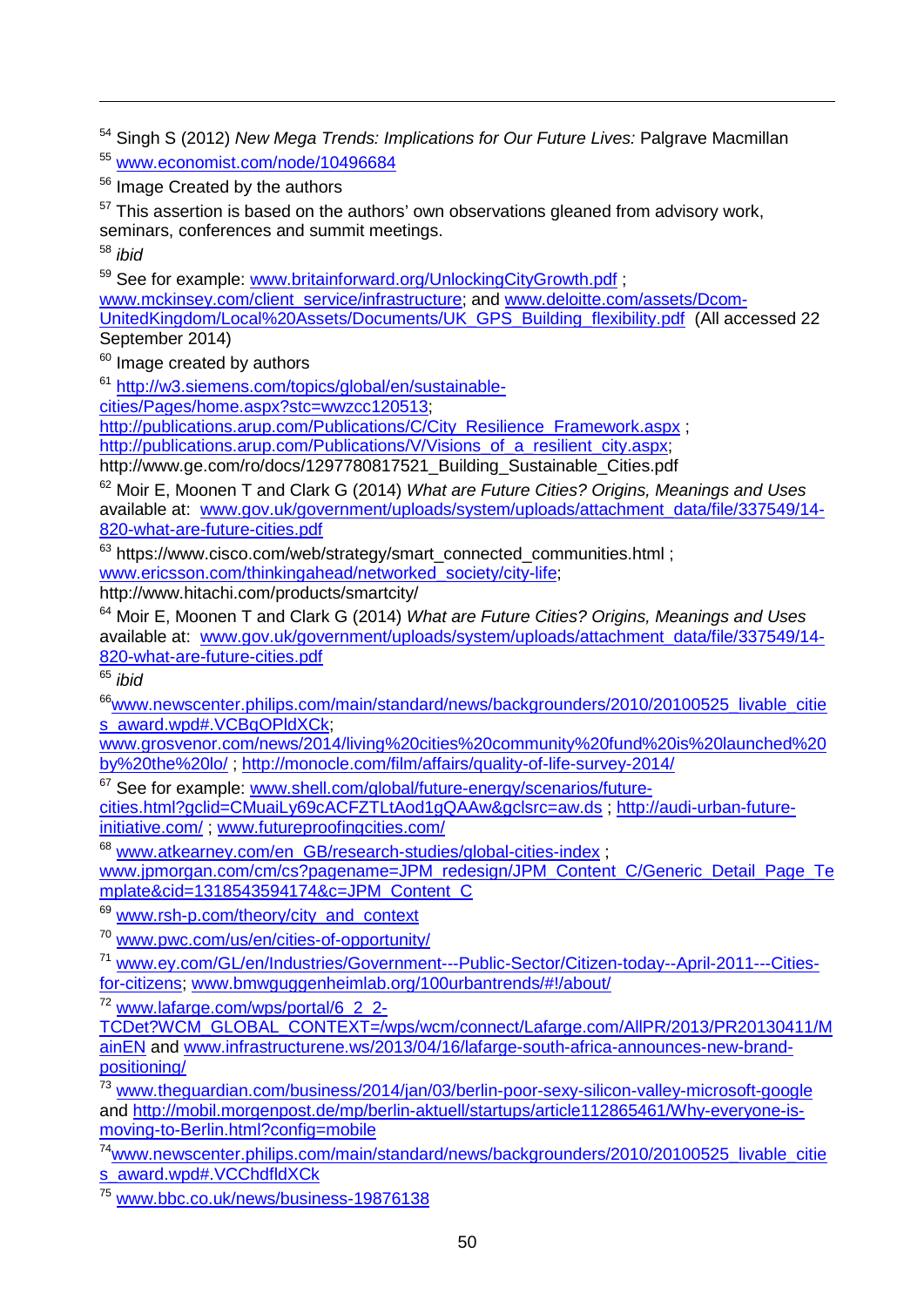- <span id="page-49-6"></span><sup>76</sup>www.jpmorgan.com/cm/cs?pagename=JPM\_redesign/JPM\_Content\_C/Generic\_Detail\_Page\_ [Template&cid=1318543594174&c=JPM\\_Content\\_C](https://www.jpmorgan.com/cm/cs?pagename=JPM_redesign/JPM_Content_C/Generic_Detail_Page_Template&cid=1318543594174&c=JPM_Content_C)
- <sup>77</sup> [www.db.com/cr/en/concrete-urban-age.htm](https://www.db.com/cr/en/concrete-urban-age.htm) ; Parnreiter C, Haferburg C, Oßenbrügge J (2012). '*Shifting corporate geographies in global cities of the South: Mexico City and Johannesburg as case studies'*. Die Erde. Vol. 144(1). 1-16.

<sup>78</sup> <http://lsecities.net/publications/reports/evolving-cities/> and

[www.grosvenor.com/downloads/annual-report-archive/grosvenor-environment-review-2012.pdf](http://www.grosvenor.com/downloads/annual-report-archive/grosvenor-environment-review-2012.pdf) Accessed 22 September 2014

<sup>79</sup> [https://carrieres.bouygues-](https://carrieres.bouygues-construction.com/sites/default/files/our_sustainable_development_commitments_2012-eng.pdf)

[construction.com/sites/default/files/our\\_sustainable\\_development\\_commitments\\_2012-eng.pdf](https://carrieres.bouygues-construction.com/sites/default/files/our_sustainable_development_commitments_2012-eng.pdf) -Accessed 22 September 2014

<sup>80</sup> [www.ge.com/ae/](http://www.ge.com/ae/)

 $\overline{a}$ 

<sup>81</sup>www.newscenter.philips.com/main/standard/news/press/2011/20110428\_livable\_cities\_award. [wpd#.VCCBzPldXCk](http://www.newscenter.philips.com/main/standard/news/press/2011/20110428_livable_cities_award.wpd%23.VCCBzPldXCk)

<sup>82</sup> <http://youcity.bombardier.com/start.php> Accessed 22 September 2014

83 [www.dbuaaward.com/](http://www.dbuaaward.com/) Accessed 22 September 2014

84 [www.atkearney.co.uk/research-studies/global-cities-index](http://www.atkearney.co.uk/research-studies/global-cities-index) and [www.pwc.com/us/en/cities-of](http://www.pwc.com/us/en/cities-of-opportunity/)[opportunity/](http://www.pwc.com/us/en/cities-of-opportunity/) Accessed 22 September 2014

<sup>85</sup> [www.nytimes.com/2012/05/08/nyregion/new-york-cycle-sharing-gets-a-name-citi-](http://www.nytimes.com/2012/05/08/nyregion/new-york-cycle-sharing-gets-a-name-citi-bike.html?_r=0)

bike.html? r=0 and [www.bbc.co.uk/news/uk-england-london-15217173](http://www.bbc.co.uk/news/uk-england-london-15217173)

<sup>86</sup> [www.bbc.co.uk/news/uk-england-london-15217173](http://www.bbc.co.uk/news/uk-england-london-15217173) and

[www.londoneye.com/AboutUs/History/](http://www.londoneye.com/AboutUs/History/)

<sup>87</sup> [www.db.com/cr/en/concrete-urban-age.htm](https://www.db.com/cr/en/concrete-urban-age.htm)

<sup>88</sup> [www.gensleron.com/cities/2014/4/28/future-gazing-city-vision-2050.html](http://www.gensleron.com/cities/2014/4/28/future-gazing-city-vision-2050.html) and

<http://cityvision2050.blogspot.co.uk/> Accessed 22 September 2014

<sup>89</sup> <http://audi-urban-future-initiative.com/about>

<sup>90</sup> [www.brookings.edu/about/projects/global-cities/about](http://www.brookings.edu/about/projects/global-cities/about)

91 [www.economistinsights.com/infrastructure-cities/event/infrastructure-summit-future-cities](http://www.economistinsights.com/infrastructure-cities/event/infrastructure-summit-future-cities) and [http://www.economistinsights.com/sites/default/files/legacy/cemea/events/brochure/Future%20Cit](http://www.economistinsights.com/sites/default/files/legacy/cemea/events/brochure/Future%20Cities%20brochure_1.pdf) [ies%20brochure\\_1.pdf](http://www.economistinsights.com/sites/default/files/legacy/cemea/events/brochure/Future%20Cities%20brochure_1.pdf)

<sup>92</sup> Moir E, Moonen T and Clark G (2014) *What are Future Cities: Origins, Meanings and Uses:*  Government Office for Science / Future Cities Catapult

93 Townsend A (2013) *Smart Cities: Big data, civic hackers, and the quest for a new utopia*: WW Norton & Co

<sup>94</sup> Glaeser E (2011) *The Triumph of the City:* Macmillan pp.221

<sup>95</sup> Glaeser E (2011) *The Triumph of the City:* Macmillan pp.19

<sup>96</sup> [www.nesta.org.uk/sites/default/files/innovation\\_and\\_the\\_city.pdf](http://www.nesta.org.uk/sites/default/files/innovation_and_the_city.pdf)

97 Available at:

<span id="page-49-0"></span>[www.lse.ac.uk/geographyandenvironment/whoswho/profiles/michael%20storper/pdf/sonn\\_storpe](http://www.lse.ac.uk/geographyandenvironment/whoswho/profiles/michael%20storper/pdf/sonn_storper.pdf) [r.pdf](http://www.lse.ac.uk/geographyandenvironment/whoswho/profiles/michael%20storper/pdf/sonn_storper.pdf)

<span id="page-49-1"></span><sup>98</sup> [www.nesta.org.uk/sites/default/files/innovation\\_and\\_the\\_city.pdf](http://www.nesta.org.uk/sites/default/files/innovation_and_the_city.pdf)

<span id="page-49-2"></span><sup>99</sup> *Startup Ecosystem Report 2012*: Startup Genome available at [http://multisite-](http://multisite-blog.digital.telefonica.com.s3.amazonaws.com/wp-content/uploads/2013/01/Startup-Eco_14012013.pdf)

<span id="page-49-4"></span><span id="page-49-3"></span>[blog.digital.telefonica.com.s3.amazonaws.com/wp-content/uploads/2013/01/Startup-](http://multisite-blog.digital.telefonica.com.s3.amazonaws.com/wp-content/uploads/2013/01/Startup-Eco_14012013.pdf)[Eco\\_14012013.pdf](http://multisite-blog.digital.telefonica.com.s3.amazonaws.com/wp-content/uploads/2013/01/Startup-Eco_14012013.pdf)

<sup>100</sup> [www.nesta.org.uk/sites/default/files/innovation\\_and\\_the\\_city.pdf](http://www.nesta.org.uk/sites/default/files/innovation_and_the_city.pdf)

<span id="page-49-5"></span><sup>101</sup> *ibid*

<sup>102</sup> [www.mbs.ac.uk/dba/is-mbs-right-for-you/manchester.aspx](http://www.mbs.ac.uk/dba/is-mbs-right-for-you/manchester.aspx) and [https://connect.innovateuk.org/web/creativektn/article-view/-/blogs/manchester-growing-the](https://connect.innovateuk.org/web/creativektn/article-view/-/blogs/manchester-growing-the-creative-city-for-the-digital-age)[creative-city-for-the-digital-age](https://connect.innovateuk.org/web/creativektn/article-view/-/blogs/manchester-growing-the-creative-city-for-the-digital-age)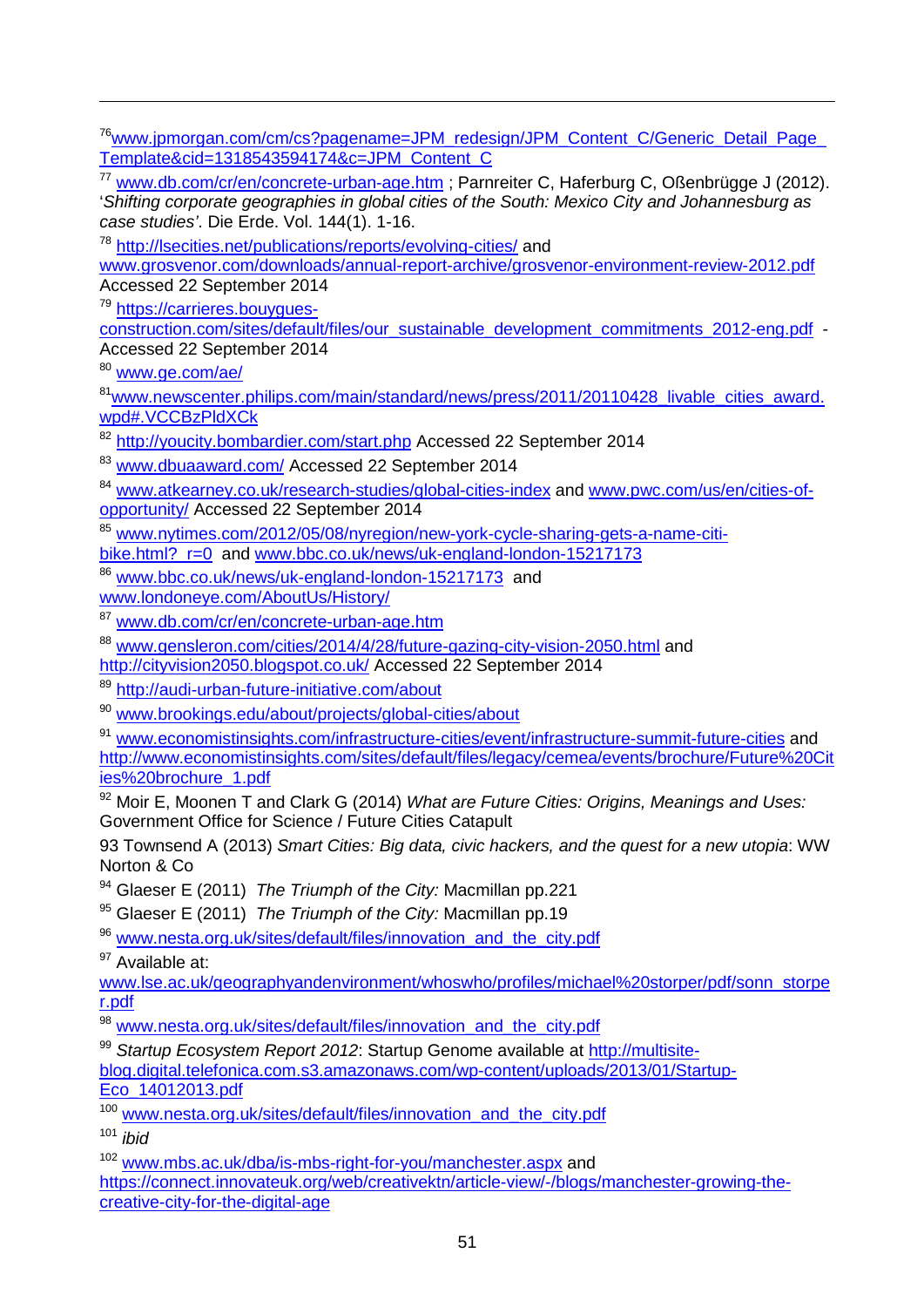<sup>103</sup> [https://connect.innovateuk.org/web/creativektn/creative-industries-funding-programme-2013-](https://connect.innovateuk.org/web/creativektn/creative-industries-funding-programme-2013-14) [14](https://connect.innovateuk.org/web/creativektn/creative-industries-funding-programme-2013-14)

<sup>104</sup> [http://cdn.londonandpartners.com/l-and-](http://cdn.londonandpartners.com/l-and-p/assets/business/european_headquarters_brochure.pdf)

 $\overline{a}$ 

<span id="page-50-0"></span>[p/assets/business/european\\_headquarters\\_brochure.pdf](http://cdn.londonandpartners.com/l-and-p/assets/business/european_headquarters_brochure.pdf)

<sup>105</sup> [www.amsterdameconomicboard.com/download.php?itemID=219](http://www.amsterdameconomicboard.com/download.php?itemID=219)

<span id="page-50-1"></span><sup>106</sup> [www.stats.govt.nz/Census/2013-census/profile-and-summary-reports/quickstats-about-a](http://www.stats.govt.nz/Census/2013-census/profile-and-summary-reports/quickstats-about-a-place.aspx?request_value=14758&tabname=Culturaldiversity)[place.aspx?request\\_value=14758&tabname=Culturaldiversity](http://www.stats.govt.nz/Census/2013-census/profile-and-summary-reports/quickstats-about-a-place.aspx?request_value=14758&tabname=Culturaldiversity)

<sup>107</sup> [www.investinbrussels.com/en/index.cfm/6-reasons-to-invest/ideal-test-market/](http://www.investinbrussels.com/en/index.cfm/6-reasons-to-invest/ideal-test-market/) and [www.belgiumconnect.com/news/wp-content/uploads/2013/06/Bart-Schobben-Brussels-](http://www.belgiumconnect.com/news/wp-content/uploads/2013/06/Bart-Schobben-Brussels-%E2%80%93-Springboard-for-Europe-Invest-in-Brussels.pdf) [%E2%80%93-Springboard-for-Europe-Invest-in-Brussels.pdf](http://www.belgiumconnect.com/news/wp-content/uploads/2013/06/Bart-Schobben-Brussels-%E2%80%93-Springboard-for-Europe-Invest-in-Brussels.pdf)

<sup>108</sup> [www.businessinsider.com/how-columbus-ohio-became-the-test-market-capital-of-the-us-](http://www.businessinsider.com/how-columbus-ohio-became-the-test-market-capital-of-the-us-2011-11?op=1)[2011-11?op=1](http://www.businessinsider.com/how-columbus-ohio-became-the-test-market-capital-of-the-us-2011-11?op=1)

<sup>109</sup> [www.thehindubusinessline.com/features/brandline/lab-of-happy-launches/article2453132.ece](http://www.thehindubusinessline.com/features/brandline/lab-of-happy-launches/article2453132.ece) <sup>110</sup> [www.nesta.org.uk/sites/default/files/innovation\\_and\\_the\\_city.pdf](http://www.nesta.org.uk/sites/default/files/innovation_and_the_city.pdf)

<sup>111</sup> Hunt (2008), Pera (2009), (Niebuhr 2006) cited in Nathan and Lee (2011) *Does Cultural Diversity Help Innovation in Cities?* Available at: [http://files.lsecities.net/files/2011/03/diversity](http://files.lsecities.net/files/2011/03/diversity-innovation-SERC.pdf)[innovation-SERC.pdf](http://files.lsecities.net/files/2011/03/diversity-innovation-SERC.pdf)

<sup>112</sup> Saxenian 2006 cited in Nathan and Lee (2011) (*ibid)*.

<sup>113</sup> [http://asmarterplanet.com/blog/2012/03/smarter-leadership-how-rio-de-janeiro-created-an](http://asmarterplanet.com/blog/2012/03/smarter-leadership-how-rio-de-janeiro-created-an-intelligent-operations-center.html)[intelligent-operations-center.html](http://asmarterplanet.com/blog/2012/03/smarter-leadership-how-rio-de-janeiro-created-an-intelligent-operations-center.html)

<sup>114</sup> [www-03.ibm.com/software/products/en/intelligent-operations-center](http://www-03.ibm.com/software/products/en/intelligent-operations-center)

<sup>115</sup> [www.microsoft.com/casestudies/Windows-Server-2012-Datacenter/City-of-](http://www.microsoft.com/casestudies/Windows-Server-2012-Datacenter/City-of-Barcelona/Barcelona-Realizes-Vision-of-Innovative-City-Governance-with-Cloud-Devices-and-Apps/710000002984)

[Barcelona/Barcelona-Realizes-Vision-of-Innovative-City-Governance-with-Cloud-Devices-and-](http://www.microsoft.com/casestudies/Windows-Server-2012-Datacenter/City-of-Barcelona/Barcelona-Realizes-Vision-of-Innovative-City-Governance-with-Cloud-Devices-and-Apps/710000002984)[Apps/710000002984](http://www.microsoft.com/casestudies/Windows-Server-2012-Datacenter/City-of-Barcelona/Barcelona-Realizes-Vision-of-Innovative-City-Governance-with-Cloud-Devices-and-Apps/710000002984)

<sup>116</sup>www.arup.com/news/2011\_03\_march/31\_mar\_2011\_arup\_and\_makati\_city\_join\_efforts\_to\_bu [ild\\_resilient\\_metro\\_manila.aspx](http://www.arup.com/news/2011_03_march/31_mar_2011_arup_and_makati_city_join_efforts_to_build_resilient_metro_manila.aspx)

<sup>117</sup> <http://business.ubifrance.com/vivapolis-en/news/news-41-grand-lyon>

<sup>118</sup> [www.endesa.com/EN/SALADEPRENSA/CENTRODOCUMENTAL/Publicaciones/Smartcity-](http://www.endesa.com/EN/SALADEPRENSA/CENTRODOCUMENTAL/Publicaciones/Smartcity-Malaga_ENG.pdf)[Malaga\\_ENG.pdf](http://www.endesa.com/EN/SALADEPRENSA/CENTRODOCUMENTAL/Publicaciones/Smartcity-Malaga_ENG.pdf) and [www.openlivinglabs.eu/livinglab/m%C3%A1laga-living-lab](http://www.openlivinglabs.eu/livinglab/m%C3%A1laga-living-lab)

<sup>119</sup> [www.eco-business.com/press-releases/siemens-begins-fiscal-2012-with-new-structure/](http://www.eco-business.com/press-releases/siemens-begins-fiscal-2012-with-new-structure/)

<sup>120</sup> [www.siemens.com/press/pool/de/homepage/Siemens-company-presentation.pdf](http://www.siemens.com/press/pool/de/homepage/Siemens-company-presentation.pdf) and

[www.siemens.com/investor/pool/en/investor\\_relations/siemens\\_ar2013\\_at-a-glance.pdf](http://www.siemens.com/investor/pool/en/investor_relations/siemens_ar2013_at-a-glance.pdf)

<sup>121</sup> [www.siemens.com/about/en/businesses/infrastructure\\_and\\_cities/](http://www.siemens.com/about/en/businesses/infrastructure_and_cities/)

<sup>122</sup> [www.burohappold.com/what-we-do/services/cities/](http://www.burohappold.com/what-we-do/services/cities/)

<sup>123</sup> [www.jll.com/cities-research](http://www.jll.com/cities-research)

<sup>124</sup> [www.kpmg.com/global/en/industry/government-public-sector/cities/pages/default.aspx](http://www.kpmg.com/global/en/industry/government-public-sector/cities/pages/default.aspx)

<sup>125</sup> [http://newsroom.bankofamerica.com/press-release/promotions-and-appointments/bank](http://newsroom.bankofamerica.com/press-release/promotions-and-appointments/bank-america-names-randy-dhindsa-fresno-central-valley-pre)[america-names-randy-dhindsa-fresno-central-valley-pre](http://newsroom.bankofamerica.com/press-release/promotions-and-appointments/bank-america-names-randy-dhindsa-fresno-central-valley-pre)

<sup>126</sup> [www.siemens.com/about/pool/business/infrastructure\\_cities/ic\\_2013\\_q1\\_update\\_en.pdf](http://www.siemens.com/about/pool/business/infrastructure_cities/ic_2013_q1_update_en.pdf) and Singh S (2012)*New Mega-Trends: Implications for Our Future Lives pp.75*

<sup>127</sup> Source: Moonen T and Clark G (2013) *The Business of Cities: What do 150 city indexes and benchmarking reports tell us about the urban world in 2013?* Available at: [www.jll.com/Research/jll-city-indices-november-2013.pdf](http://www.jll.com/Research/jll-city-indices-november-2013.pdf)

<sup>128</sup> *Ibid*

<sup>129</sup> OECD (2013) *Delivering Local Development: New Growth and Investment Strategies* available at: [www.oecd.org/cfe/leed/ngis.htm](http://www.oecd.org/cfe/leed/ngis.htm)

<sup>130</sup> Katz B and Bradley J (2013) *The Metropolitan Revolution: How Cities and Metros are Fixing Our Broken Politics and Fragile Economy:* Brookings Institution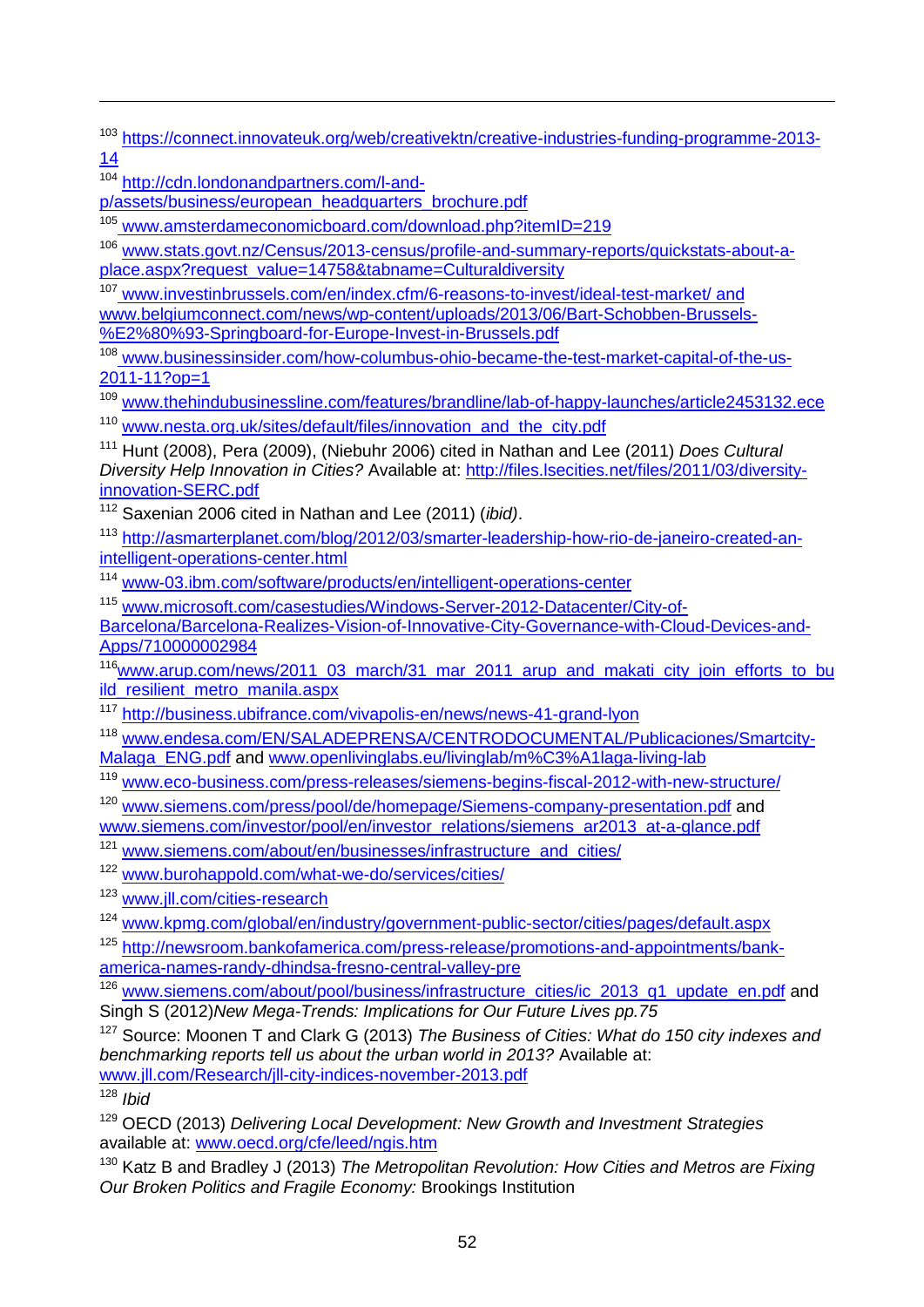<sup>131</sup> As for example, with Manchester's City Deal (See Case Study box)

<sup>132</sup> Katz B and Bradley J (2013) *The Metropolitan Revolution: How Cities and Metros are Fixing Our Broken Politics and Fragile Economy:* Brookings Institution

133www.wcedp.co.za/introduction-to-the-edp; [http://led.co.za/leda/economic-development](http://led.co.za/leda/economic-development-partnership-edp-cop)[partnership-edp-cop](http://led.co.za/leda/economic-development-partnership-edp-cop) (Accessed 23 September 2014)

<sup>134</sup> Barber (2013) *If Mayors Ruled the World: Dysfunctional Nations, Rising Cities* (Yale University Press); Katz B and Bradley J (2013) *The Metropolitan Revolution: How Cities and Metros are Fixing Our Broken Politics and Fragile Economy:* Brookings Institution

<span id="page-51-2"></span><span id="page-51-1"></span><span id="page-51-0"></span><sup>135</sup> Michael Porter (1998). *Competitive Strategy*. New York: Free Press; Jay Barney (1991). *Firm Resources and Sustained Competitive Advantage*. 17(1): 99-120; Robert Kaplan and David Norton (1996). *The Balanced Scorecard*. Cambridge: Harvard Business Review Press.

<span id="page-51-3"></span><sup>136</sup>http://info.worldbank.org/etools/docs/library/166856/UCMP/UCMP/step\_two\_urban\_competitiv eness.html

<span id="page-51-4"></span><sup>137</sup> [www.pemb.cat/wp-content/uploads/2011/07/PEMB-2020-angles-WEB.pdf](http://www.pemb.cat/wp-content/uploads/2011/07/PEMB-2020-angles-WEB.pdf)

<span id="page-51-5"></span><sup>138</sup> [www.pemb.cat/en/2020-vision/](http://www.pemb.cat/en/2020-vision/)

 $\overline{a}$ 

<span id="page-51-6"></span><sup>139</sup> See for example: Glasgow [\(www.communicatemagazine.co.uk/currentissuemenu/5038](http://www.communicatemagazine.co.uk/currentissuemenu/5038-brandrebrand-glasgow-city-marketing-bureau) [brandrebrand-glasgow-city-marketing-bureau\)](http://www.communicatemagazine.co.uk/currentissuemenu/5038-brandrebrand-glasgow-city-marketing-bureau) and Hastings [\(www.cityofhastings.org/news/latest](http://www.cityofhastings.org/news/latest-news/2014/05/07/hastings-entities-collaborate-to-launch-new-city-brand/)[news/2014/05/07/hastings-entities-collaborate-to-launch-new-city-brand/\)](http://www.cityofhastings.org/news/latest-news/2014/05/07/hastings-entities-collaborate-to-launch-new-city-brand/)

<span id="page-51-8"></span><span id="page-51-7"></span><sup>140</sup> Clark G, Huxley J and Mountford D (2010) *Organising Local Economic Development: The Role of Development Agencies and Companies:* OECD Publishing; www2.aq.upm.es/Departamentos/Urbanismo/blogs/urban-networking-<br>workshop/files/2014/01/UR\_11-Alavo.pdf

<sup>141</sup> Brisbane Marketing Annual Report 2012 -13 available at:<br>www.brisbanemarketing.com.au/resources/publications

<sup>142</sup> Brisbane Marketing Corporate Brochure available at:<br>www.brisbanemarketing.com.au/resources/publications

www.brisbanemarketing.com.au/resources/publications<br><sup>143</sup> [www.songdo.com/songdo-international-business-district/news/press-](http://www.songdo.com/songdo-international-business-district/news/press-releases.aspx/d=262/title=Cisco_and_New_Songdo_International_City_Development_Join_Forces_to_Create_One_of_the_Most_Technologically_Advanced_SmartConnected_Communities_in_the_World)

[releases.aspx/d=262/title=Cisco\\_and\\_New\\_Songdo\\_International\\_City\\_Development\\_Join\\_Forc](http://www.songdo.com/songdo-international-business-district/news/press-releases.aspx/d=262/title=Cisco_and_New_Songdo_International_City_Development_Join_Forces_to_Create_One_of_the_Most_Technologically_Advanced_SmartConnected_Communities_in_the_World) [es\\_to\\_Create\\_One\\_of\\_the\\_Most\\_Technologically\\_Advanced\\_SmartConnected\\_Communities\\_in](http://www.songdo.com/songdo-international-business-district/news/press-releases.aspx/d=262/title=Cisco_and_New_Songdo_International_City_Development_Join_Forces_to_Create_One_of_the_Most_Technologically_Advanced_SmartConnected_Communities_in_the_World) the World (Accessed 23 September 2014)

<sup>144</sup> [www.tianjineco-city.com/en/NewsContent.aspx?news\\_id=12311&column\\_id=10349](http://www.tianjineco-city.com/en/NewsContent.aspx?news_id=12311&column_id=10349)

<sup>145</sup> <http://edition.cnn.com/2013/05/30/business/africa-new-cities-konza-eko/> ; and [www.bbc.co.uk/news/world-africa-21658149](http://www.bbc.co.uk/news/world-africa-21658149)

<sup>146</sup> <http://hitachi.com/products/smartcity/case/yokohama/index.html>

<sup>147</sup>www.brookings.edu/~/media/projects/state%20metro%20innovation/export\_initiative\_portland. [pdf](http://www.brookings.edu/%7E/media/projects/state%20metro%20innovation/export_initiative_portland.pdf)

<sup>148</sup> [http://qz.com/211970/forget-big-suburban-campuses-innovative-corporations-are-moving](http://qz.com/211970/forget-big-suburban-campuses-innovative-corporations-are-moving-downtown/%23/)[downtown/#/](http://qz.com/211970/forget-big-suburban-campuses-innovative-corporations-are-moving-downtown/%23/)

<sup>149</sup> <http://blog.citigroup.com/2011/05/financing-new-york-city-public-housing-development.shtml> <sup>150</sup> [www.siemens.com/innovation/apps/pof\\_microsite/\\_pof-spring-2014/\\_pdf/PoF-1-2014-E](http://www.siemens.com/innovation/apps/pof_microsite/_pof-spring-2014/_pdf/PoF-1-2014-E-doppel.pdf%23page=29)[doppel.pdf#page=29](http://www.siemens.com/innovation/apps/pof_microsite/_pof-spring-2014/_pdf/PoF-1-2014-E-doppel.pdf%23page=29)

<sup>151</sup> [www.colombiareports.co/bogota-entrepreneurs-create-foundation-promote-projects-better-city/](http://www.colombiareports.co/bogota-entrepreneurs-create-foundation-promote-projects-better-city/) and [http://www.larepublica.co/con-probogot%C3%A1-regi%C3%B3n-34](http://www.larepublica.co/con-probogot%C3%A1-regi%C3%B3n-34-compa%C3%B1%C3%ADas-se-le-miden-repensar-el-futuro-de-la-capital_131771) [compa%C3%B1%C3%ADas-se-le-miden-repensar-el-futuro-de-la-capital\\_131771](http://www.larepublica.co/con-probogot%C3%A1-regi%C3%B3n-34-compa%C3%B1%C3%ADas-se-le-miden-repensar-el-futuro-de-la-capital_131771) (Spanish

language link -both Accessed 22 September 2014)

<sup>152</sup> www.sydney.org.au/priority-1<br><sup>153</sup> [www.larepublica.co/pro-bogot%C3%A1\\_133131](http://www.larepublica.co/pro-bogot%C3%A1_133131) (Spanish language link)

<sup>154</sup> [www.rpa.org/fourth-plan](http://www.rpa.org/fourth-plan)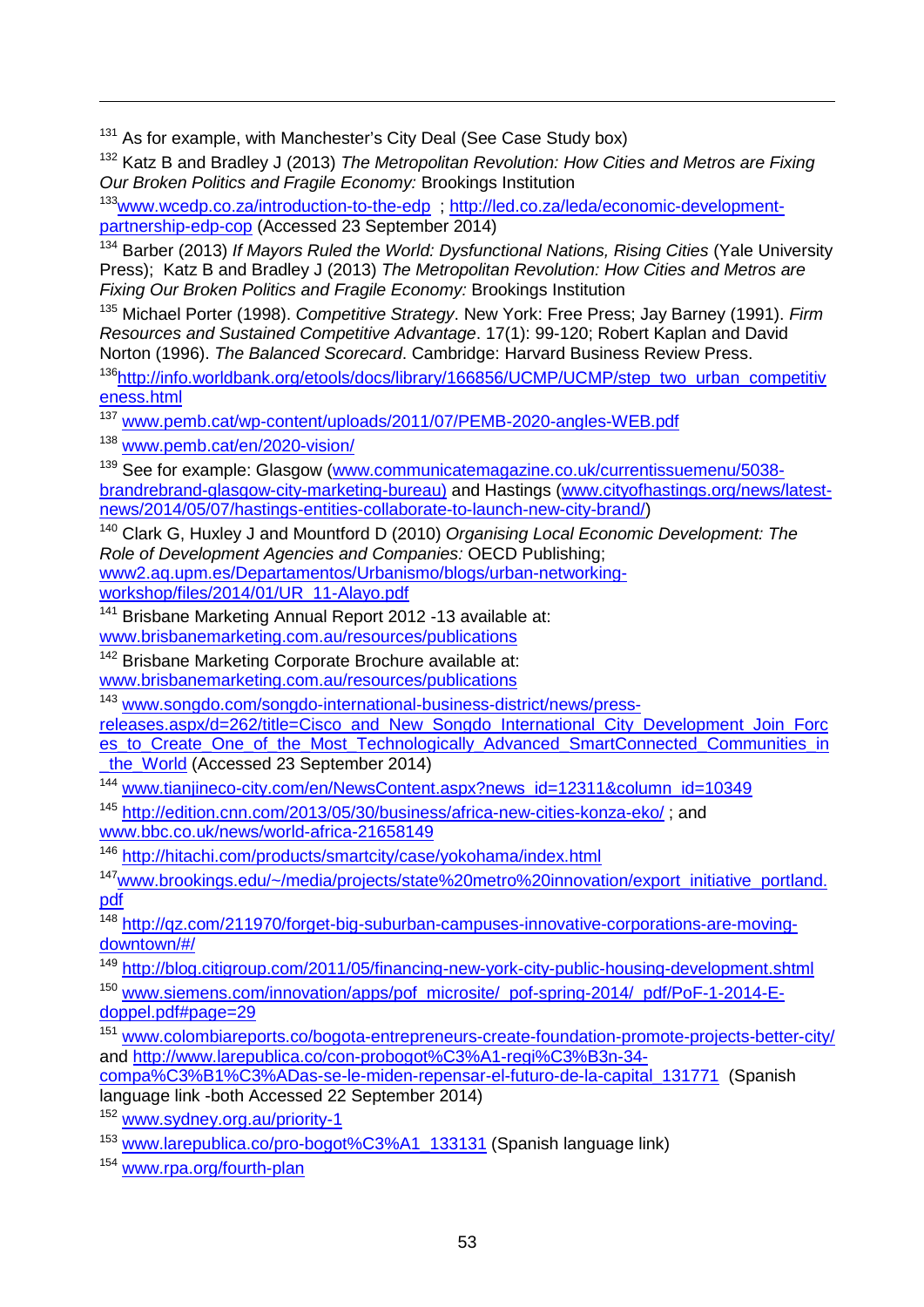<sup>155</sup> [www.sydney.org.au/media/uploads/Priorities\\_2014%20LR%20\[Final\].pdf](http://www.sydney.org.au/media/uploads/Priorities_2014%20LR%20%5bFinal%5d.pdf) (Accessed 22 September 2014)

<sup>156</sup> [www.larepublica.co/con-probogot%C3%A1-regi%C3%B3n-34-compa%C3%B1%C3%ADas](http://www.larepublica.co/con-probogot%C3%A1-regi%C3%B3n-34-compa%C3%B1%C3%ADas-se-le-miden-repensar-el-futuro-de-la-capital_131771)[se-le-miden-repensar-el-futuro-de-la-capital\\_131771](http://www.larepublica.co/con-probogot%C3%A1-regi%C3%B3n-34-compa%C3%B1%C3%ADas-se-le-miden-repensar-el-futuro-de-la-capital_131771) (Spanish Language Link) (Accessed 22 September 2014)

<sup>157</sup> Barber B (2013) *If Mayors Ruled the World: Dystfunctional Natios, Rising Cities:* Yale University Press and Acuto M (2013) *Global Cities, Governance and Diplomacy: The Urban Link:*  **Routledge** 

<sup>158</sup> <http://cityprotocol.org/vision.html>

 $\overline{a}$ 

<sup>159</sup> <http://cityprotocol.org/members.html>

<sup>160</sup> For example, Osborne D and Gaebler T (1992) *Reinventing Government: How the Entrepreneurial Spirit Is Transforming the Public Sector*: Addison-Wesley.

<sup>161</sup> [www.worldbusinesschicago.com/;](http://www.worldbusinesschicago.com/) [www.centrope.com/;](http://www.centrope.com/) [www.constructionproducts.org.uk/](http://www.constructionproducts.org.uk/); [www.healthycities.org.uk/](http://www.healthycities.org.uk/)

<sup>162</sup> Slack, E (2007) *Managing the Co-ordination of Service Delivery in Metropolitan Cities:* 

*The Role of Metropolitan Governance,* Policy Research Working Paper, 4317, Urban Development Unit: World Bank available at:

<https://openknowledge.worldbank.org/bitstream/handle/10986/7264/WPS4317.txt?sequence=2> (Accessed 21 July 2014)

<sup>163</sup> Clark G (Forthcoming) *Business Friendly and Investment Ready Cities*, ULI

## <span id="page-52-0"></span>**Case study references**

<span id="page-52-1"></span>**The Re-urbanisation of business in the USA and the UK** 

<span id="page-52-2"></span>Gallagher L (2013) *The End of the Suburbs: Where the American Dream is Moving* : Portfolio

<span id="page-52-4"></span><span id="page-52-3"></span>Nathan M et al (2012) *A Tale of Tech City: The Future of Inner East London's Digital Economy* (Centre for London) Available at:

[www.demos.co.uk/files/A\\_Tale\\_of\\_Tech\\_City\\_web.pdf?1340965124](http://www.demos.co.uk/files/A_Tale_of_Tech_City_web.pdf?1340965124)

<span id="page-52-5"></span>JLL (2014) *Emerging Trends in Real Estate Report 2014 (Americas edition)* Available at: [www.uli.org/wp-content/uploads/ULI-Documents/Emerging-Trends-in-Real-Estate-Americas-](http://www.uli.org/wp-content/uploads/ULI-Documents/Emerging-Trends-in-Real-Estate-Americas-2014.pdf)[2014.pdf](http://www.uli.org/wp-content/uploads/ULI-Documents/Emerging-Trends-in-Real-Estate-Americas-2014.pdf)

JLL (2012) *The New Geography of Office Demand: The Urban Tendency* Available at: [www.jll.co.uk/united-kingdom/en-gb/Research/JLL%20Urban%20Tendency%20Report.pdf](http://www.jll.co.uk/united-kingdom/en-gb/Research/JLL%20Urban%20Tendency%20Report.pdf)

GVA (2012) *Business Parks: Responding to Changing Times* Available at: [www.bpf.org.uk/en/files/reita/reita\\_org\\_documents/analysis/cluttons/BusinessParksSummer2012.](http://www.bpf.org.uk/en/files/reita/reita_org_documents/analysis/cluttons/BusinessParksSummer2012.pdf) [pdf](http://www.bpf.org.uk/en/files/reita/reita_org_documents/analysis/cluttons/BusinessParksSummer2012.pdf)

<http://online.wsj.com/news/articles/SB10001424052702304281004579222442197428538>

[www.huffingtonpost.com/2012/07/10/pinterest-moves-to-san-francisco\\_n\\_1660566.html](http://www.huffingtonpost.com/2012/07/10/pinterest-moves-to-san-francisco_n_1660566.html)

[www.ideaslaboratory.com/post/93343730208/innovative-companies-move-back-to-the-city](http://www.ideaslaboratory.com/post/93343730208/innovative-companies-move-back-to-the-city)

[www.manchestereveningnews.co.uk/business/business-news/property-review-companies-centre](http://www.manchestereveningnews.co.uk/business/business-news/property-review-companies-centre-in-on-city-1233215)[in-on-city-1233215](http://www.manchestereveningnews.co.uk/business/business-news/property-review-companies-centre-in-on-city-1233215)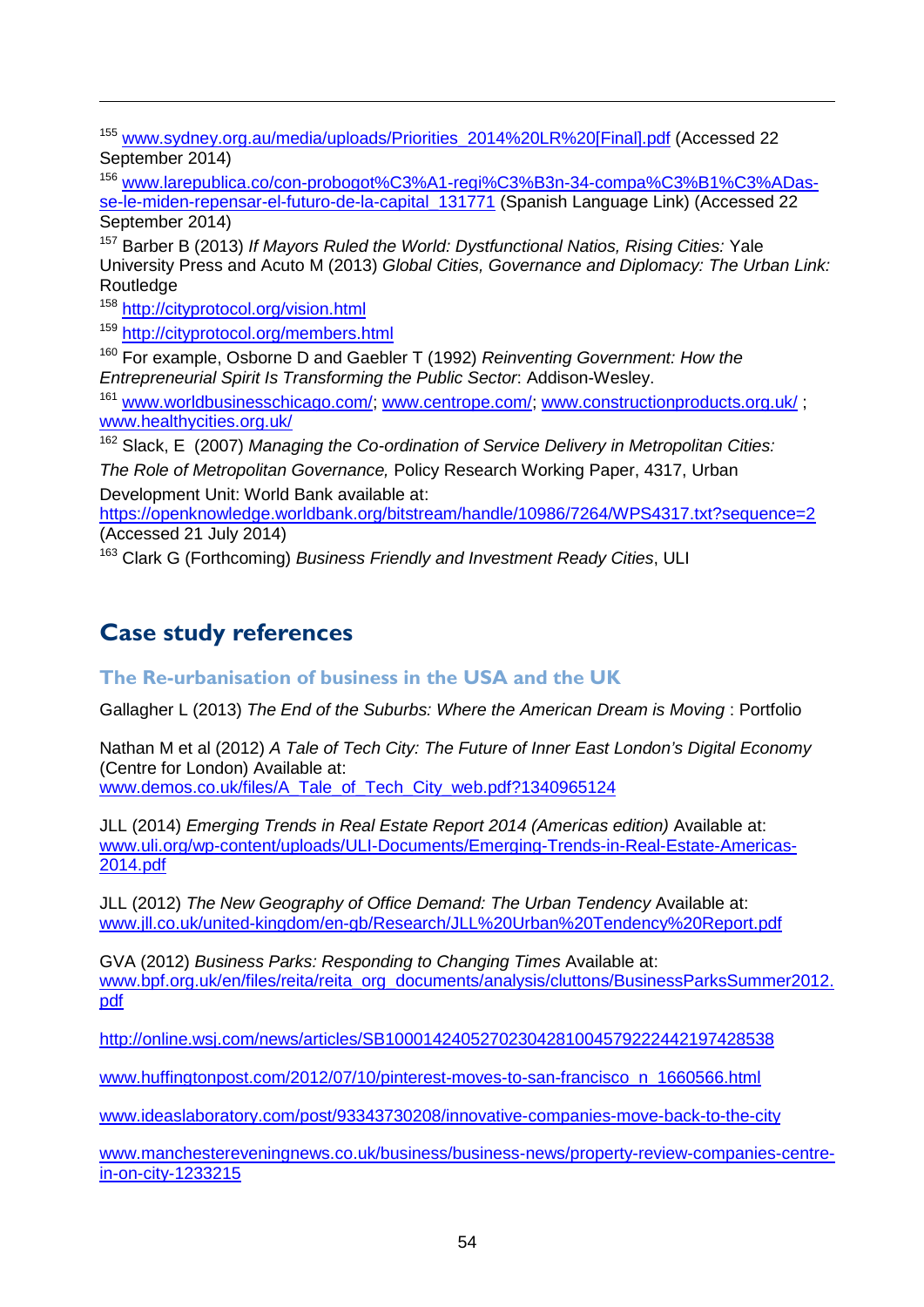<span id="page-53-9"></span><span id="page-53-8"></span>[www.theguardian.com/technology/2014/sep/11/amazon-london-office-building-slough-hq](http://www.theguardian.com/technology/2014/sep/11/amazon-london-office-building-slough-hq-shoreditch)[shoreditch](http://www.theguardian.com/technology/2014/sep/11/amazon-london-office-building-slough-hq-shoreditch)

[www.lsh.co.uk/commercial-property-viewpoints/2013/07/the-creative-class-its-impact-on-the](http://www.lsh.co.uk/commercial-property-viewpoints/2013/07/the-creative-class-its-impact-on-the-thames-valley)[thames-valley](http://www.lsh.co.uk/commercial-property-viewpoints/2013/07/the-creative-class-its-impact-on-the-thames-valley)

[www.theguardian.com/technology/2013/nov/01/google-new-london-headquarters](http://www.theguardian.com/technology/2013/nov/01/google-new-london-headquarters)

## **The next generation of global corporates and their cities**

Dewhurst et al (2012) *Next Generation Global Organisations:* McKinsey & Co available at [www.mckinsey.com](http://www.mckinsey.com/)

Choudhary et al (2012) *How Western Multinationals can Organise to Win in Emerging Markets:*  McKinsey & Co available at [www.mckinsey.com](http://www.mckinsey.com/)

## **Tradeable Urban Services in Sydney London and Paris**

[www.austrade.gov.au/Local-Sites/MENA/Contact-Us](https://www.austrade.gov.au/Local-Sites/MENA/Contact-Us)

[www.fosterandpartners.com/projects/list/](http://www.fosterandpartners.com/projects/list/) 

 $\overline{a}$ 

[www.terryfarrell.co.uk/projects/#sortBy=location](http://www.terryfarrell.co.uk/projects/%23sortBy=location)

[www.burohappold.com/what-we-do/services/cities/intelligent-development-masterplanning/](http://www.burohappold.com/what-we-do/services/cities/intelligent-development-masterplanning/)

[www.veoliawaterst.co.za/medias/Events/DWR\\_10yr\\_Anniversary.htm](http://www.veoliawaterst.co.za/medias/Events/DWR_10yr_Anniversary.htm)

[www.egis-group.com/content/egis-east-africa-and-indian-ocean](http://www.egis-group.com/content/egis-east-africa-and-indian-ocean)

[www.egis-group.com/action/realisations/new-city-project-el-menea](http://www.egis-group.com/action/realisations/new-city-project-el-menea)

[www.lacitedufleuve.com/index.php](http://www.lacitedufleuve.com/index.php) (Partners page)

[www.suez-environnement.com/water/projects-key-figures/](http://www.suez-environnement.com/water/projects-key-figures/)

## <span id="page-53-0"></span>**Cities as Corporate Social Responsibility: IBM Smarter Cities Challenge**

<span id="page-53-1"></span>[http://smartercitieschallenge.org](http://smartercitieschallenge.org/)

<span id="page-53-2"></span>[www-03.ibm.com/press/us/en/presskit/37202.wss](https://www-03.ibm.com/press/us/en/presskit/37202.wss)

<span id="page-53-3"></span>[www.cityofknoxville.org/smartercities/](http://www.cityofknoxville.org/smartercities/)

<span id="page-53-4"></span>Image Source:<http://smartercitieschallenge.org/index.html>

<span id="page-53-5"></span>**Cities as an Umbrella Brand : Grosvenor - Living Cities** 

<span id="page-53-6"></span>[www.grosvenor.com/about-grosvenor/our-approach/](http://www.grosvenor.com/about-grosvenor/our-approach/)

<span id="page-53-7"></span>[www.grosvenor.com/about-grosvenor/sustainability/](http://www.grosvenor.com/about-grosvenor/sustainability/)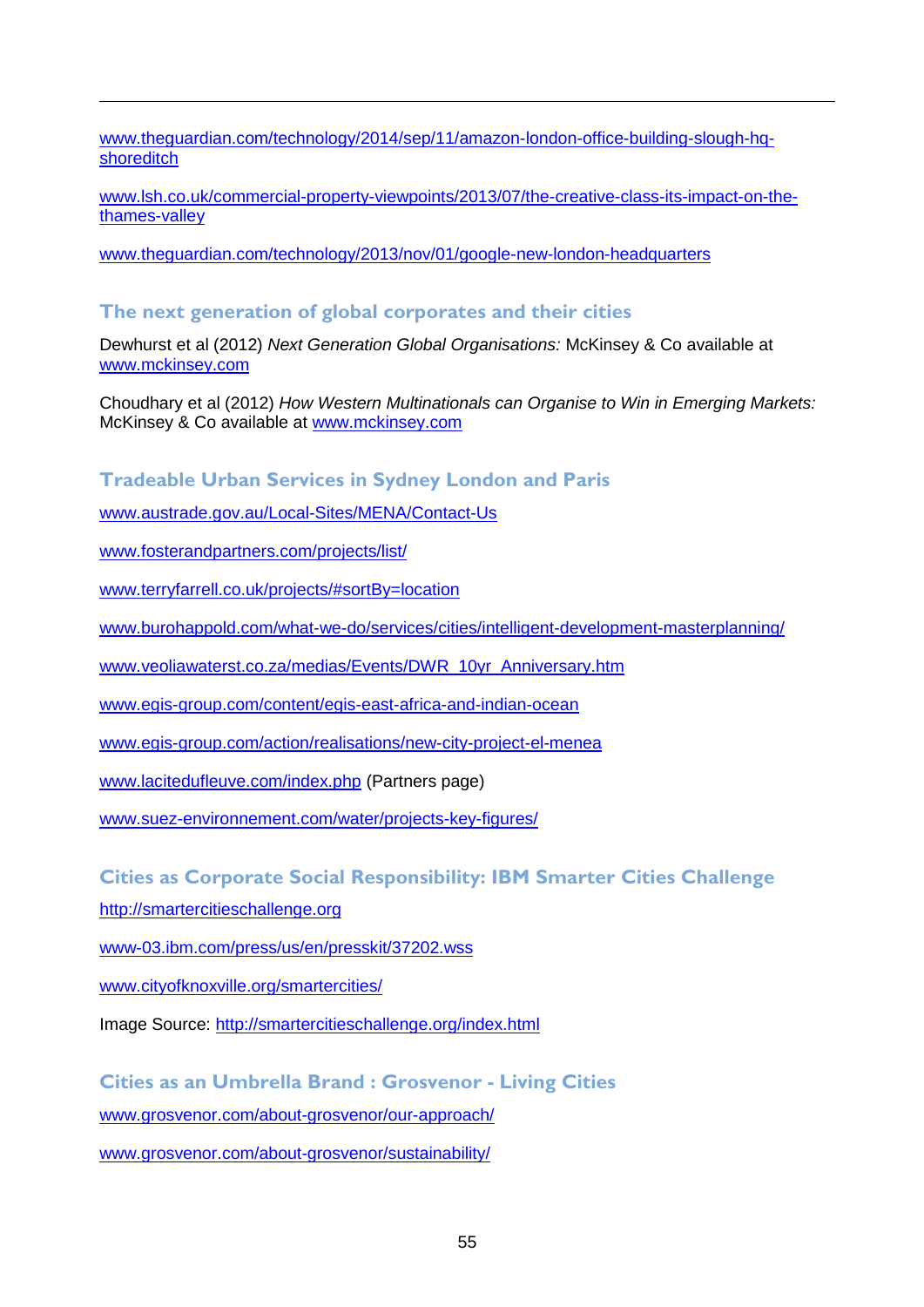[www.grosvenor.com/news/2014/living%20cities%20community%20fund%20is%20launched%20](http://www.grosvenor.com/news/2014/living%20cities%20community%20fund%20is%20launched%20by%20the%20lo/) [by%20the%20lo/](http://www.grosvenor.com/news/2014/living%20cities%20community%20fund%20is%20launched%20by%20the%20lo/)

<span id="page-54-0"></span>[www.thinkpublicity.co.uk/work/business/living-cities.html](http://www.thinkpublicity.co.uk/work/business/living-cities.html)

Image Source: [www.grosvenor.com/about-grosvenor/sustainability/](http://www.grosvenor.com/about-grosvenor/sustainability/)

**Companies Researching Urban Issues: BMW Guggenheim Laboratory** [www.bmwguggenheimlab.org/what-is-the-lab](http://www.bmwguggenheimlab.org/what-is-the-lab)

**Signature City Initiatives: Siemens, The Crystal London**

[www.thecrystal.org/](http://www.thecrystal.org/) 

 $\overline{a}$ 

[www.siemens.com/innovation/en/news/2013/e\\_inno\\_1326\\_2.htm](http://www.siemens.com/innovation/en/news/2013/e_inno_1326_2.htm)

[www.thecrystal.org/press.html](http://www.thecrystal.org/press.html)

[www.standard.co.uk/arts/architecture/docklands-new-crystal-building-8195296.html](http://www.standard.co.uk/arts/architecture/docklands-new-crystal-building-8195296.html)

**Cities as Hubs of Innovation: The Tech Sector in Lisbon**

<http://startuplisboa.com/aboutus/>

[www.portugalventures.pt/en/about-us/know-our-funds.html?hrq=8](http://www.portugalventures.pt/en/about-us/know-our-funds.html?hrq=8)

[www.portugalventures.pt/en/about-us/know-our-funds/start-up.html?hrq=22](http://www.portugalventures.pt/en/about-us/know-our-funds/start-up.html?hrq=22)

[www.lisbon-challenge.com/about/event](http://www.lisbon-challenge.com/about/event)

[www.slideshare.net/startup\\_tour/the-lisbon-tech-startup-guide](http://www.slideshare.net/startup_tour/the-lisbon-tech-startup-guide)

[www.ft.com/cms/s/0/849a69c0-af7c-11e3-9cd1-](http://www.ft.com/cms/s/0/849a69c0-af7c-11e3-9cd1-00144feab7de.html?siteedition=uk%23axzz3Drkbgs1d) [00144feab7de.html?siteedition=uk#axzz3Drkbgs1d](http://www.ft.com/cms/s/0/849a69c0-af7c-11e3-9cd1-00144feab7de.html?siteedition=uk%23axzz3Drkbgs1d)

[www.cross-innovation.eu/practice/fab-lab-lx/](http://www.cross-innovation.eu/practice/fab-lab-lx/)

<http://seedcamp.com/seedcamp-lisbon-meet-the-teams/>

**Cities as Testing Grounds for New Products: Blackberry, Jakarta** [www.ft.com/cms/s/0/551ed348-d76d-11e3-a47c-00144feabdc0.html](http://www.ft.com/cms/s/0/551ed348-d76d-11e3-a47c-00144feabdc0.html) www.daff.gov.au/ data/assets/pdf file/0009/183564/indo chapter2.pdf

**Working as Partners in Innovation: London Living Labs** <http://wp.doc.ic.ac.uk/aese/project/london-living-labs-l3/>

[www.theguardian.com/business/2014/jun/08/walk-the-talk-anti-pollution-project](http://www.theguardian.com/business/2014/jun/08/walk-the-talk-anti-pollution-project)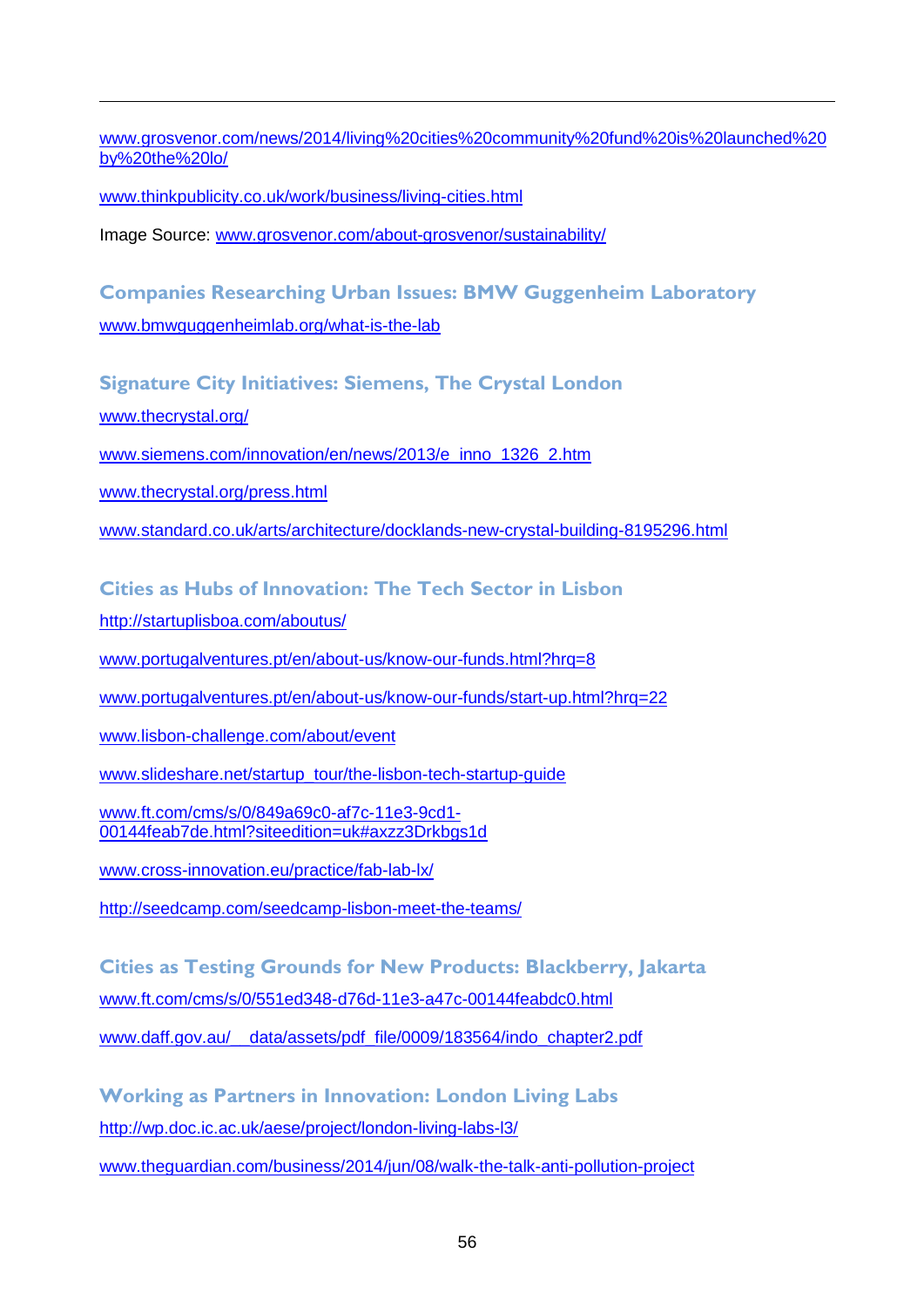## **Air BnB's 'Shared City' Strategy**

 $\overline{a}$ 

<https://medium.com/@bchesky/shared-city-db9746750a3a>

<span id="page-55-0"></span><http://fortune.com/2014/03/26/airbnb-cozies-up-to-cities/>

<span id="page-55-1"></span>[www.citylab.com/tech/2014/04/smaller-cities-airbnb-backlash-can-be-even-bigger/8931/](http://www.citylab.com/tech/2014/04/smaller-cities-airbnb-backlash-can-be-even-bigger/8931/)

## <span id="page-55-2"></span>**Auckland's Performance on a Range of City Indexes and Benchmarks**

<http://theplan.theaucklandplan.govt.nz/measuring-progress/>- Accessed 22 September 2014

<span id="page-55-4"></span><span id="page-55-3"></span>[www.aucklandcouncil.govt.nz/EN/planspoliciesprojects/reports/technicalpublications/Documents/](http://www.aucklandcouncil.govt.nz/EN/planspoliciesprojects/reports/technicalpublications/Documents/citybenchmarkingtechnicalreportfebruary2012.pdf) [citybenchmarkingtechnicalreportfebruary2012.pdf](http://www.aucklandcouncil.govt.nz/EN/planspoliciesprojects/reports/technicalpublications/Documents/citybenchmarkingtechnicalreportfebruary2012.pdf) - Accessed 22 September 2014

[www.aucklandcouncil.govt.nz/SiteCollectionDocuments/aboutcouncil/planspoliciespublications/te](http://www.aucklandcouncil.govt.nz/SiteCollectionDocuments/aboutcouncil/planspoliciespublications/technicalpublications/tr2013036aucklandeconomicdevelopmentstrategytargetsandintermediateoutcomesabaselinereport2012.pdf) [chnicalpublications/tr2013036aucklandeconomicdevelopmentstrategytargetsandintermediateoutc](http://www.aucklandcouncil.govt.nz/SiteCollectionDocuments/aboutcouncil/planspoliciespublications/technicalpublications/tr2013036aucklandeconomicdevelopmentstrategytargetsandintermediateoutcomesabaselinereport2012.pdf) [omesabaselinereport2012.pdf](http://www.aucklandcouncil.govt.nz/SiteCollectionDocuments/aboutcouncil/planspoliciespublications/technicalpublications/tr2013036aucklandeconomicdevelopmentstrategytargetsandintermediateoutcomesabaselinereport2012.pdf) - Accessed 22 September 2014

<span id="page-55-5"></span>The Auckland Plan available at:

[www.aucklandcouncil.govt.nz/EN/planspoliciesprojects/plansstrategies/theaucklandplan/Pages/th](http://www.aucklandcouncil.govt.nz/EN/planspoliciesprojects/plansstrategies/theaucklandplan/Pages/theaucklandplan.aspx) [eaucklandplan.aspx](http://www.aucklandcouncil.govt.nz/EN/planspoliciesprojects/plansstrategies/theaucklandplan/Pages/theaucklandplan.aspx) - Accessed 22 September 2014

Auckland' Economic Development Strategy available at: [www.aucklandcouncil.govt.nz/EN/planspoliciesprojects/plansstrategies/theaucklandplan/economi](http://www.aucklandcouncil.govt.nz/EN/planspoliciesprojects/plansstrategies/theaucklandplan/economicdevelopmentstrategy/Pages/home.aspx) [cdevelopmentstrategy/Pages/home.aspx](http://www.aucklandcouncil.govt.nz/EN/planspoliciesprojects/plansstrategies/theaucklandplan/economicdevelopmentstrategy/Pages/home.aspx) - Accessed 22 September 2014

## **Manchester's City Leaders Get Innovative**

[www.gov.uk/government/uploads/system/uploads/attachment\\_data/file/221014/Greater-](https://www.gov.uk/government/uploads/system/uploads/attachment_data/file/221014/Greater-Manchester-City-Deal-final_0.pdf)[Manchester-City-Deal-final\\_0.pdf](https://www.gov.uk/government/uploads/system/uploads/attachment_data/file/221014/Greater-Manchester-City-Deal-final_0.pdf) - Accessed 22 September 2014

www.centreforcities.org/assets/files/2012/12-07-04 Combined Authority briefing.pdf

[www.agma.gov.uk/](http://www.agma.gov.uk/) - Accessed 22 September 2014

[http://neweconomymanchester.com/stories/1769](http://neweconomymanchester.com/stories/1769-manchester_independent_economic_review_mier) [manchester\\_independent\\_economic\\_review\\_mier](http://neweconomymanchester.com/stories/1769-manchester_independent_economic_review_mier) - Accessed 22 September 2014

[www.manchesterknowledge.com/knowledge-bank/manchester-independent-economic-review](http://www.manchesterknowledge.com/knowledge-bank/manchester-independent-economic-review) - Accessed 22 September 2014

[www.manchesterknowledge.com/\\_filestore/mkc/review-pdf/original/Review.pdf](http://www.manchesterknowledge.com/_filestore/mkc/review-pdf/original/Review.pdf) - Accessed 22 September 2014

[www.manchester-review.org.uk/](http://www.manchester-review.org.uk/)

**City Branding in Glasgow**

[www.glasgow.gov.uk/index.aspx?articleid=5961](https://www.glasgow.gov.uk/index.aspx?articleid=5961) - Accessed 22 September 2014

<http://news.bbc.co.uk/1/hi/scotland/7468870.stm> - Accessed 22 September 2014

<http://news.bbc.co.uk/1/hi/scotland/3547313.stm> - Accessed 22 September 2014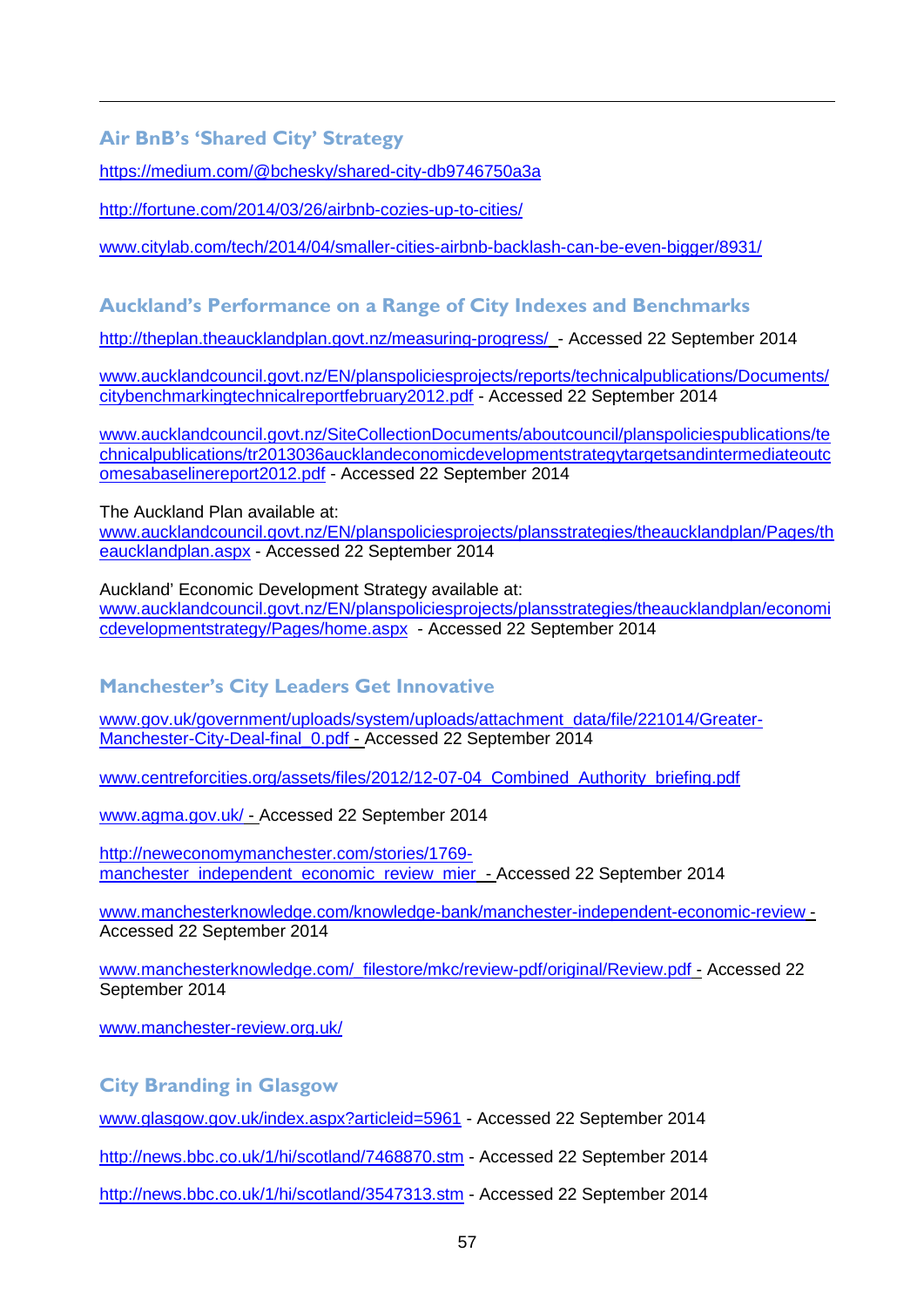[www.eveningtimes.co.uk/news/plea-to-help-rebrand-glasgow-122257n.20885565](http://www.eveningtimes.co.uk/news/plea-to-help-rebrand-glasgow-122257n.20885565) – Accessed 22 September 2014

[www.bbc.co.uk/news/uk-scotland-glasgow-west-23084390](http://www.bbc.co.uk/news/uk-scotland-glasgow-west-23084390-) – Accessed 22 September 2014

<https://glasgow.gov.uk/CHttpHandler.ashx?id=6791&p=0> – Accessed 22 September 2014

## **Financing City Development: JP Morgan Chase Detroit**

[www.jpmorganchase.com/corporate/Corporate-Responsibility/detroit](http://www.jpmorganchase.com/corporate/Corporate-Responsibility/detroit) - Accessed 22 September 2014

[www.nytimes.com/2014/05/21/us/jpmorgan-committing-100-million-over-5-years-to-aid](http://www.nytimes.com/2014/05/21/us/jpmorgan-committing-100-million-over-5-years-to-aid-revitalization-in-detroit.html)[revitalization-in-detroit.html](http://www.nytimes.com/2014/05/21/us/jpmorgan-committing-100-million-over-5-years-to-aid-revitalization-in-detroit.html) - Accessed 22 September 2014

[www.detroitmi.gov/News/tabid/3196/ctl/ReadDefault/mid/4561/ArticleId/470/Default.aspx](http://www.detroitmi.gov/News/tabid/3196/ctl/ReadDefault/mid/4561/ArticleId/470/Default.aspx) - Accessed 22 September 2014

**Business Leadership Groups: Committee for Auckland**

<span id="page-56-0"></span>[www.committeeforauckland.co.nz](http://www.committeeforauckland.co.nz/) - Accessed 22 September 2014

<span id="page-56-1"></span>Image Source: [www.committeeforauckland.co.nz/](http://www.committeeforauckland.co.nz/)

 $\overline{a}$ 

**Business Leadership Groups: London First**

<span id="page-56-2"></span><http://londonfirst.co.uk/> - Accessed 22 September 2014

<span id="page-56-3"></span><http://londonfirst.co.uk/our-focus/londons-transport-infrastructure/crossrail/> - Accessed 22 September 2014

<span id="page-56-4"></span>[http://londonfirst.co.uk/wp-content/uploads/2013/07/2013-AGM-State-of-the-Nation-message-](http://londonfirst.co.uk/wp-content/uploads/2013/07/2013-AGM-State-of-the-Nation-message-WEB-VERSION.pdf)[WEB-VERSION.pdf](http://londonfirst.co.uk/wp-content/uploads/2013/07/2013-AGM-State-of-the-Nation-message-WEB-VERSION.pdf) - Accessed 22 September 2014

<span id="page-56-5"></span>Image Source:<http://londonfirst.co.uk/>

**Business Leadership Groups: Barcelona Global**

<span id="page-56-7"></span><span id="page-56-6"></span>[www.barcelonaglobal.com/about-us/barcelona-global](http://www.barcelonaglobal.com/about-us/barcelona-global) - Accessed 22 September 2014

<span id="page-56-8"></span>[www.barcelonaglobal.com/Resources/public/images/qui-som/relacionades/qui-som/en/pla-accio-](http://www.barcelonaglobal.com/Resources/public/images/qui-som/relacionades/qui-som/en/pla-accio-2013-2014-eng.pdf)[2013-2014-eng.pdf](http://www.barcelonaglobal.com/Resources/public/images/qui-som/relacionades/qui-som/en/pla-accio-2013-2014-eng.pdf) - Accessed 22 September 2014

<span id="page-56-9"></span>[www.barcelonaglobal.com/projects/ongoing](http://www.barcelonaglobal.com/projects/ongoing) - Accessed 22 September 2014

<span id="page-56-10"></span>Image Source: [www.barcelonaglobal.com](http://www.barcelonaglobal.com/)

## **Business and City Networks: C40 Cities Climate Leadership Group**

<span id="page-56-11"></span>Barber B (2013) *If Mayors Ruled the World: Dysfunctional Nations, Rising Cites* Yale University Press